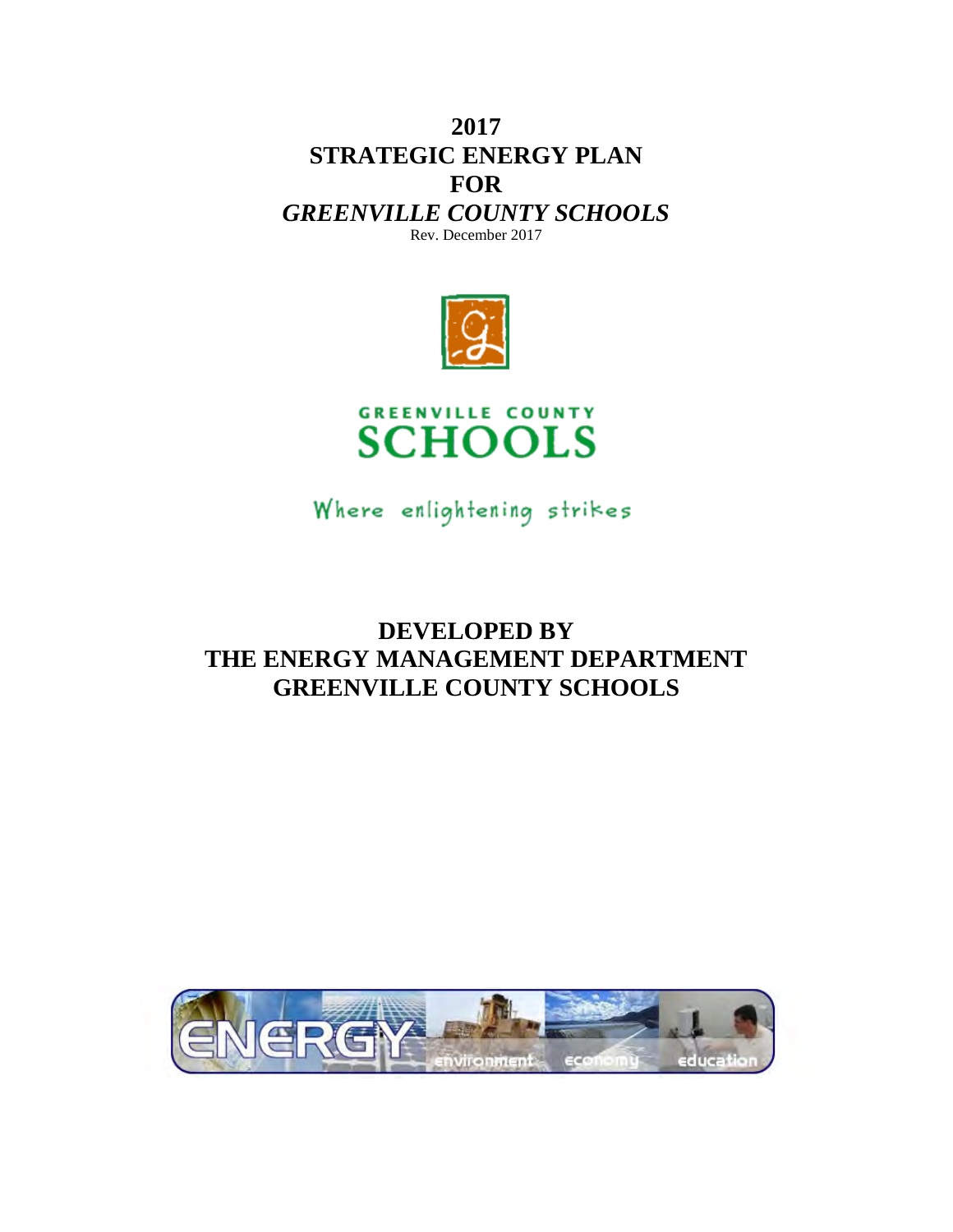### **STRATEGIC ENERGY PLAN**

### **Contents**

### **Executive Summary**

Current Conditions Baseline Energy Use Key Actions

### **1. Baseline Energy Use & Costs**

- **2. Planned Actions & Projects**
- **3. Savings Opportunity Assessment**
- **4. Goals and Measures**

### **APPENDICES**

Baseline Energy Use Map Facilities Ranking: Utility Cost per SF Facilities Ranking: Energy Use per SF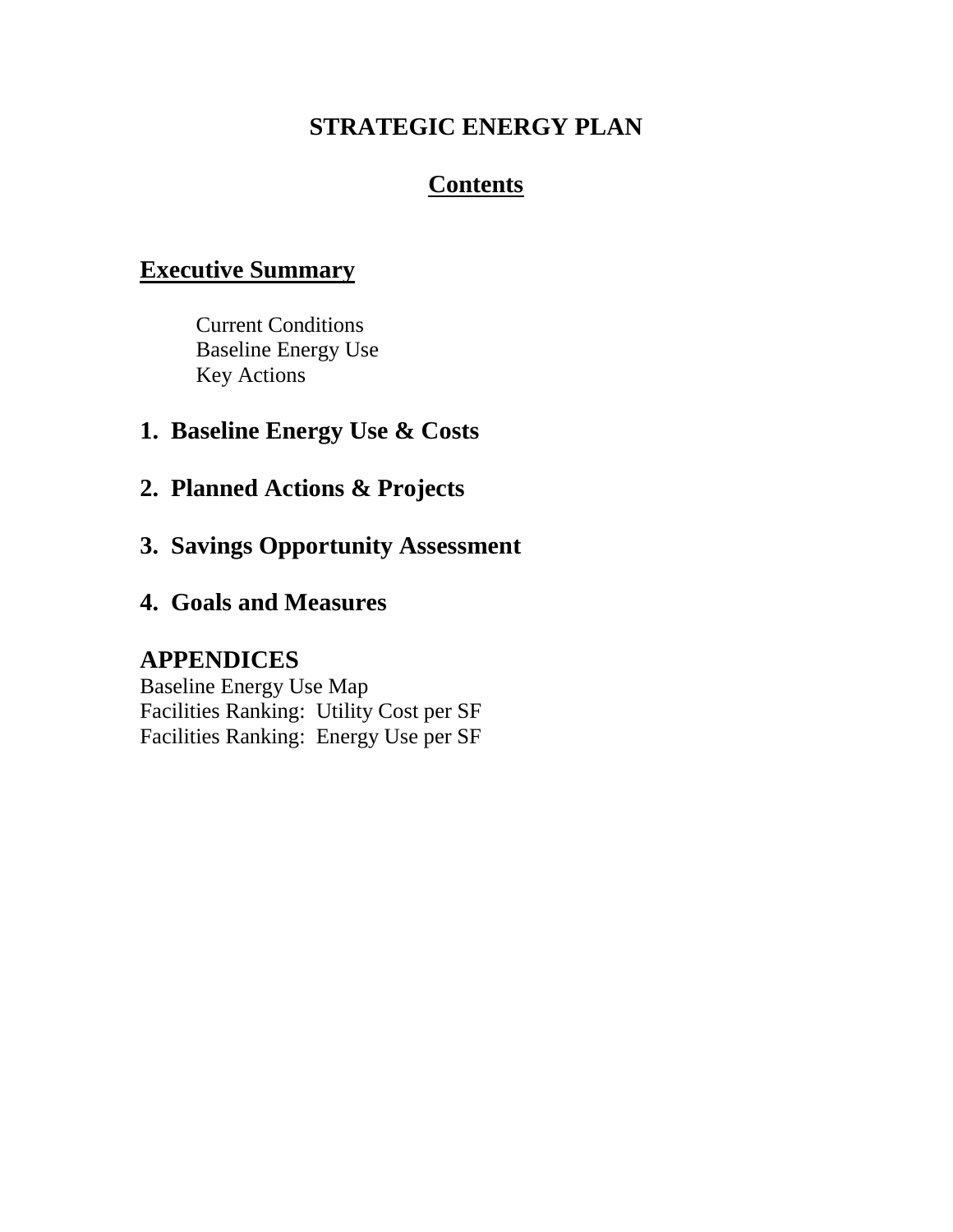### **Executive Summary**

### Current Conditions

The Energy Management Department has been assigned the responsibility of supervising the design and monitoring the installation of energy-related systems in all new and renovated District locations. In addition, the Energy Management Department is responsible for entering utility cost and consumption information for each District location in the web-based utility bill management system, Utility Manager.

The District's energy expenditures peaked at over \$16,000,000 annually in FY 2007-08. Through implementation of the 2009 Strategic Energy Plan energy expenditures have decreased to \$13,500,000 for FY 2014-15. The levels of savings are now plateauing and warrant an update to this plan.

Figure 1 shows the impact the previous strategic energy plan had on the District energy expenditures over the past 7 years. The blue line shows what our energy cost would be if consumption was at FY-08 levels (i.e. updated rates  $\&$  square footage, but no weather adjustments), while the red line shows our actual energy cost since FY-08 – please note both of these use the left/primary vertical axis (energy cost in millions). The green bars show our cost avoidance through the years and uses the right/secondary axis (avoided cost in millions). This avoided cost is around \$5.75 million annually for FY 2014-15.



Figure 1: Energy Management Historical Avoided Cost

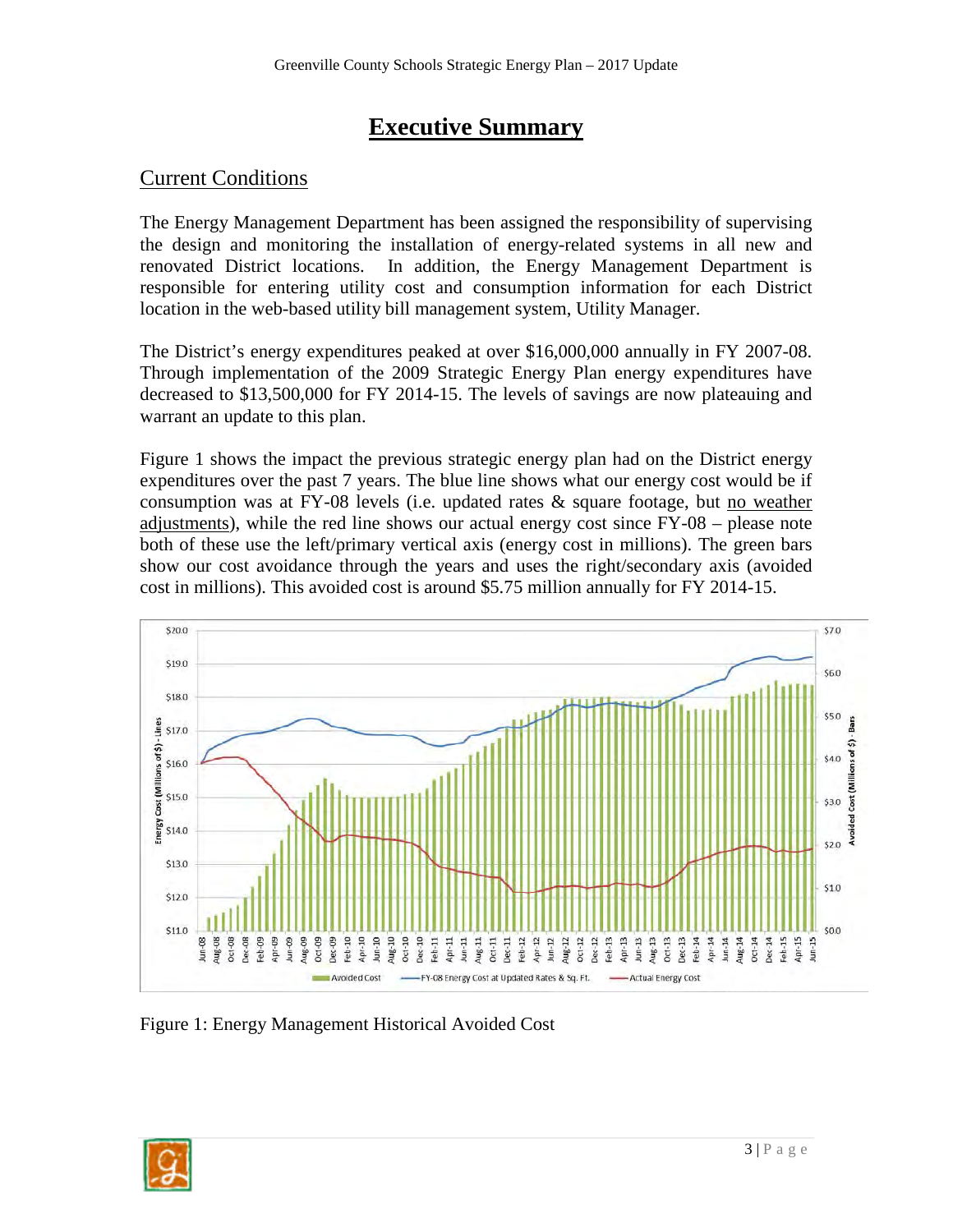The SEP will initiate action in five key strategic focus areas. These areas and current conditions are outlined as follows:

**Energy Management Data** – The District currently has a web-based utility cost management system, Utility Manager. This program collects and analyzes monthly billing information. This database includes all building and meter information, use and cost for each meter. This can be used to monitor excessive variations in consumption, identify billing errors and target specific facilities for detailed evaluation. Portfolio Manager is also utilized to assess facility performance versus other like buildings around the country.

**Energy Supply Management** – All facilities have been audited for proper rate schedules. South Carolina does not offer a competitive, deregulated utility market. Current sources of energy have been reliable.

**Energy Use in Facilities** – Almost all buildings have a web-based energy management system (EMS). Recommended temperature ranges have been programmed and typical schedules have been input. Individual locations currently have overcall panels to extend operating hours as needed. The usage and cost for each building is currently known. Some energy reduction opportunities have been identified.

**Equipment Efficiency** – Procedures have been developed to require equipment be placed into an appropriate condition when facilities are closed. A preventative maintenance program is in place to ensure that equipment is operating efficiently and reliably. HVAC systems and equipment are monitored and equipment replacement programmed as required to improve energy costs where such action has been deemed cost effective.

**Organization Integration** – The daily responsibility for energy management has been assigned to the Energy Management Department. Elements of a District-wide Energy Awareness Program have been developed and implemented. All operating units whose activities affect energy use and cost have been identified. Funding for energy saving projects is available within the District.

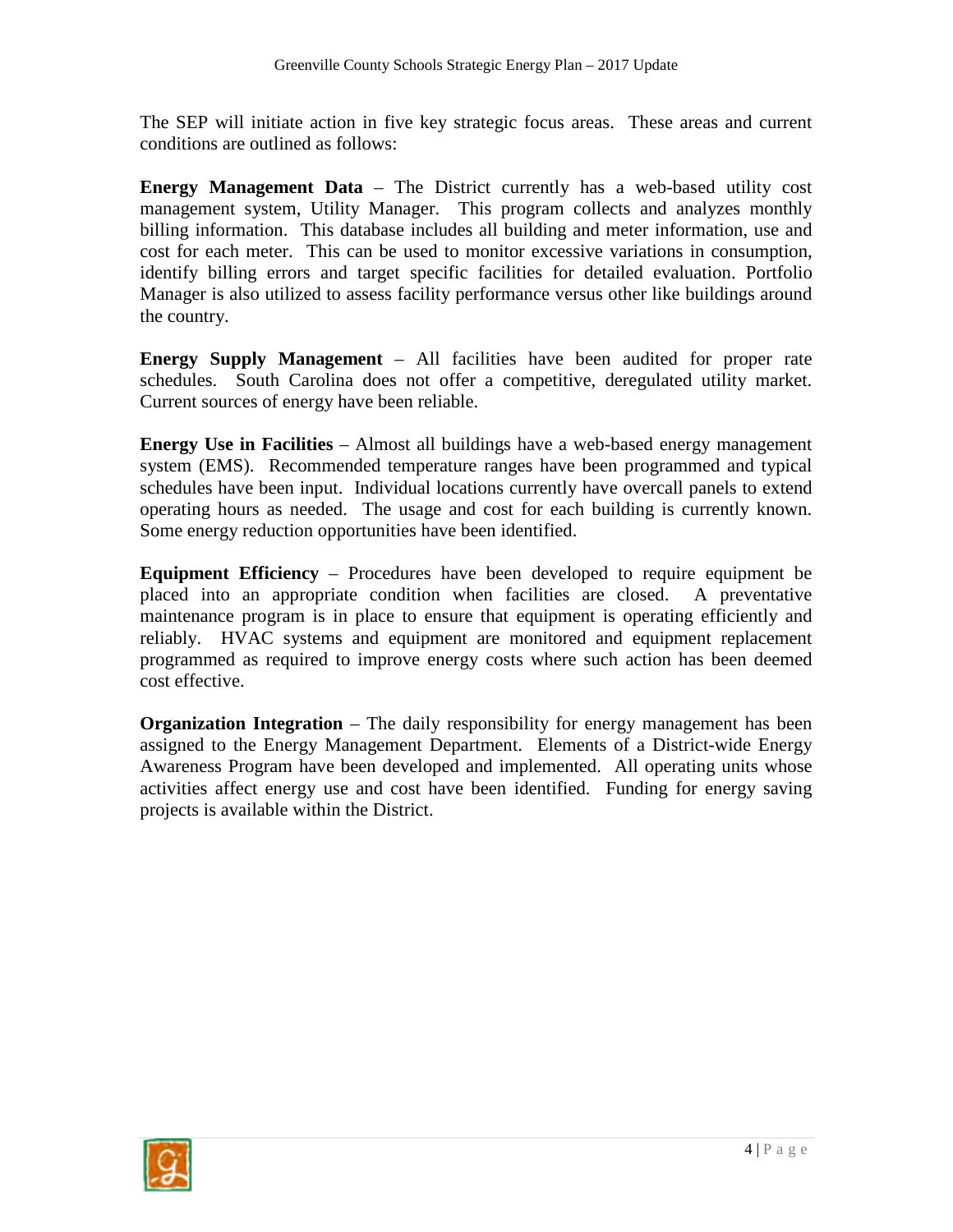#### Baseline Energy Use

Greenville County Schools' utility cost is approximately 78% electric, 14% natural gas/propane, 8% water and sewer – see Figure 2 below. Since water  $\&$  sewer cost represent less than 10% of overall cost, no direct actions will be outlined within this report. Although efforts (low flow fixture/urinals, weather based irrigation, separate meters for cooling towers, etc.) will be made to control & reduce these costs.



#### Figure 2: FY-15 Utility Cost Breakdown Actions

An assessment of current conditions has identified the following actions, which, if taken, can move the District toward a higher savings and performance level. These actions are addressed in the SEP under the following categories.

#### **Process Improvement:**

Adopt energy metrics, set performance targets and review Energy Report Cards Improve the operation of key systems

#### **Program Implementation:**

Energy Awareness Program Develop and propose a Program to perform energy audits Commissioning program

#### **Projects:**

Implement ECMs using reference material from EPA Energy Star Building Upgrade Manual, ASHRAE Advanced Energy Design Guide, and DOE Advanced Energy Retrofit Guide among others.

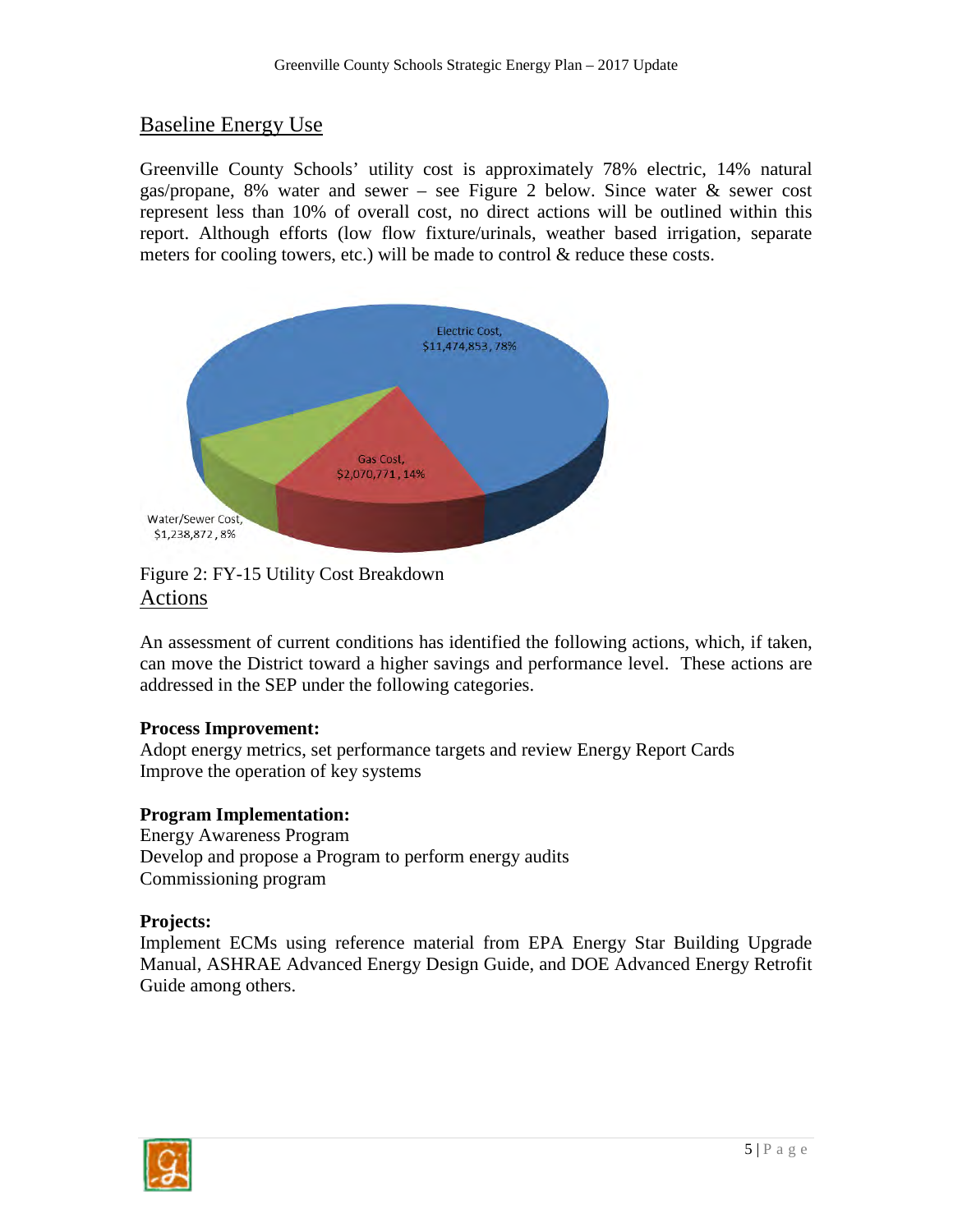### Goals

The Districtwide goal is to reduce energy expenditures by 20% in 10 years (by 2026). This would equate to a  $\pm$ \$3 million reduction annually depending on utility rate escalations. To account for changing utility rates and building square footages, this goal will be measured using a target of 41 site kbtu/sf. A more detailed explanation of this process can be found below.

Current (FY-15) energy expenditures total \$13.5 million and average \$1.09 per square foot. If this goal is achieved, the District's energy spend would be \$10.8 million and average \$0.87 per square foot – in today's dollars.

All of the cost information in the preceding paragraph does not account for inflation of utility prices. According to the U.S. Energy Information Administration's (EIA) [2015](http://www.eia.gov/forecasts/aeo/data/browser/#/?id=3-AEO2015®ion=1-0&cases=ref2015&start=2012&end=2026&f=A&linechart=%7Eref2015-d021915a.12-3-AEO2015.1-0%7Eref2015-d021915a.13-3-AEO2015.1-0&map=ref2015-d021915a.5-3-AEO2015.1-0&ctype=linechart&chartindexed=0&sid=ref2015-d021915a.12-3-AEO2015.1-0%7Eref2015-d021915a.13-3-AEO2015.1-0&sourcekey=0)  [Annual Energy Outlook,](http://www.eia.gov/forecasts/aeo/data/browser/#/?id=3-AEO2015®ion=1-0&cases=ref2015&start=2012&end=2026&f=A&linechart=%7Eref2015-d021915a.12-3-AEO2015.1-0%7Eref2015-d021915a.13-3-AEO2015.1-0&map=ref2015-d021915a.5-3-AEO2015.1-0&ctype=linechart&chartindexed=0&sid=ref2015-d021915a.12-3-AEO2015.1-0%7Eref2015-d021915a.13-3-AEO2015.1-0&sourcekey=0) electricity prices are expected to increase by 9.5% and natural gas prices are expected to increase by 25.8% over this ten year period. Using this data, we can project that utility expenditures would top \$15 million by 2026 if usage was held constant at baseline levels. The energy reduction goal when adjusted for future utility rate increases would be \$12 million, and facilities would average \$0.97 per square foot. When including rate increases, the same 20% reduction would increase savings from \$2.7 million to just over \$3 million a year, since every unit of energy is more costly in the future. This scenario can be seen in the Figure 3 below.



Figure 3: Effect of Utility Escalation on Current & Reduced Consumption Levels

A more direct method of quantifying this reduction is to use site energy use intensity (EUI) in kBtu per square foot. The District's current (FY-15) weighted average is 51 site kBtu per square foot. A 20% reduction would reduce this weighted average to 41 site kBtu per square foot in 2026. This goal (41 kBtu/sf by 2026) would be a true measure of improvement that removes the need to adjust for added square footage or changing utility rates. Please note site kBtu/sf is used instead of the source kBtu/sf from the Energy Star program, because it does not incorporate adjustment factors for energy distribution.

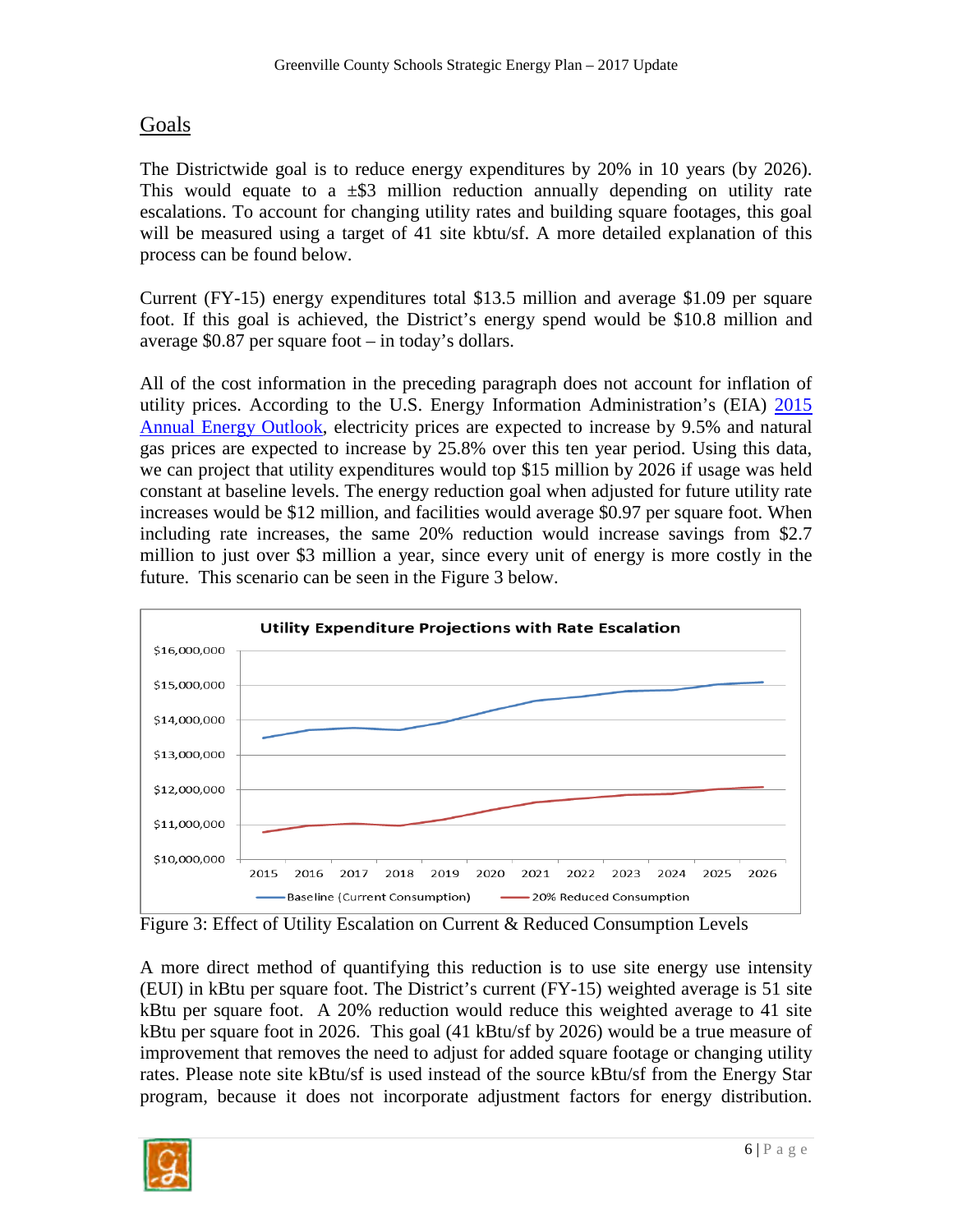### **1. Baseline Energy Use**

The District's Energy Management Department was established in January 1995. The Department's purpose was to create energy awareness programs and to develop a District-wide concentration on energy efficiency at the various District locations. A *Site Level Energy Management Program* was developed in an effort to improve the District's energy efficiency through no cost or low cost efforts and capital improvements. The District currently has over 100 facilities, and the proposed energy budget for FY-16 will approach \$14,000,000

The District has established and maintains, with the assistance of the SC State Energy Office, a comprehensive program for collecting and analyzing monthly energy use and consumption. This program has produced a comprehensive database of building operating information. This program can be used to identify excessive variations in energy use, billing errors, and target facilities for follow up surveys.

FY 14-15 has been used as an energy consumption baseline, because this was the most recent, complete set of 12 month consumption data when the SEP was developed in 2016. During this time, the energy ratio is approximately 85% electricity and 15% natural gas. A breakdown of energy use and cost in FY 14-15 is presented in Appendix 1 as the Baseline Energy Use and Costs. Appendices 2 and 3 include the rankings of each facility by consumption and cost per square foot, respectively.

Greenville County Schools has not compiled data for energy usage by end use type, but data from the Commercial Building Energy Consumption Survey was used as can be seen below:



Table 1 – Energy Usage by End Use

| <b>Energy Usage by End Use</b>          | % of Electric | % of Gas | % of Overall |
|-----------------------------------------|---------------|----------|--------------|
| Cooling & Ventilation                   | 33%           |          | 28%          |
| Other & Office                          | 30%           | 6%       | 26%          |
| Lighting                                | 26%           |          | 22%          |
| Heating                                 | 5%            | 82%      | 17%          |
| Water Heating, Cooking, & Refrigeration | 6%            | 12%      | 7%           |

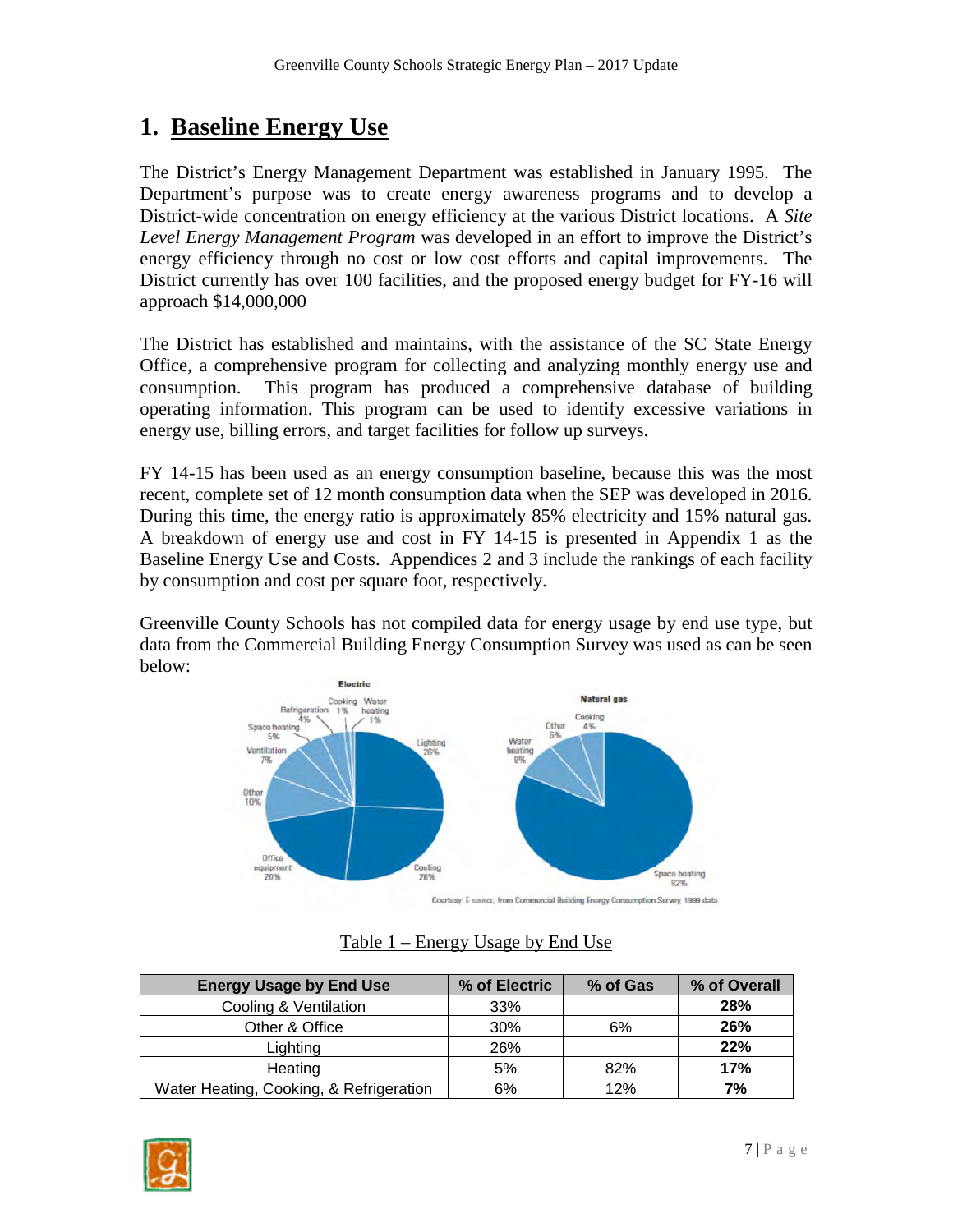As shown in Figure 5 & 6, energy use per square foot has a wide variation within each facility type as noted below. Figure 4 is a legend that explains how to read this box plot.



Figure 4: Box Plot Legend



Figure 5: Energy Cost per Square Foot Box Plot



Figure 6: Site Energy Usage (kBtu) per Square Foot Box Plot

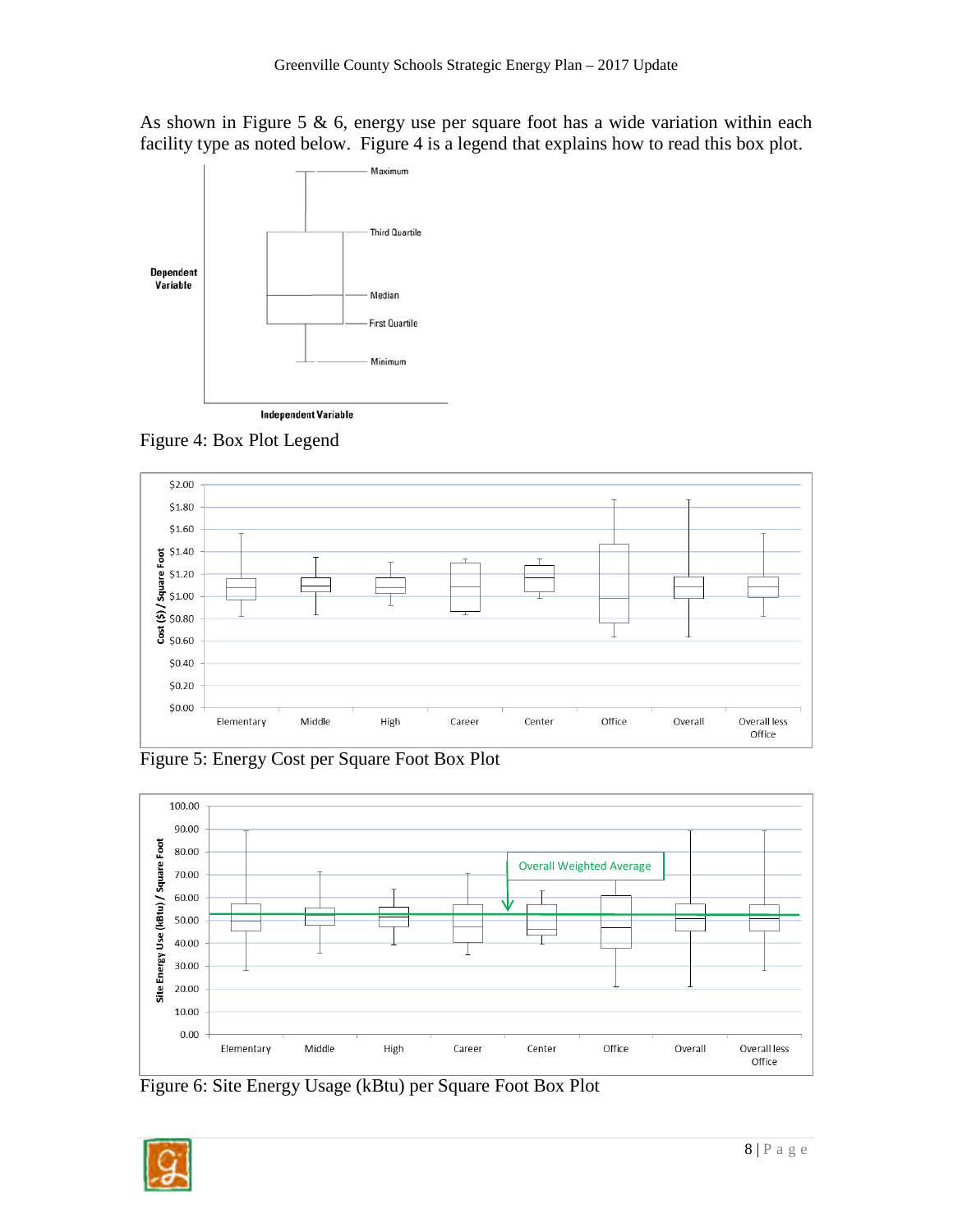One of GCS Energy Management's secondary goals is to have all schools achieve energy star rating. To compare with this goal, Figure 7 shows the distribution of Source Energy Usage (kBtu) per square foot, which is used by Energy Star for certification.



Figure 7: Source Energy Usage (kBtu) per Square Foot Box Plot

A comparison of the national median energy use levels to Greenville County Schools' (GCS) median and 20% target reduction can be seen in Table 2 below.

Table 2: Site & Source kBtu Comparison (National Median vs. GCS Median)

|                | U.S. Median* | <b>GCS Median</b> | 20% Target |
|----------------|--------------|-------------------|------------|
| Site kBtu/sf   | 58.2         | 50.6              | 40.5       |
| Source kBtu/sf | 141.4        | 119.8             | 95.8       |

\*Energy Star Technical Reference – U.S. Energy Use Intensity by Property Type (March 2016)

Comparing each school's energy cost per square foot to the average value in their respective group allows prioritization for further investigation. This review identified the following schools as using more energy than the average kBTU per SF in their group:

| Elementary Schools       | Middle Schools         | <b>High Schools</b>   |
|--------------------------|------------------------|-----------------------|
| Fountain Inn             | Berea                  | Carolina              |
| Rudolph Gordon           | <b>Bryson</b>          | Fine Arts Center      |
| Oakview                  | <b>Hillcrest</b>       | <b>Travelers Rest</b> |
| Armstrong                | <b>West Greenville</b> | Southside             |
| <b>East North Street</b> | Greenville             | <b>Blue Ridge</b>     |
| <b>Bryson</b>            | League Academy         | Woodmont              |
| <b>Summit Drive</b>      | Northwood              | Greenville            |
| Plain                    | <b>Blue Ridge</b>      |                       |
| Buena Vista              | Ralph Chandler         |                       |
| Gateway                  | Woodmont               |                       |
| Lake Forest              | <b>Northwest</b>       |                       |
| Mitchell Road            |                        |                       |
| Augusta Circle           |                        |                       |
| <b>Brook Glenn</b>       |                        |                       |
| Mauldin                  |                        |                       |

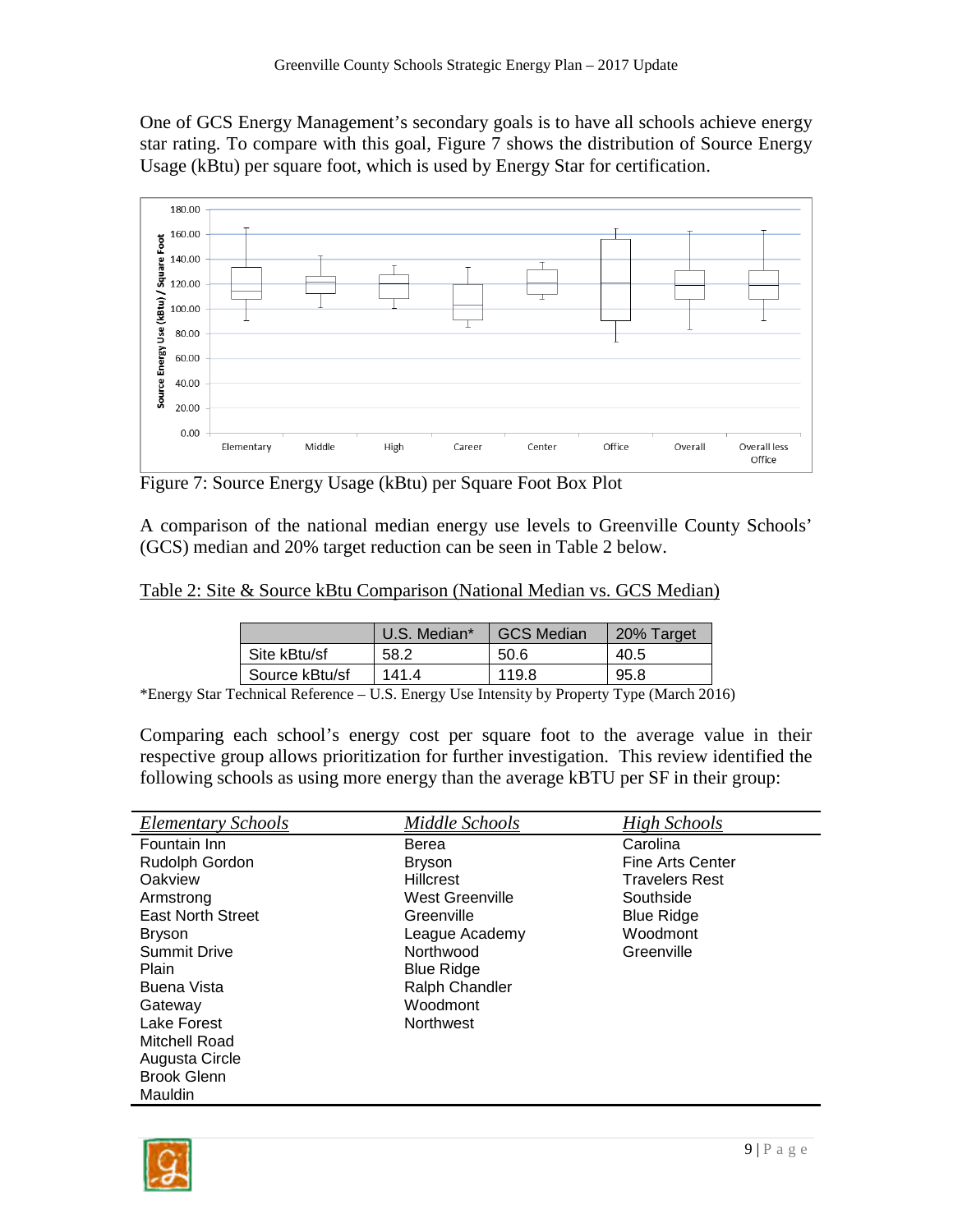| <b>Elementary Schools</b> | Middle Schools | <b>High Schools</b> |
|---------------------------|----------------|---------------------|
| Cherrydale                |                |                     |
| Thomas E. Kerns           |                |                     |
| Ellen Woodside            |                |                     |
| Slater-Marietta           |                |                     |
| Sara Collins              |                |                     |
| Westcliffe                |                |                     |
| <b>Hollis</b>             |                |                     |
| Paris                     |                |                     |
| Grove                     |                |                     |
| Duncan Chapel             |                |                     |

These schools should be prioritized for energy audits to determine the causes for and remedies of their relatively high energy use. Resources will need to be allocated to complete these efforts. A timeline can then be established for completion based on the resources provided. Available resources and funding will be used until exhausted concentrating on the highest cost per square foot locations.

### **2. Planned Actions and Projects**

The assessment of current conditions has also identified processes, programs and projects that should be implemented to further improve the District's energy reduction performance. These actions encompass the five target areas: energy information, energy supply, facilities operations, systems and equipment, and business integration. They are grouped into the following categories.

#### **2.1 Process Improvement:**

**Unoccupied Setpoint Adjustments** – Revise unoccupied HVAC heating & cooling setpoints to 55 heating / 85 cooling to more closely match other Districts. This should be applied District wide with exceptions for undersized HVAC equipment or other extenuating factors.

*Assigned to: Energy Director Completion: Jul '19* 

**Freeze Protection** – Revise freeze protection programming to protect coils starting at 35<sup>°</sup> F using web-based weather stations with building level backup. This should be applied to all 4-pipe schools with freeze protection programing.

*Assigned to: Energy Director Completion: Jul '18*

**Behavior Modification** – Improve staff training and implement real time metering to give instant feedback on energy use. This should include all school faculty & staff, along with custodial  $&$  maintenance departments.

*Assigned to:* Energy Consultant Completion: on-going Completion: on-going

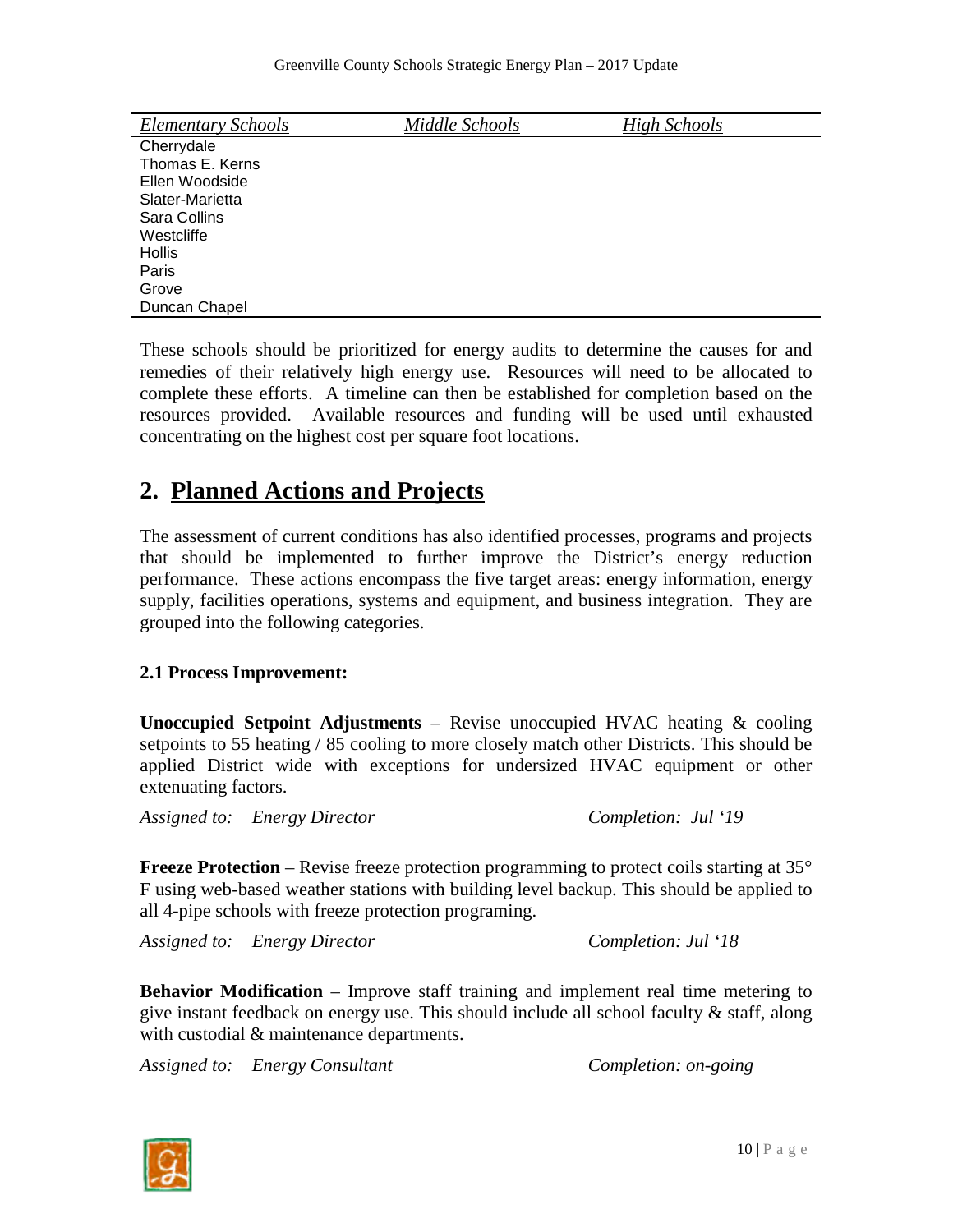**Automated Fault Detection & Diagnosis (AFDD)** – Implement automated fault detection & diagnosis software that analyzes data from the DDC controls system to look for energy savings opportunities. This program should be used on 10 schools every year for the duration of the 10 year term of this SEP.

*Assigned to:* Energy Consultant Completion: on-going Completion: 00.

#### **2.2 Program Implementation:**

**Retro-Commissioning** – Review and analyze current operation of facilities through retro-commissioning activities to identify and rectify energy wasting deficiencies. These activities should be performed at 2 schools per year for the 10 year term of this SEP.

*Assigned to:* Energy Consultant Completion: on-going Completion: on-going

#### **2.3 Projects:**

**QZAB LED Lighting Replacements –** Replace or retrofit lighting with LED fixtures at all QZAB eligible schools over the next five years. These replacements are scheduled at 70 schools as outlined in the QZAB schedule.

*Assigned to: Energy Director Completion: Dec '19* 

**QZAB Boiler Replacements –** Replace boilers at ten QZAB eligible schools over the next five years with condensing type boilers. These replacements are scheduled at the ten schools outlined in the QZAB schedule.

*Assigned to: Energy Director Completion: Dec '19* 

**MARS Unit Replacements –** Replace HVAC equipment with higher efficiency units as part of the normally scheduled MARS replacement program. This is scheduled to take place at four schools per year over the ten year term of this SEP.

*Assigned to: Energy Consultant/Mechanical Projects Completion: on-going* 

NOTE: The completion dates on the above tasks are based on a fully staffed Energy Management Department with no part time duties in other departments. Additionally, the MARS Unit Replacement project is contingent upon execution by the Facilities Department as outlined in the MARS planning

### **3. Savings Opportunity Assessment**

The initiatives outlined above and quantified in Table 1 below, generally fall into two categories: short term process improvement & long term capital improvement. The short term process improvement goals come with internal challenges of breaking preconceived notions and the "that's how we have always done it" mentality, while long term capital improvement projects come with more concrete financial and logistical challenges. With the scale of capital projects we are projecting these challenges must be faced simultaneously.

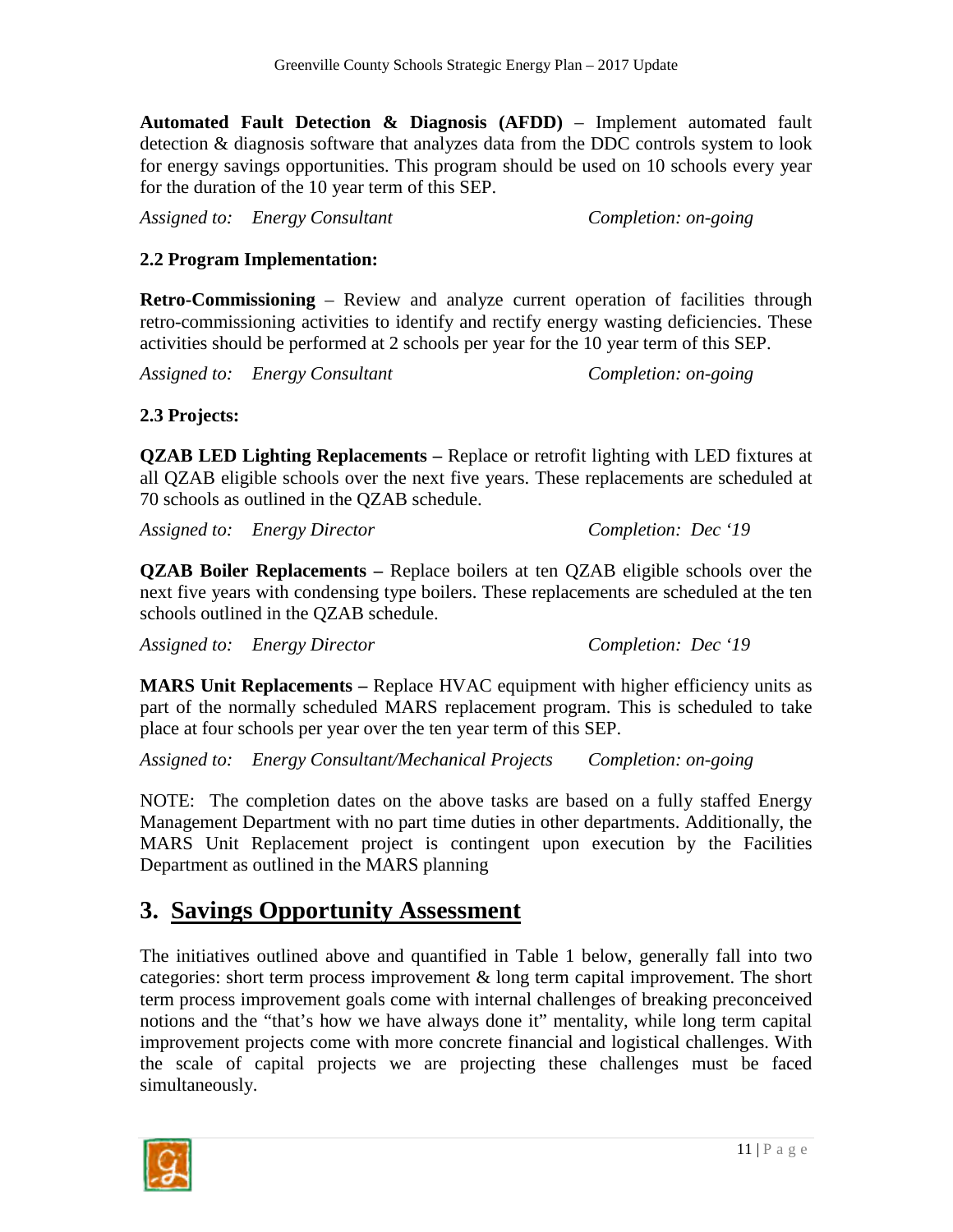A summary of each energy conservation measures (ECM) contribution to the 20% reduction target can be found in Table 3. Additionally, Table 4 shows the same savings opportunities in terms of units (kWh, Therms, & kBtu), since this is how our target goal will be measured (kBtu/sf). The percentage of savings column from these two tables will not match, because electric & NG have different cost per unit of energy (kbtu).

|                       |                                   |    |                 |    | <b>Annual Cost / Savings</b> |     |              |                                   |
|-----------------------|-----------------------------------|----|-----------------|----|------------------------------|-----|--------------|-----------------------------------|
|                       | <b>Non-Escalated 2016 Dollars</b> |    | <b>Electric</b> |    | <b>Natural Gas</b>           |     | <b>Total</b> | Percentage of<br><b>Total ECM</b> |
|                       | Baseline FY - 2015                | \$ | 11,430,670      | S  | 2,054,172                    | S   | 13,484,842   | <b>Savings</b>                    |
|                       | Baseline (\$/sf)                  |    |                 |    | \$1.10                       |     |              |                                   |
|                       | <b>LED Lighting Retrofit</b>      | \$ | (974, 176)      |    |                              | \$  | (974, 176)   | 32.5%                             |
|                       | <b>Boiler Replacements</b>        |    |                 | \$ | (44, 490)                    | \$  | (44, 490)    | 1.5%                              |
|                       | <b>Unocc Stpt Adjustments</b>     | \$ | (177,175)       | \$ | (85, 411)                    | \$  | (262, 587)   | 8.8%                              |
| CMS                   | <b>Retro-Commissioning</b>        | \$ | (386, 333)      | \$ | (88, 363)                    | \$  | (474, 696)   | 15.8%                             |
| ш                     | <b>Freeze Protection</b>          | \$ | (11, 564)       |    |                              | \$  | (11, 564)    | 0.4%                              |
|                       | <b>MARS Unit Replacements</b>     | \$ | $(87, 340)$ \$  |    | (51, 984)                    | \$  | (139, 323)   | 4.6%                              |
|                       | <b>Behavior Modification</b>      | \$ | $(259, 598)$ \$ |    | (45, 449)                    | -\$ | (305, 047)   | 10.2%                             |
|                       | <b>Automated Fault Detection</b>  | \$ | (666, 343)      | \$ | (118, 493)                   | \$  | (784, 836)   | 26.2%                             |
|                       | <b>Post-Installation</b>          | \$ | 8,868,141       | \$ | 1,619,981                    | \$  | 10,488,122   | 22%                               |
|                       | Post-Installation (\$/sf)         |    |                 |    | \$0.85                       |     |              |                                   |
|                       | <b>20% Reduction Target</b>       | \$ | 9,144,536       | \$ | 1,643,338                    | \$  | 10,787,874   | 20%                               |
| 20% Reduction (\$/sf) |                                   |    |                 |    | \$0.88                       |     |              |                                   |
|                       | <b>Surplus / Shortage</b>         | \$ | 276,395         | \$ | 23,357                       |     | 299,752      | $-2\%$                            |

#### **Table 3 – Savings Opportunity by ECM – Cost**

|                 | <b>Units of Energy</b>           |                | <b>Annual Usage / Savings</b> |                 |                                   |  |  |  |  |  |
|-----------------|----------------------------------|----------------|-------------------------------|-----------------|-----------------------------------|--|--|--|--|--|
|                 |                                  | Electric (kWh) | <b>NG (Therms)</b>            | Total (kbtu)    | Percentage of<br><b>Total ECM</b> |  |  |  |  |  |
|                 | Baseline FY - 2015               | 113,581,170    | 2,404,615                     | 628,000,483     | <b>Savings</b>                    |  |  |  |  |  |
|                 | <b>Baseline EUI (kbtu/sf)</b>    |                | 51                            |                 |                                   |  |  |  |  |  |
|                 | <b>LED Lighting Retrofit</b>     | $-9,852,479$   |                               | $-33,616,660$   | 24.0%                             |  |  |  |  |  |
|                 | <b>Boiler Replacements</b>       |                | $-53,915$                     | $-5,391,489$    | 3.8%                              |  |  |  |  |  |
|                 | <b>Unocc Stpt Adjustments</b>    | $-1,760,508$   | $-99,905$                     | $-15,997,331$   | 11.4%                             |  |  |  |  |  |
| CM <sub>S</sub> | <b>Retro-Commissioning</b>       | $-4,100,304$   | $-107,555$                    | $-24,745,703$   | 17.7%                             |  |  |  |  |  |
| ш               | <b>Freeze Protection</b>         | $-165,202$     |                               | $-563,671$      | 0.4%                              |  |  |  |  |  |
|                 | <b>MARS Unit Replacements</b>    | $-863,665$     | $-61,898$                     | $-9,136,633$    | 6.5%                              |  |  |  |  |  |
|                 | <b>Behavior Modification</b>     | $-2,589,193$   | $-53,320$                     | $-14, 166, 307$ | 10.1%                             |  |  |  |  |  |
|                 | <b>Automated Fault Detection</b> | $-6,645,626$   | $-139,060$                    | $-36,580,914$   | 26.1%                             |  |  |  |  |  |
|                 | <b>Post-Installation</b>         | 87,604,192     | 1,888,963                     | 487,801,777     | 22%                               |  |  |  |  |  |
|                 | Post-Installation EUI (kbtu/sf)  |                | 40                            |                 |                                   |  |  |  |  |  |
|                 | <b>20% Reduction Target</b>      | 90,864,936     | 1,923,692                     | 502,400,386     | 20%                               |  |  |  |  |  |
|                 | 20% Reduction EUI (kbtu/sf)      |                |                               |                 |                                   |  |  |  |  |  |
|                 | <b>Surplus / Shortage</b>        | 3,260,744      | 34,729                        | 14,598,609      | $-2%$                             |  |  |  |  |  |

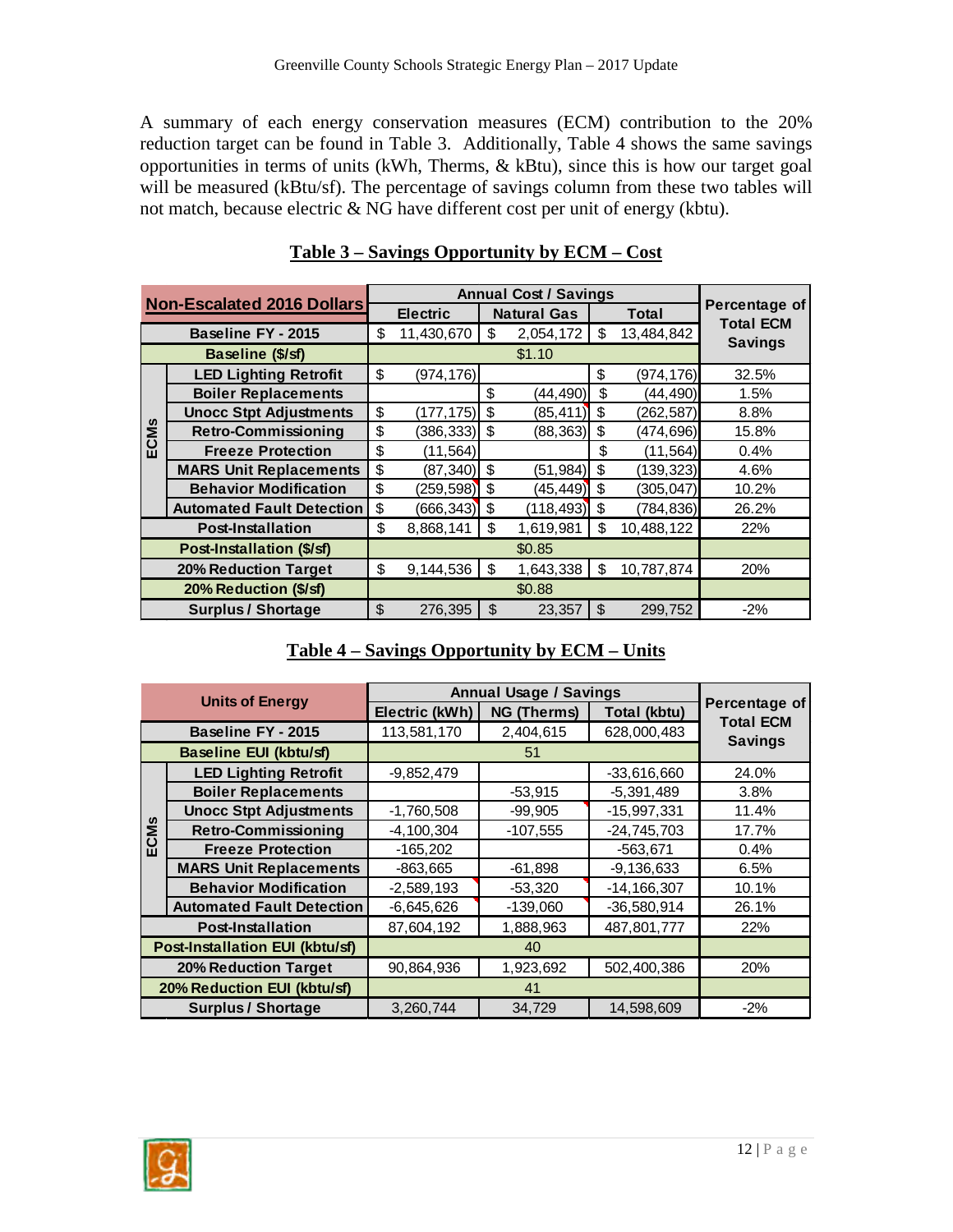#### **Process Improvement Savings:**

**Unoccupied Setpoint Adjustments** – Currently Districtwide setpoints are occupied 69 htg / 73 clg, and unoccupied 60 htg / 80 clg. Speaking with other School Districts around the state, these setpoints are very generous. Unoccupied setpoints of 55 htg / 85 clg are proposed as a part of this strategic energy plan. There would be exceptions for facilities that are undersized or heat pump schools with electric resistance heat in winter.

Savings for this improvement was estimated to be 1% of heating and cooling cost for every degree of setback ( $5^{\circ}$  heating &  $5^{\circ}$  cooling). Space heating was estimated to be 82% of natural gas cost and 5% of electric cost, while cooling was estimated to be 26% of electric cost (Source: Commercial Building Energy Consumption Survey -1999). The natural gas savings was calculated after reducing natural gas cost from proposed boiler replacement savings.

**Freeze Protection** – Currently freeze protection programming is in place Districtwide, which turns all chilled water (CHW) pumps on when outside air temperatures are below 40° F. This programming is meant to be an added protection against freezing CHW coils; however, once outside air sensors are upgraded and/or referenced to a web-based weather station, this plan proposes to change this setpoint to 35° F.

Based on typical meteorological year (TMY3) weather data for Greenville, SC, there are a total of 538 hours between  $35^{\circ}$  F &  $40^{\circ}$  F. There are 38 schools with chilled water systems, and assuming each school is averaging 10 hp during this mode we can estimate the savings from this improvement.

**Behavior Modification** – The Energy Management Department will continue to improve training, monitoring, and displaying information related to energy conservation. This includes real time metering with dashboards to turn energy savings into a real time competition between schools and improving training for school staff.

These savings are estimated to be 3% of total utility costs (after other ECMs) due to the Hawthorne Effect.

**Automated Fault Detection & Diagnosis (AFDD)** – Greenville County Schools plans to leverage their DDC controls system using automated fault detection and diagnosis software. This program will monitor trend data for equipment that is operating in an energy wasteful manner. This technology is available in the marketplace, but is still being refined into a more useable format.

Savings was estimated to be 5% of utility spend at each school (after other ECMs). Greenville County Schools plans to study 10 schools per year over the ten year term of this strategic energy plan.

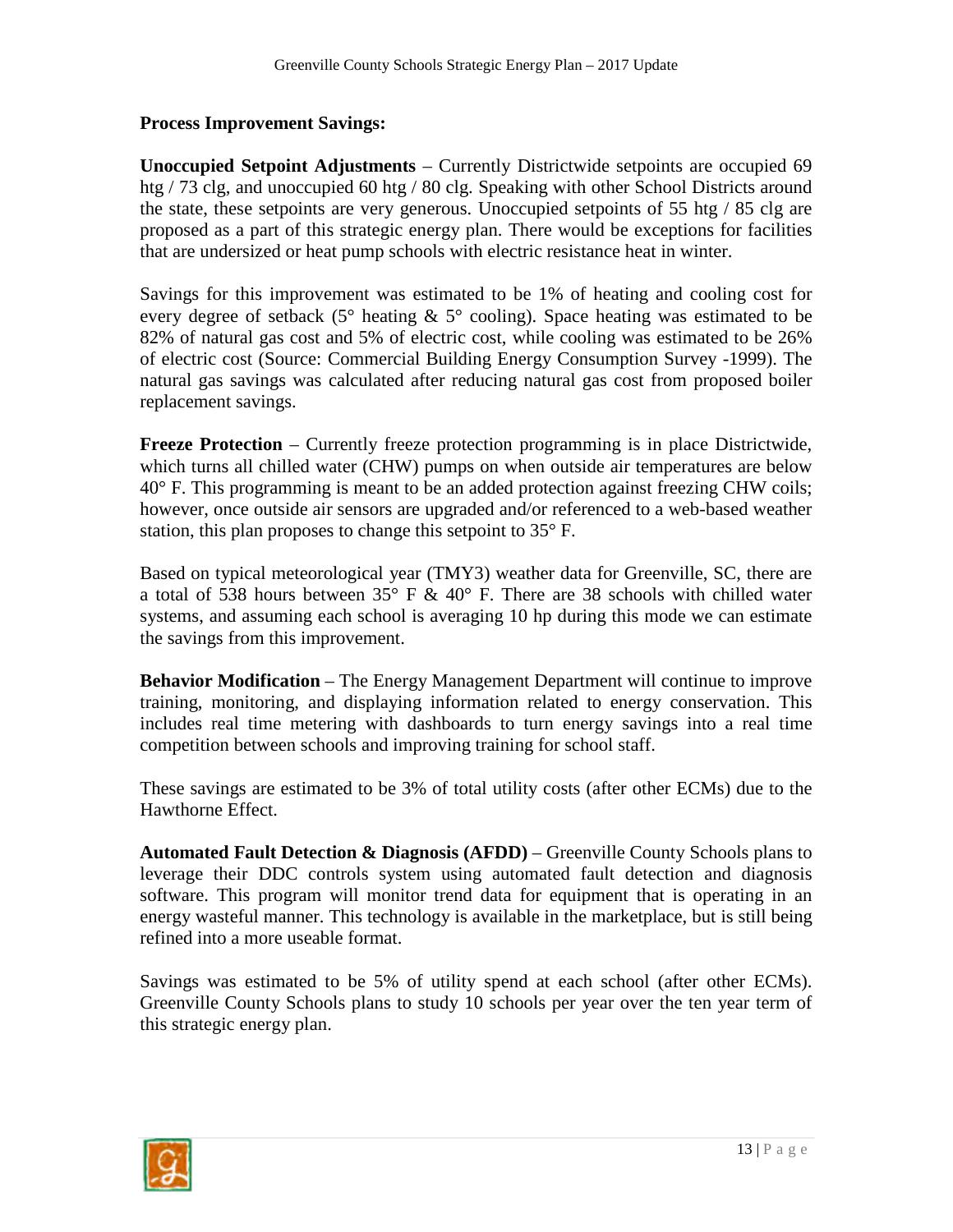#### **Program Implementation Savings:**

**Retro-Commissioning** - The Energy Management Department has selected and preformed Retro-Cx audits with a select group of professionals. These activities will be focused on the worse performing facilities (highest kBtu/sf). The intent is to perform 2 audits per year over the 10 year period.

The savings from this ECM is calculated based on 15% energy savings (Source: LBNL, Portland Energy Conservation, and the Energy Systems Laboratory at Texas A&M University – December 2004) on the 10 worse Elementary Schools, 5 worse Middle Schools, and 5 worse High Schools.

#### **Projects Savings:**

**LED Lighting Replacements –** Currently light fixtures are being replaced with LED fixtures by maintenance staff on an as needed basis as part of the re-lamping process, with priority given to high burn hour fixtures. The District will replace all non-specialty lighting with LED using QZAB bond funds on eligible schools.

Lighting is estimated to be 26% of the overall building electrical use and a change to LED is estimated to save 50% of this usage (Source: Energy Star Building Manual Chapter 10 K-12 Schools). This includes savings from reduced cooling loads associated with lower wattage fixtures.

**Boiler Replacement –** Many of the facilities around the District use older inefficient fire tube atmospheric boilers. These boilers must operate at higher hot water supply temperatures to keep the boiler from condensing, and the boilers are operated year-round to maintain reheat capabilities in the summer and reduce leakage from dielectric unions. By replacing the boilers with condensing type, hot water temperatures can be lowered considerably during summer and shoulder months to maintain reheat capabilities and take advantage of higher efficiencies in condensing mode.

This boiler replacement has been performed at facilities in the District and has been shown to save 25% on natural gas (NG) expenditures. Savings are estimated using this 25% NG savings. This project will be performed using QZAB bond funds on ten eligible schools.

**MARS Unit Replacements** – Greenville County Schools already works to maintain best in class facilities by proactively replacing end of life equipment before unit failures become common place. When units are replaced on a school wide basis as a part of this program, an energy efficient option is chosen.

These replacements are estimated to yield a 10% improvement in equipment efficiency. Schoolwide unit replacements are planned at a rate of 4 schools per year over the ten year term of this strategic energy plan.

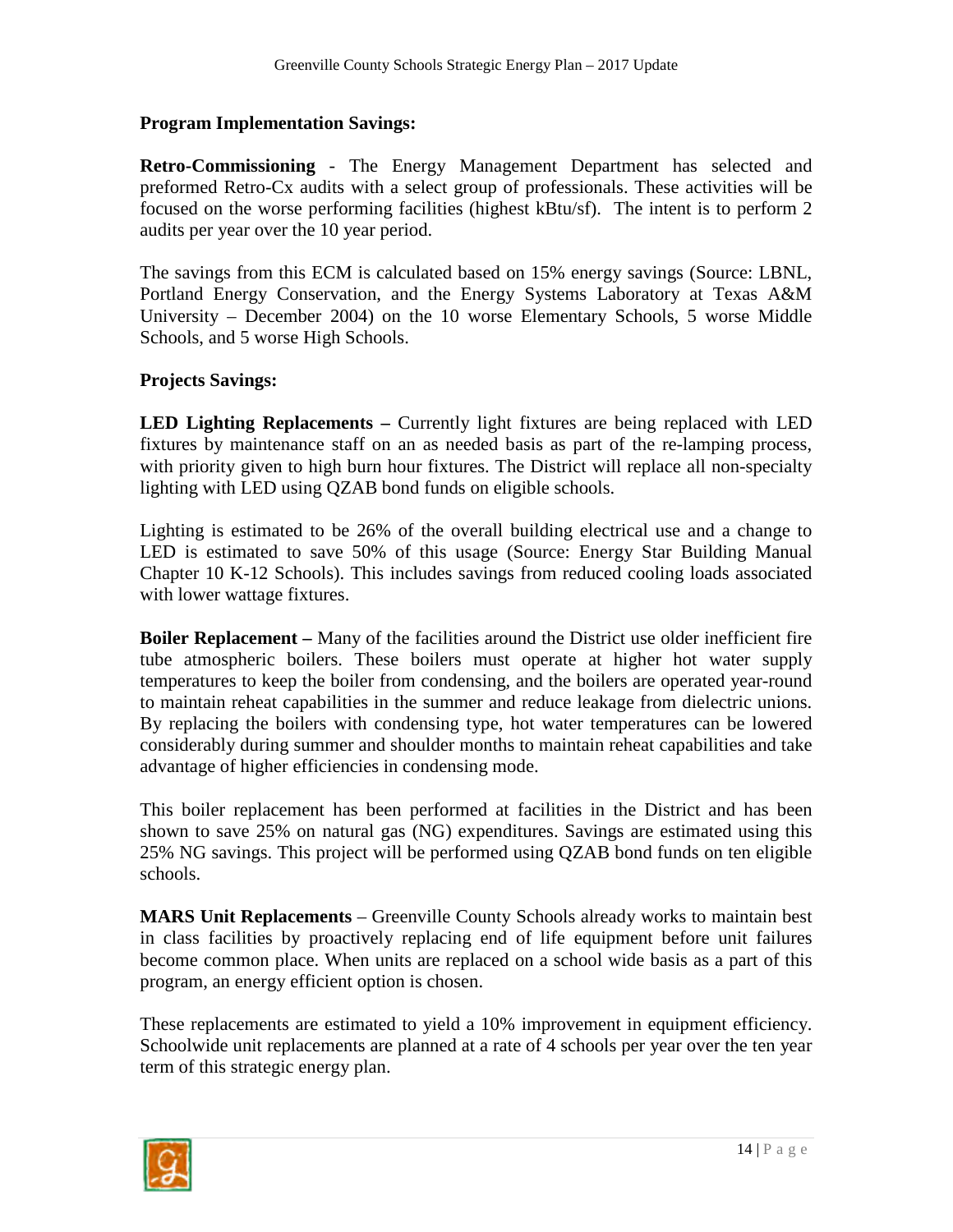### **4. Goals and Measures**

Greenville County Schools Energy Management Department has developed these long term goals,

The goal of this SEP is to reduce the energy consumption by 20% to 41 kBtu/SF. Energy investment projects will be identified and developed to achieve a Simple Payback Period of eight (8) years or less or a simple Return on Investment of 2.5 or greater. A secondary goal is to earn Energy Star certification for all District schools

Greenville County Schools Energy Management Department will track the progress of this SEP with the following metrics.

Total energy cost for the District and for each facility Utility consumption, cost and unit cost for the District and each facility Total energy use for the District and for each facility Trend graphs of these metrics will be plotted throughout the fiscal year Facilities will be grouped by similar type and ranked annually on the basis of these metrics.

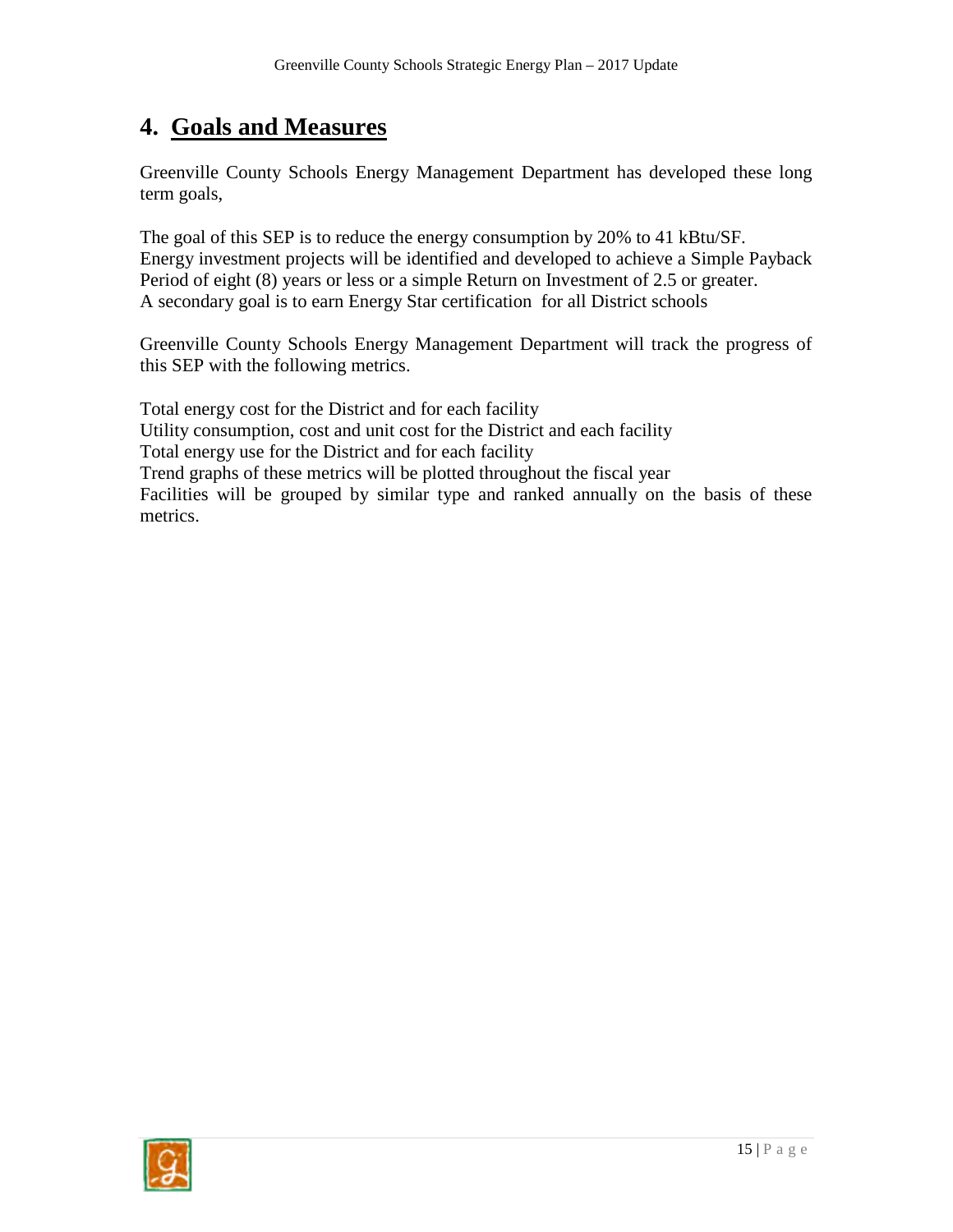**APPENDIX 1 FY 14-15 Baseline Energy Cost**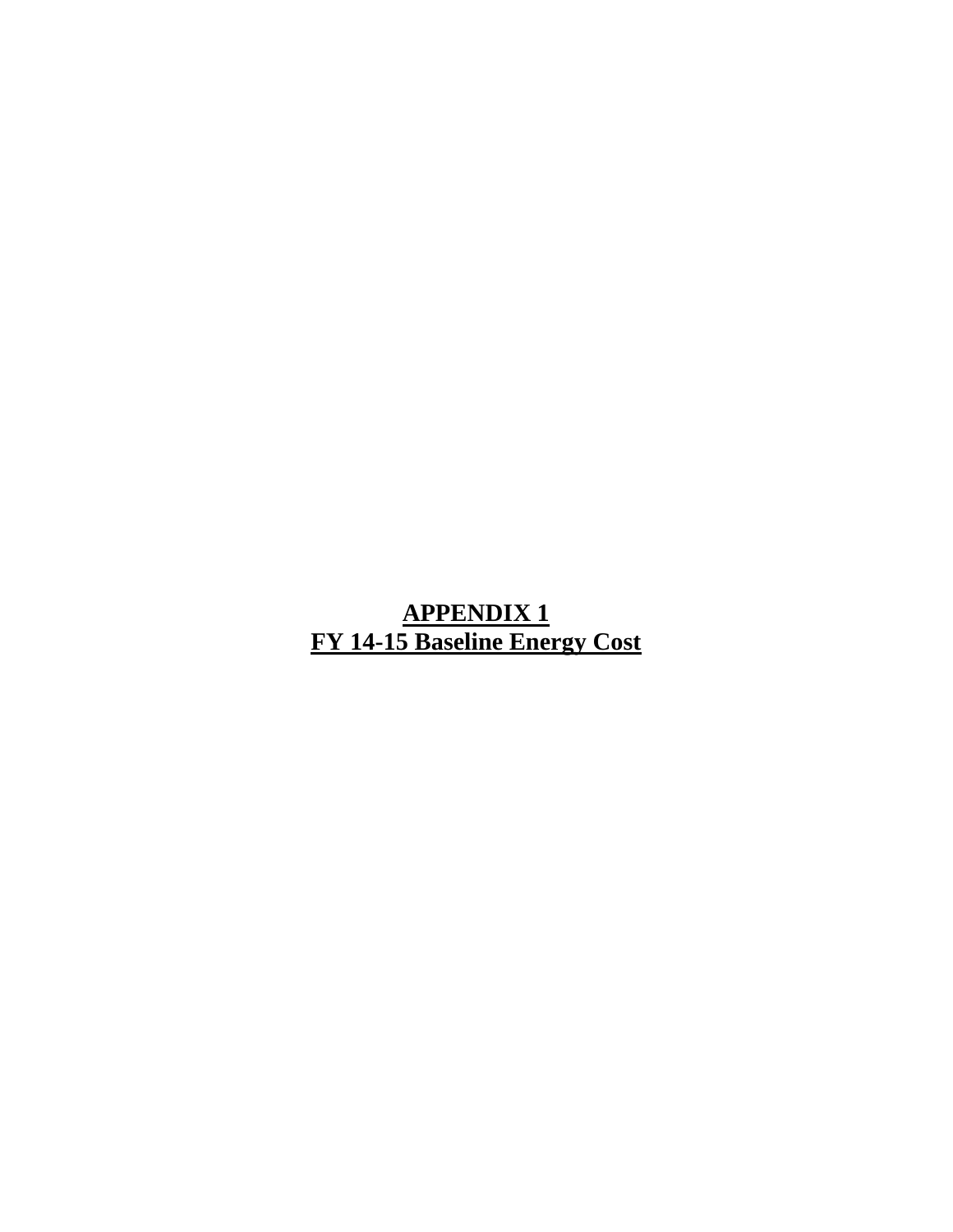|                                      |                        | 07/14 thru 06/15     |                          |                                | <b>Site Comparison Year</b> |                      |     |                     |                                |     |                      |
|--------------------------------------|------------------------|----------------------|--------------------------|--------------------------------|-----------------------------|----------------------|-----|---------------------|--------------------------------|-----|----------------------|
|                                      | <b>Total Elec</b>      |                      | Natural Gas Other Fossil | <b>Total Energy</b>            | <b>Total Elec</b>           | Natural Gas          |     | <b>Other Fossil</b> | <b>Total Energy</b>            |     | %                    |
| Site                                 | Cost                   | Cost                 | Cost                     | Cost                           | Cost                        | Cost                 |     | Cost                | Cost                           |     | Chg                  |
| Mauldin HS 273                       | \$354,636              | \$55,348             |                          | \$0 \$409,984                  | \$451,902                   | \$198,225            |     |                     | \$0 \$650,127                  |     | $-36.9%$             |
| Riverside HS 349                     | \$255,514              | \$63,623             |                          | \$0 \$319,137                  | \$218,366                   | \$68,330             |     |                     | \$0 \$286,696                  |     | $+11.3%$             |
| Greenville HS 210                    | \$259,341              | \$44,440             |                          | \$0 \$303,781                  | \$197,666                   | \$84,239             |     |                     | \$0 \$281,905                  |     | $+7.8%$              |
| Woodmont HS 509                      | \$256,308              | \$42,466             |                          | \$0 \$298,774                  | \$204,363                   | \$60,664             |     |                     | \$0 \$265,028                  |     | $+12.7%$             |
| Greer HS 214                         | \$256,199              | \$28,839             | \$0                      | \$285,038                      | \$243,834                   | \$28,149             |     |                     | \$0 \$271,983                  |     | $+4.8%$              |
| Hillcrest HS 232                     | \$238,224              | \$40,651             |                          | \$0 \$278,876                  | \$221,448                   | \$106,727            |     |                     | \$0 \$328,175                  |     | $-15.0%$             |
| Travelers Rest HS 466                | \$203,805              | \$46,393             |                          | \$0 \$250,198                  | \$181,987                   | \$86,437             |     |                     | \$0 \$268,424                  |     | $-6.8%$              |
| Wade Hampton HS 476                  | \$210,553              | \$28,944             |                          | \$0 \$239,496                  | \$211,079                   | \$52,132             |     |                     | \$0 \$263,211                  |     | $-9.0%$              |
| Blue Ridge HS 080                    | \$169,673              | \$57,502             | \$5,047                  | \$232,222                      | \$167,583                   | \$63,138             |     | \$1,106             | \$231,827                      |     | $+0.2%$              |
| JL Mann HS 269                       | \$194,167              | \$32,223             |                          | \$0 \$226,390                  | \$158,440                   | \$44,538             |     |                     | \$0 \$202,978                  |     | $+11.5%$             |
| Eastside HS 161                      | \$181,986              | \$35,295             |                          | \$0 \$217,281                  | \$157,341                   | \$68,885             |     |                     | \$0 \$226,226                  |     | $-4.0%$              |
| Southside HS 414                     | \$180,420              | \$33,728             |                          | \$0 \$214,148                  | \$180,697                   | \$59,529             |     |                     | \$0 \$240,225                  |     | $-10.9%$             |
| Berea HS 066                         | \$175,136              | \$32,295             |                          | \$0 \$207,431                  | \$162,910                   | \$48,570             |     |                     | \$0 \$211,479                  |     | $-1.9%$              |
| Carolina HS 107                      | \$158,358              | \$31,963             |                          | \$0 \$190,322                  | \$162,842                   | \$53,452             |     |                     | \$0 \$216,295                  |     | $-12.0%$             |
| Riverside MS 352                     | \$163,185              | \$24,037             |                          | \$0 \$187,222                  | \$142,455                   | \$36,659             |     |                     | \$0 \$179,113                  |     | $+4.5%$              |
| Mauldin MS 274                       | \$152,233              | \$23,671             |                          | \$0 \$175,904                  | \$144,414                   | \$32,399             |     |                     | \$0 \$176,812                  |     | $-0.5%$              |
| Greer MS 123                         | \$145,202              | \$23,444             |                          | \$0 \$168,646                  | \$138,581                   | \$26,395             |     |                     | \$0 \$164,976                  |     | $+2.2%$              |
| Oakview ES 365                       | \$149,994              | \$13,362             |                          | \$0 \$163,356                  | \$125,840                   | \$14,947             |     |                     | \$0 \$140,787                  |     | $+16.0%$             |
| Mauldin ES 279                       | \$139,855              | \$22,505             |                          | \$0 \$162,360                  | \$122,182                   | \$38,019             |     |                     | \$0 \$160,201                  |     | $+1.3%$              |
| Blue Ridge MS 082                    | \$119,601              | \$36,728             |                          | \$0 \$156,329                  | \$140,532                   | \$77,485             |     |                     | \$0 \$218,017                  |     | $-28.3%$             |
| MT Anderson 415                      | \$151,691              | \$1,575              |                          | \$0 \$153,266                  | \$99,967                    | \$3,354              |     |                     | \$0 \$103,321                  |     | $+48.3%$             |
| Woodmont MS 510                      | \$112,922              | \$39,941             |                          | \$0 \$152,863                  | \$120,095                   | \$82,482             |     |                     | \$0 \$202,577                  |     | $-24.5%$             |
| Hillcrest MS 277                     | \$122,562              | \$29,044             |                          | \$0 \$151,606                  | \$112,361                   | \$7,535              |     |                     | \$0 \$119,897                  |     | $+26.4%$             |
| Duncan Chapel ES 141                 | \$115,590              | \$32,676             |                          | \$0 \$148,266                  | \$98,079                    | \$43,532             |     |                     | \$0 \$141,610                  |     | $+4.7%$              |
| League Academy MS 263                | \$123,705              | \$24,330             |                          | \$0 \$148,035                  | \$115,380                   | \$38,233             |     |                     | \$0 \$153,612                  |     | $-3.6%$              |
| Sterling School 054                  | \$131,507              | \$14,204             |                          | \$0 \$145,711                  | \$124,311                   | \$22,813             |     |                     | \$0 \$147,124                  |     | $-1.0%$              |
| Hughes Academy MS 240                | \$128,013              | \$17,278             |                          | \$0 \$145,291                  | \$113,042                   | \$33,987             |     |                     | \$0 \$147,029                  |     | $-1.2%$              |
| Woodland ES 506                      | \$122,772              | \$22,007             |                          | \$0 \$144,779                  | \$113,517                   | \$33,877             |     |                     | \$0 \$147,394                  |     | $-1.8%$              |
| Greenville MS 205                    | \$124,744              | \$19,391             |                          | \$0 \$144,135                  | \$101,711                   | \$36,564             |     |                     | \$0 \$138,275                  |     | $+4.2%$              |
| Hollis Academy ES 251                | \$122,039              | \$20,442             |                          | \$0 \$142,481                  | \$103,195                   | \$35,644             |     |                     | \$0 \$138,839                  |     | $+2.6%$              |
| Bryson MS 072                        | \$118,610              | \$21,166             |                          | \$0 \$139,777                  | \$138,670                   | \$50,490             |     |                     | \$0 \$189,160                  |     | $-26.1%$             |
| Sara Collins ES 333                  | \$111,889              | \$26,059             |                          | \$0 \$137,948                  | \$105,774                   | \$41,755             |     |                     | \$0 \$147,529                  |     | $-6.5%$              |
| Chandler Creek ES 121                | \$115,594              | \$21,672             |                          | \$0 \$137,265                  | \$103,299                   | \$27,019             |     |                     | \$0 \$130,318                  |     | $+5.3%$              |
| Dr. Phinnize J. Fisher MS 275        | \$124,721              | \$9,173<br>\$26,473  |                          | \$0 \$133,893<br>\$0 \$133,041 |                             | \$0<br>\$40,403      | \$0 |                     | \$0<br>\$0 \$147,128           | \$0 | N/A<br>$-9.6%$       |
| Northwood MS 386                     | \$106,567              |                      | \$301                    |                                | \$106,725                   |                      |     |                     |                                |     |                      |
| Northwest MS 303                     | \$105,247              | \$25,065             |                          | \$130,614                      | \$83,390                    | \$23,065<br>\$42,563 |     | \$262               | \$106,717                      |     | $+22.4%$<br>$-21.6%$ |
| Berea MS 062                         | \$111,376              | \$18,473             |                          | \$0 \$129,849                  | \$123,046                   | \$17,211             |     |                     | \$0 \$165,609                  |     | $-0.5%$              |
| Crestview ES 115                     | \$120,990              | \$6,202              |                          | \$0 \$127,192                  | \$110,628                   |                      |     |                     | \$0 \$127,839                  |     |                      |
| Ralph Chandler MS 403<br>Beck MS 056 | \$100,529<br>\$104,923 | \$25,080<br>\$19,737 |                          | \$0 \$125,609<br>\$0 \$124,660 | \$80,728<br>\$87,794        | \$33,694<br>\$34,199 |     |                     | \$0 \$114,421<br>\$0 \$121,993 |     | $+9.8%$<br>$+2.2%$   |
| Grove ES 308                         | \$92,102               | \$30,421             |                          | \$0 \$122,523                  | \$90,178                    | \$36,557             |     |                     | \$0 \$126,735                  |     | $-3.3%$              |
| Fountain Inn ES 186                  | \$96,594               | \$25,089             |                          | \$0 \$121,683                  | \$98,480                    | \$23,424             |     |                     | \$0 \$121,904                  |     | $-0.2%$              |
| Blythe Academy ES 086                | \$99,791               | \$21,383             |                          | \$0 \$121,174                  | \$86,854                    | \$30,571             |     |                     | \$0 \$117,424                  |     | $+3.2%$              |
| Bryson ES 068                        | \$105,909              | \$14,992             |                          | \$0 \$120,900                  | \$80,743                    | \$7,669              |     |                     | \$0 \$88,412                   |     | +36.7%               |
|                                      |                        |                      |                          |                                |                             |                      |     |                     |                                |     |                      |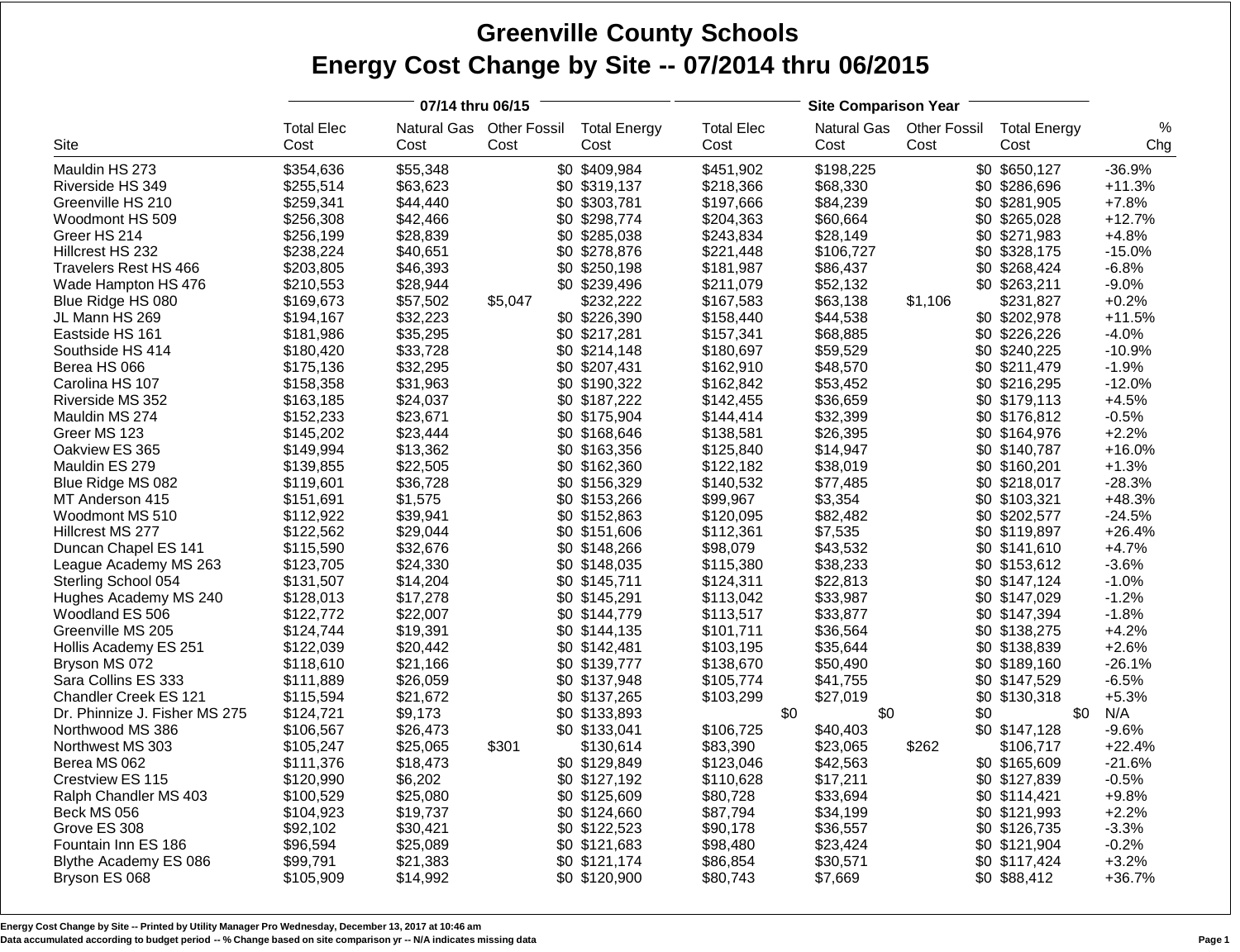|                          |                        | 07/14 thru 06/15         |          |     |                     | <b>Site Comparison Year</b> |     |             |     |                     |     |                     |     |          |
|--------------------------|------------------------|--------------------------|----------|-----|---------------------|-----------------------------|-----|-------------|-----|---------------------|-----|---------------------|-----|----------|
|                          | <b>Total Elec Cost</b> | Natural Gas Other Fossil |          |     | <b>Total Energy</b> | <b>Total Elec</b>           |     | Natural Gas |     | <b>Other Fossil</b> |     | <b>Total Energy</b> |     | %        |
| Site                     |                        | Cost                     | Cost     |     | Cost                | Cost                        |     | Cost        |     | Cost                |     | Cost                |     | Chg      |
| Plain ES 338             | \$96,918               | \$22,931                 |          |     | \$0 \$119,849       | \$96,605                    |     | \$43,150    |     |                     |     | \$0 \$139,754       |     | $-14.2%$ |
| Lakeview MS 385          | \$100,519              | \$18,685                 |          |     | \$0 \$119,203       | \$95,645                    |     | \$26,264    |     |                     |     | \$0 \$121,909       |     | $-2.2%$  |
| Bells Crossing ES 396    | \$97,864               | \$19,958                 |          |     | \$0 \$117,822       | \$93,754                    |     | \$37,681    |     |                     |     | \$0 \$131,434       |     | $-10.4%$ |
| Tanglewood MS 444        | \$101,438              | \$16,302                 |          |     | \$0 \$117,739       | \$93,399                    |     | \$28,021    |     |                     |     | \$0 \$121,420       |     | $-3.0%$  |
| Buena Vista ES 052       | \$99,205               | \$17,954                 |          |     | \$0 \$117,159       | \$93,987                    |     | \$33,642    |     |                     |     | \$0 \$127,629       |     | $-8.2%$  |
| East North Street ES 156 | \$98,991               | \$17,763                 |          |     | \$0 \$116,754       | \$87,080                    |     | \$30,329    |     |                     |     | \$0 \$117,409       |     | $-0.6%$  |
| Thomas E. Kerns ES 203   | \$94,640               | \$18,231                 |          |     | \$0 \$112,871       | \$81,161                    |     | \$23,701    |     |                     |     | \$0 \$104,862       |     | $+7.6%$  |
| Gateway ES 188           | \$94,667               | \$17,361                 |          |     | \$0 \$112,028       | \$83,529                    |     | \$25,061    |     |                     |     | \$0 \$108,591       |     | $+3.2%$  |
| Lake Forest ES 254       | \$91,477               | \$17,844                 |          |     | \$0 \$109,321       | \$83,780                    |     | \$50,474    |     |                     |     | \$0 \$134,254       |     | $-18.6%$ |
| Ellen Woodside ES 168    | \$87,319               | \$21,875                 |          |     | \$0 \$109,194       | \$71,671                    |     | \$26,429    |     |                     |     | \$0 \$98,100        |     | $+11.3%$ |
| Greenbrier ES 200        | \$86,125               | \$19,562                 |          |     | \$0 \$105,687       | \$80,955                    |     | \$33,686    |     |                     |     | \$0 \$114,641       |     | $-7.8%$  |
| Mitchell Road ES 280     | \$83,116               | \$22,058                 |          |     | \$0 \$105,174       | \$82,228                    |     | \$43,777    |     |                     |     | \$0 \$126,005       |     | $-16.5%$ |
| Rudolph Gordon ES 020    | \$78,409               | \$24,607                 |          |     | \$0 \$103,017       | \$73,653                    |     | \$29,655    |     |                     |     | \$0 \$103,308       |     | $-0.3%$  |
| Slater-Marietta ES 406   | \$82,012               | \$20,923                 |          |     | \$0 \$102,934       | \$73,932                    |     | \$29,424    |     |                     |     | \$0 \$103,356       |     | $-0.4%$  |
| Monarch ES 402           | \$92,332               | \$10,591                 |          |     | \$0 \$102,922       |                             | \$0 |             | \$0 |                     | \$0 |                     | \$0 | N/A      |
| Sevier MS 389            | \$85,497               | \$16,699                 |          |     | \$0 \$102,195       | \$78,995                    |     | \$38,799    |     |                     |     | \$0 \$117,794       |     | $-13.2%$ |
| Paris ES 316             | \$86,636               | \$13,870                 |          | \$0 | \$100,506           | \$72,914                    |     | \$29,848    |     |                     |     | \$0 \$102,762       |     | $-2.2%$  |
| Brushy Creek ES 096      | \$77,495               | \$20,488                 |          |     | \$0 \$97,983        | \$84,873                    |     | \$33,767    |     |                     |     | \$0 \$118,640       |     | $-17.4%$ |
| Golden Strip CC 190      | \$80,736               | \$15,540                 | \$917    |     | \$97,192            | \$74,548                    |     | \$25,987    |     | \$797               |     | \$101,332           |     | $-4.1%$  |
| Bethel ES 276            | \$93,235               | \$2,361                  |          |     | \$0 \$95,596        | \$92,437                    |     | \$9,481     |     |                     |     | \$0 \$101,917       |     | $-6.2%$  |
| Distribution Center 730  | \$67,202               | \$16,750                 | \$10,494 |     | \$94,446            | \$60,369                    |     | \$23,899    |     | \$2,973             |     | \$87,240            |     | $+8.3%$  |
| Berea ES 061             | \$88,900               | \$4,515                  |          |     | \$0 \$93,415        | \$66,493                    |     | \$4,582     |     |                     |     | \$0 \$71,075        |     | $+31.4%$ |
| Fork Shoals ES 181       | \$87,550               | \$5,687                  |          |     | \$0 \$93,237        | \$83,515                    |     | \$9,224     |     | \$3,564             |     | \$96,303            |     | $-3.2%$  |
| J. Harley Bonds CC 218   | \$81,724               | \$10,526                 |          |     | \$0 \$92,250        | \$76,096                    |     | \$16,412    |     |                     |     | \$0 \$92,508        |     | $-0.3%$  |
| AJ Whittenburg ES 478    | \$78,875               | \$11,692                 |          |     | \$0 \$90,567        |                             | \$0 |             | \$0 |                     | \$0 |                     | \$0 | N/A      |
| Cherrydale ES 381        | \$71,442               | \$18,372                 |          | \$0 | \$89,814            | \$70,558                    |     | \$22,815    |     |                     |     | \$0 \$93,373        |     | $-3.8%$  |
| Monaview ES 286          | \$73,716               | \$15,862                 |          |     | \$0 \$89,578        | \$78,269                    |     | \$24,550    |     |                     |     | \$0 \$102,819       |     | $-12.9%$ |
| District Office 709      | \$87,120               | \$2,404                  |          | \$0 | \$89,524            | \$76,167                    |     | \$3,127     |     |                     | \$0 | \$79,295            |     | $+12.9%$ |
| Pelham Road ES 336       | \$69,240               | \$20,175                 |          | \$0 | \$89,414            | \$61,573                    |     | \$23,931    |     |                     |     | \$0 \$85,504        |     | $+4.6%$  |
| Sue Cleveland ES 431     | \$75,070               | \$13,705                 |          | \$0 | \$88,775            | \$74,251                    |     | \$17,444    |     |                     |     | \$0 \$91,696        |     | $-3.2%$  |
| Augusta Circle ES 045    | \$72,877               | \$15,835                 |          |     | \$0 \$88,712        | \$56,992                    |     | \$19,616    |     |                     |     | \$0 \$76,608        |     | $+15.8%$ |
| Brook Glenn ES 153       | \$72,982               | \$14,490                 |          |     | \$0 \$87,473        | \$67,481                    |     | \$24,288    |     |                     |     | \$0 \$91,769        |     | $-4.7%$  |
| Skyland ES 401           | \$81,115               | \$5,724                  |          | \$0 | \$86,839            | \$66,920                    |     | \$14,176    |     |                     |     | \$0 \$81,096        |     | $+7.1%$  |
| Taylors ES 449           | \$68,180               | \$17,453                 |          | \$0 | \$85,633            | \$77,529                    |     | \$36,207    |     |                     |     | \$0 \$113,736       |     | $-24.7%$ |
| Armstrong ES 031         | \$67,661               | \$17,078                 |          | \$0 | \$84,739            | \$62,571                    |     | \$33,217    |     |                     |     | \$0 \$95,788        |     | $-11.5%$ |
| Welcome ES 475           | \$74,904               | \$9,478                  |          | \$0 | \$84,383            | \$69,149                    |     | \$24,251    |     |                     |     | \$0 \$93,400        |     | $-9.7%$  |
| Simpsonville ES 292      | \$71,264               | \$12,976                 |          | \$0 | \$84,239            | \$64,092                    |     | \$20,066    |     |                     |     | \$0 \$84,158        |     | $+0.1%$  |
| Heritage ES 135          | \$73,006               | \$9,795                  |          | \$0 | \$82,801            | \$69,719                    |     | \$40,486    |     |                     |     | \$0 \$110,206       |     | $-24.9%$ |
| Stone Academy ES 425     | \$70,108               | \$11,968                 |          | \$0 | \$82,076            | \$62,896                    |     | \$16,366    |     |                     |     | \$0 \$79,262        |     | $+3.6%$  |
| Robert E. Cashion ES 151 | \$67,122               | \$14,085                 |          | \$0 | \$81,207            | \$60,022                    |     | \$17,898    |     |                     |     | \$0 \$77,921        |     | $+4.2%$  |
| Mountain View ES 296     | \$62,582               | \$18,498                 |          | \$0 | \$81,080            | \$66,719                    |     | \$26,388    |     |                     |     | \$0 \$93,107        |     | $-12.9%$ |
| Westcliffe ES 479        | \$58,627               | \$17,174                 |          |     | \$0 \$75,800        | \$52,052                    |     | \$21,751    |     |                     |     | \$0 \$73,803        |     | $+2.7%$  |
| Summit Drive ES 441      | \$62,879               | \$12,557                 |          |     | \$0 \$75,437        | \$56,768                    |     | \$25,446    |     |                     |     | \$0 \$82,214        |     | $-8.2%$  |
| Washington Center 501    | \$60,248               | \$12,517                 |          |     | \$0 \$72,765        | \$56,955                    |     | \$25,645    |     |                     |     | \$0 \$82,600        |     | $-11.9%$ |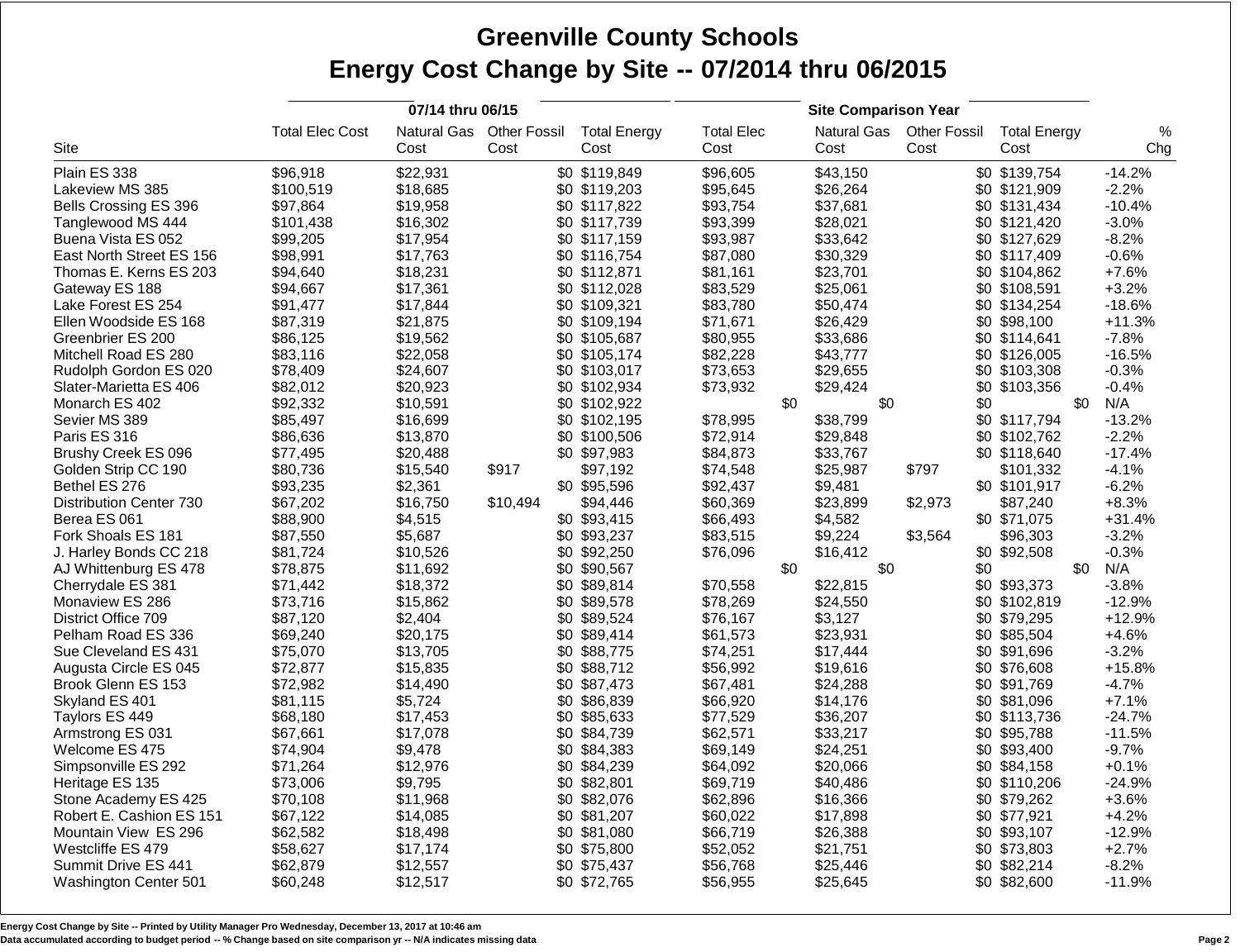|                                              |                   | 07/14 thru 06/15 |     |                          |     |                     |                   |     | <b>Site Comparison Year</b> |     |                     |                     |          |
|----------------------------------------------|-------------------|------------------|-----|--------------------------|-----|---------------------|-------------------|-----|-----------------------------|-----|---------------------|---------------------|----------|
|                                              | <b>Total Elec</b> |                  |     | Natural Gas Other Fossil |     | <b>Total Energy</b> | <b>Total Elec</b> |     | Natural Gas                 |     | <b>Other Fossil</b> | <b>Total Energy</b> | $\%$     |
| Site                                         | Cost              | Cost             |     | Cost                     |     | Cost                | Cost              |     | Cost                        |     | Cost                | Cost                | Chg      |
| Alexander ES 012                             | \$62,511          | \$9,649          |     |                          |     | \$0 \$72,160        | \$48,159          |     | \$14,792                    |     |                     | \$0 \$62,951        | $+14.6%$ |
| Enoree CC 172                                | \$50,550          | \$19,899         |     |                          |     | \$0 \$70,449        | \$48,672          |     | \$34,822                    |     |                     | \$0 \$83,494        | $-15.6%$ |
| Fine Arts Center 178                         | \$53,659          | \$13,487         |     |                          |     | \$0 \$67,146        | \$59,561          |     | \$24,252                    |     |                     | \$0 \$83,813        | $-19.9%$ |
| Tigerville ES 456                            | \$46,523          | \$13,902         |     |                          |     | \$0 \$60,426        | \$49,771          |     | \$18,602                    |     |                     | \$0 \$68,373        | $-11.6%$ |
| Donaldson CC 128                             | \$46,559          | \$10,319         |     |                          | \$0 | \$56,879            | \$46,811          |     | \$18,680                    |     | \$0                 | \$65,490            | $-13.1%$ |
| Warehouse Annex 730                          | \$30,220          | \$20,331         |     |                          | \$0 | \$50,551            |                   | \$0 |                             | \$0 | \$0                 |                     | \$0 N/A  |
| Sullivan Center 435                          | \$49,546          |                  | \$0 |                          |     | \$0 \$49,546        | \$22,152          |     |                             | \$0 |                     | \$0 \$22,152        | +123.7%  |
| Greenview CDC 202                            | \$40,635          | \$4,392          |     |                          | \$0 | \$45,027            | \$40,549          |     | \$6,255                     |     | \$0                 | \$46,804            | $-3.8%$  |
| Mauldin HS 273 Detached                      | \$40,761          |                  | \$0 |                          |     | \$0 \$40,761        | \$22,722          |     |                             | \$0 |                     | \$0 \$22,722        | +79.4%   |
| West Greenville School 950                   | \$32,845          | \$7,717          |     |                          | \$0 | \$40,562            | \$28,409          |     | \$12,076                    |     | \$0                 | \$40,485            | $+0.2%$  |
| Roper Mtn Sci Ctr 355 NaturalScience         | \$40,198          |                  | \$0 |                          | \$0 | \$40,198            | \$24,146          |     |                             | \$0 |                     | \$0 \$24,146        | +66.5%   |
| J. Harley Bonds CC 218 Detached              | \$23,640          | \$14.647         |     |                          | \$0 | \$38,287            | \$21,891          |     | \$17,274                    |     |                     | \$0 \$39,164        | $-2.2%$  |
| Paul L. Dunbar CDC 464                       | \$33,376          | \$3,560          |     |                          |     | \$0 \$36,936        | \$30,041          |     | \$7,280                     |     |                     | \$0 \$37,321        | $-1.0%$  |
| Hillcrest HS 232 Detached                    | \$30,684          | \$2,230          |     |                          | \$0 | \$32,914            | \$17,253          |     | \$3,216                     |     |                     | \$0 \$20,469        | +60.8%   |
| Wade Hampton ES 471                          | \$22,375          | \$9,748          |     |                          | \$0 | \$32,123            | \$24,268          |     | \$19,846                    |     |                     | \$0 \$44,114        | $-27.2%$ |
| Golden Strip CDC 822                         | \$24,518          | \$7,577          |     |                          | \$0 | \$32,095            | \$32,518          |     | \$5,873                     |     |                     | \$0 \$38,391        | $-16.4%$ |
| Wade Hampton HS 476 Detached                 | \$30,298          |                  | \$0 |                          | \$0 | \$30,298            | \$22,380          |     |                             | \$0 | \$0                 | \$22,380            | $+35.4%$ |
| Northwest Crescent CDC 058                   | \$26,097          | \$4,037          |     |                          |     | \$0 \$30,133        | \$24,886          |     | \$6,488                     |     |                     | \$0 \$31,374        | $-4.0%$  |
| Roper Mtn Sci Ctr 355                        | \$16,266          |                  | \$0 | \$13,613                 |     | \$29,879            | \$16,385          |     |                             | \$0 | \$9,011             | \$25,395            | $+17.7%$ |
| Blue Ridge HS 080 Detached                   | \$29,122          |                  | \$0 |                          |     | \$0 \$29,122        | \$24,310          |     |                             | \$0 |                     | \$0 \$24,310        | +19.8%   |
| Roper Mtn Sci Ctr 355 Hall of Sci            | \$27,638          |                  | \$0 |                          |     | \$0 \$27,638        | \$16,143          |     |                             | \$0 |                     | \$0 \$16,143        | $+71.2%$ |
| Greer HS 214 Detached                        | \$25,171          |                  | \$0 |                          |     | \$0 \$25,171        | \$11,088          |     |                             | \$0 |                     | \$0 \$11,088        | +127.0%  |
| JL Mann HS 269 Detached                      | \$25,081          |                  | \$0 |                          |     | \$0 \$25,081        | \$25,350          |     |                             | \$0 |                     | \$0 \$25,350        | $-1.1%$  |
| Berea HS 066 Detached                        | \$21,808          | \$1,816          |     |                          |     | \$0 \$23,624        | \$17,469          |     | \$1,671                     |     |                     | \$0 \$19,140        | $+23.4%$ |
| Riley CDC 462                                | \$20,906          | \$2,495          |     |                          |     | \$0 \$23,401        | \$18,285          |     | \$3,828                     |     |                     | \$0 \$22,112        | $+5.8%$  |
| Overbrook CDC 300                            | \$21.084          | \$1,589          |     |                          |     | \$0 \$22,672        | \$25,857          |     | \$1,969                     |     |                     | \$0 \$27,827        | $-18.5%$ |
| Greenville HS 210 Detached                   | \$21,375          |                  | \$0 |                          |     | \$0 \$21,375        | \$16,909          |     |                             | \$0 |                     | \$0 \$16,909        | $+26.4%$ |
| J. Harley Bonds CC 218 Portables             | \$19,417          |                  | \$0 |                          |     | \$0 \$19,417        |                   | \$0 |                             | \$0 | \$0                 |                     | \$0 N/A  |
| Eastside HS 161 Detached                     | \$14,846          | \$2,018          |     |                          |     | \$0 \$16,864        | \$14,338          |     |                             | \$0 |                     | \$0 \$14,338        | $+17.6%$ |
| Southside HS 414 Detached                    | \$16,821          |                  | \$0 |                          |     | \$0 \$16,821        | \$14,081          |     |                             | \$0 |                     | \$0 \$14,081        | +19.5%   |
| Riverside HS 349 Detatched                   | \$16,270          |                  | \$0 |                          |     | \$0 \$16,270        | \$11,909          |     |                             | \$0 |                     | \$0 \$11,909        | +36.6%   |
| Roper Mtn Sci Ctr 355 Planetarium            | \$15,303          |                  | \$0 |                          |     | \$0 \$15,303        | \$7,405           |     |                             | \$0 |                     | \$0 \$7,405         | +106.7%  |
| Donaldson Bus Office 453                     | \$12,578          | \$1,097          |     |                          |     | \$0 \$13,675        |                   | \$0 |                             | \$0 | \$0                 |                     | \$0 N/A  |
| Enoree CC 172 Portables                      | \$13,461          |                  | \$0 |                          |     | \$0 \$13,461        | \$437             |     |                             | \$0 |                     | \$0 \$437           | +2978.3% |
| Taylors Bus Center 446                       | \$7,939           | \$2,200          |     |                          |     | \$0 \$10,139        | \$5,815           |     | \$2,279                     |     |                     | \$0 \$8,094         | $+25.3%$ |
| Roper Mtn Sci Ctr 355 Portables              | \$8,018           |                  | \$0 |                          |     | \$0 \$8,018         | \$5,164           |     |                             | \$0 |                     | \$0 \$5,164         | +55.3%   |
| Donaldson Bus Center 451                     | \$5,697           | \$2,216          |     |                          |     | \$0 \$7,913         | \$2,629           |     | \$3,873                     |     |                     | \$0 \$6,502         | $+21.7%$ |
| Roper Mtn Sci Ctr 355 Conference Ctr \$7,412 |                   |                  | \$0 |                          |     | \$0 \$7,412         | \$6,376           |     |                             | \$0 |                     | \$0 \$6,376         | $+16.3%$ |
| Oakview ES 365 Portables                     | \$7,073           |                  | \$0 |                          | \$0 | \$7,073             | \$2,761           |     |                             | \$0 | \$0                 | \$2,761             | +156.1%  |
| District Office Annex 903                    | \$6,887           |                  | \$0 |                          |     | \$0 \$6,887         | \$10,369          |     |                             | \$0 |                     | \$0 \$10,369        | $-33.6%$ |
| Golden Strip Bus Office 448                  | \$6,828           |                  | \$0 |                          | \$0 | \$6,828             | \$5,238           |     |                             | \$0 | \$0                 | \$5,238             | $+30.4%$ |
| Golden Strip Support Office 904              | \$6,440           |                  | \$0 |                          | \$0 | \$6,440             | \$2,972           |     |                             | \$0 |                     | \$0 \$2,972         | +116.7%  |
| Bethel ES 276 Portables                      | \$5,631           |                  | \$0 |                          | \$0 | \$5,631             | \$840             |     |                             | \$0 |                     | \$0 \$840           | +570.3%  |
| Berea Bus Center 174                         | \$5,374           |                  | \$0 |                          |     | \$0 \$5,374         |                   | \$0 |                             | \$0 | \$0                 |                     | \$0 N/A  |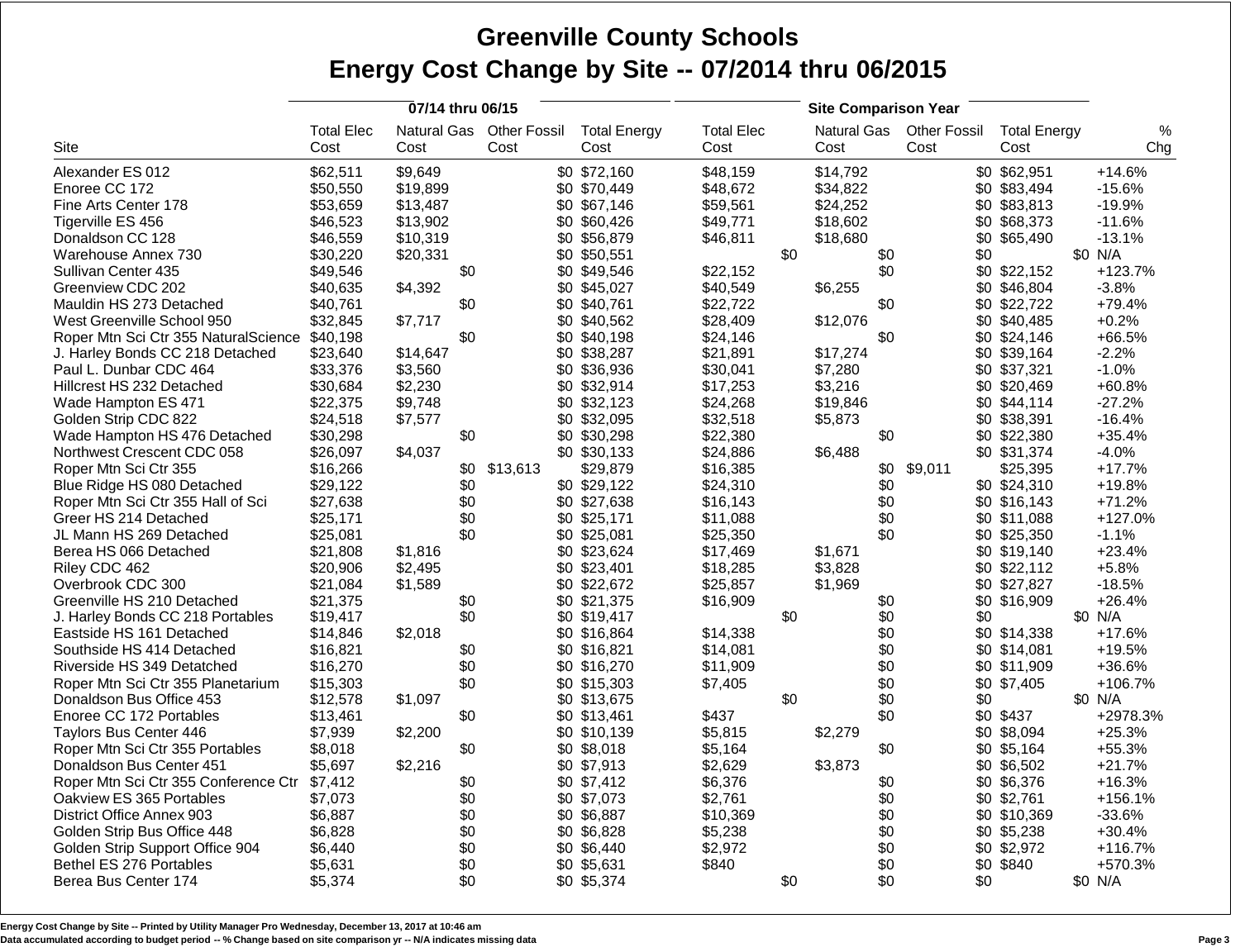|                                                                |            | 07/14 thru 06/15         |            |                     | <b>Site Comparison Year</b> |            |             |                     |                     |                |
|----------------------------------------------------------------|------------|--------------------------|------------|---------------------|-----------------------------|------------|-------------|---------------------|---------------------|----------------|
|                                                                | Total      | Natural Gas Other Fossil |            | <b>Total Energy</b> | <b>Total Elec</b>           |            | Natural Gas | <b>Other Fossil</b> | <b>Total Energy</b> | %              |
| Site                                                           | Elec Cost  | Cost                     | Cost       | Cost                | Cost                        |            | Cost        | Cost                | Cost                | Chg            |
| Fountain Inn ES 186 Portables                                  | \$5,294    | \$0                      |            | \$0 \$5,294         |                             | \$0        | \$0         | \$0                 |                     | \$0 N/A        |
| Bryson MS 072 Portables                                        | \$5,046    | \$0                      |            | \$0 \$5,046         | \$9,228                     |            | \$0         |                     | \$0 \$9,228         | $-45.3%$       |
| Distribution Center 730 Detached                               | \$4,967    | \$0                      |            | \$0 \$4,967         | \$3,322                     |            | \$0         | \$0                 | \$3,322             | +49.5%         |
| Beck MS 056 Portables                                          | \$4,883    | \$0                      |            | \$0 \$4,883         |                             | \$0        | \$0         | \$0                 |                     | \$0 N/A        |
| Roper Mtn Sci Ctr 355 Detached                                 | \$4,531    | \$0                      |            | \$0 \$4,531         | \$6,323                     |            | \$0         | \$0                 | \$6,323             | $-28.3%$       |
| Welcome ES 475 Portables                                       | \$4,338    | \$0                      |            | \$0 \$4,338         |                             | \$0        | \$0         | \$0                 |                     | \$0 N/A        |
| Roper Mtn Sci Ctr 355 Amphitheatre                             | \$4,310    | \$0                      |            | \$0 \$4,310         | \$2,529                     |            | \$0         | \$0                 | \$2,529             | $+70.4%$       |
| Golden Strip CC 190 Portables                                  | \$2,485    | \$0                      | \$0        | \$2,485             |                             | \$0        | \$0         | \$0                 |                     | \$0 N/A        |
| Bells Crossing ES 396 Portables                                | \$2,418    | \$0                      |            | $$0$ \$2,418        | \$2,572                     |            | \$0         | \$0                 | \$2,572             | $-6.0%$        |
| Augusta Circle ES 045 Portables                                | \$2,374    | \$0                      | \$0        | \$2,374             |                             | \$0        | \$0         | \$0                 |                     | \$0 N/A        |
| Wade Hampton ES 471 Portables                                  | \$2,346    | \$0                      |            | \$0 \$2,346         | \$5,425                     |            | \$0         | \$0                 | \$5,425             | $-56.8%$       |
| Blue Ridge MS 082 Detached                                     | \$2,217    | \$0                      |            | \$0 \$2,217         |                             | \$0        | \$0         | \$0                 |                     | \$0 N/A        |
| Hillcrest HS 232 Portables                                     | \$1,918    | \$0                      |            | \$0 \$1,918         | \$3,003                     |            | \$0         | \$0                 | \$3,003             | $-36.1%$       |
| Brook Glenn ES 153 Portables                                   | \$1,576    | \$0                      |            | \$0 \$1,576         |                             | \$0        | \$0         | \$0                 |                     | \$0 N/A        |
| Mauldin HS 273 Portables                                       | \$1,408    | \$0                      |            | \$0 \$1,408         | \$1,402                     |            | \$0         |                     | \$0 \$1,402         | $+0.5%$        |
| Mauldin MS 274 Portables                                       | \$1,313    | \$0                      |            | \$0 \$1,313         | \$1,687                     |            | \$0         | \$0                 | \$1,687             | $-22.2%$       |
| Donaldson CC 128 Portables                                     | \$1,293    | \$0                      |            | \$0 \$1,293         |                             | \$0        | \$0         | \$0                 |                     | \$0 N/A        |
| Woodland ES 506 Detached                                       | \$1,185    | \$0                      |            | \$0 \$1,185         |                             | \$0        | \$0         | \$0                 |                     | \$0 N/A        |
| <b>Distribution Center 730 Portables</b>                       | \$1,087    | \$0                      |            | \$0 \$1,087         | \$1,645                     |            | \$0         | \$0                 | \$1,645             | $-33.9%$       |
| Sullivan Center 435 Portables                                  | \$853      | \$0                      | \$0        | \$853               | \$3,328                     |            | \$0         | \$0                 | \$3,328             | $-74.4%$       |
| Golden Strip CC 190 Detached                                   | \$725      | \$0                      | \$0        | \$725               | \$682                       |            | \$0         | \$0                 | \$682               | $+6.3%$        |
| Roper Mtn Sci Ctr 355 Observatory                              | \$521      | \$0                      | \$0        | \$521               | \$717                       |            | \$0         | \$0                 | \$717               | $-27.3%$       |
| Fork Shoals ES 181 Detached                                    | \$372      | \$0                      | \$0        | \$372               |                             | \$0        | \$0         | \$0                 |                     | \$0 N/A        |
| Berea ES 061 Portables                                         | \$305      | \$0                      | \$0        | \$305               | \$16                        |            | \$0         |                     | \$0 \$16            | +1780.9%       |
| Buena Vista ES 052 Detached                                    | \$223      | \$0                      |            | \$0 \$223           | \$150                       |            | \$0         | \$0                 | \$150               | $+49.3%$       |
| Overbrook CDC 300 Portables                                    | \$218      | \$0                      | \$0        | \$218               | \$517                       |            | \$0         | \$0                 | \$517               | $-57.9%$       |
| Paul L. Dunbar CDC 464 Portables                               | \$190      | \$0                      |            | \$0 \$190           | \$209                       |            | \$0         | \$0                 | \$209               | $-8.8%$        |
| Mauldin ES 279 Portables                                       | \$170      | \$0                      | \$0        | \$170               | \$1,485                     |            | \$0         | \$0                 | \$1,485             | $-88.5%$       |
| Golden Strip CDC 822 Portables                                 | \$146      | \$0                      |            | \$0 \$146           | \$448                       |            | \$0         | \$0                 | \$448               | $-67.3%$       |
| Northwest Crescent CDC 058 Portables \$144                     |            | \$0                      | \$0        | \$144               | \$471                       |            | \$0         | \$0                 | \$471               | $-69.5%$       |
| Fork Shoals ES 181 Portables                                   | \$115      | \$0                      |            | \$0 \$115           |                             | \$0        | \$0         | \$0                 |                     | \$0 N/A        |
| Greenville MS 205 Portables                                    | \$0        | \$0                      | \$0        | \$0                 |                             | \$0        | \$0         | \$0                 |                     | \$0 N/A        |
| <b>Hillcrest MS 277 Portables</b>                              | \$0<br>\$0 | \$0                      | \$0<br>\$0 | \$0                 | \$1,264                     |            | \$0         | \$0<br>\$0          | \$1,264             | N/A<br>\$0 N/A |
| <b>Travelers Rest HS Detached</b><br>Lakeview MS 385 Portables | \$0        | \$0<br>\$0               | \$0        | \$0<br>\$0          |                             | \$0<br>\$0 | \$0<br>\$0  | \$0                 |                     | \$0 N/A        |
| Slater-Marietta ES 406 Portables                               | \$0        | \$0                      |            | \$0 \$0             |                             |            | \$0         | \$0                 | \$2,063             | N/A            |
| Gateway ES 188 Portables                                       | \$0        | \$0                      | \$0        | \$0                 | \$2,063                     | \$0        | \$0         | \$0                 |                     | \$0 N/A        |
| Woodland ES 506 Portables                                      | \$0        | \$0                      | \$0        | \$0                 |                             | \$0        | \$0         | \$0                 |                     | \$0 N/A        |
| Berea MS 062 Portables                                         | \$0        | \$0                      | \$0        | \$0                 | \$699                       |            | \$0         | \$0                 | \$699               | N/A            |
| District Office Annex 903 Portables                            | \$0        | \$0                      | \$0        | \$0                 | \$3,250                     |            | \$0         | \$0                 | \$3,250             | N/A            |
| Grove ES 308 Portables                                         | \$0        | \$0                      | \$0        | \$0                 |                             | \$0        | \$0         | \$0                 |                     | \$0 N/A        |
| Blue Ridge HS 080 Portables                                    | \$0        | \$0                      | \$0        | \$0                 |                             | \$0        | \$0         | \$0                 |                     | \$0 N/A        |
| Greenbrier ES 200 Portables                                    | \$0        | \$0                      | \$0        | \$0                 |                             | \$0        | \$0         | \$0                 |                     | \$0 N/A        |
| <b>Crestview ES 115 Portables</b>                              | \$0        | \$0                      |            | \$0 \$0             |                             | \$0        | \$0         | \$0                 |                     | \$0 N/A        |
|                                                                |            |                          |            |                     |                             |            |             |                     |                     |                |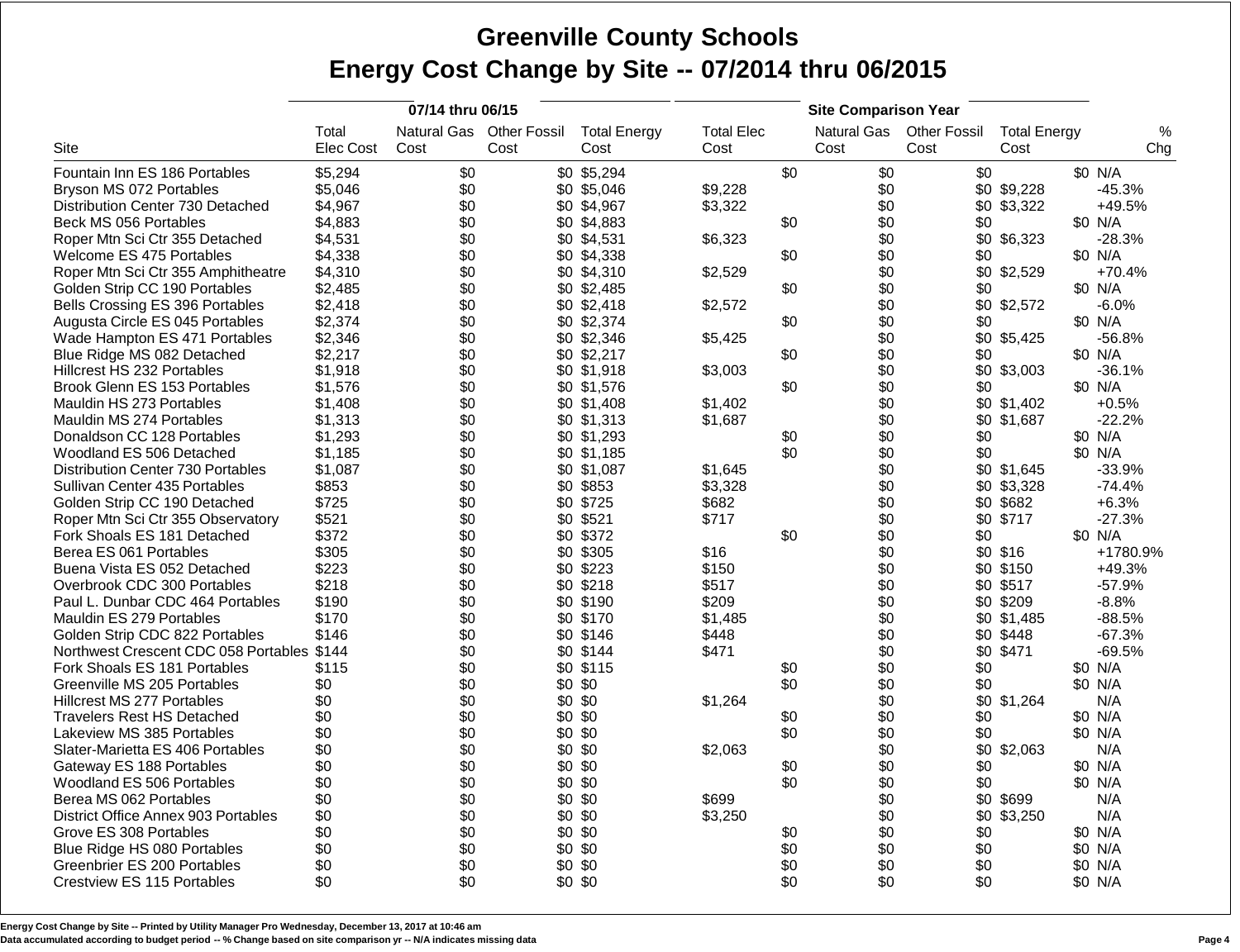|                                                                                                                        |                          | 07/14 thru 06/15           |                             |                                          |                              |                            |                             |                                                       |                          |
|------------------------------------------------------------------------------------------------------------------------|--------------------------|----------------------------|-----------------------------|------------------------------------------|------------------------------|----------------------------|-----------------------------|-------------------------------------------------------|--------------------------|
| Site                                                                                                                   | <b>Total Elec Cost</b>   | <b>Natural Gas</b><br>Cost | <b>Other Fossil</b><br>Cost | <b>Total Energy</b><br>Cost              | <b>Total Elec Cost</b>       | <b>Natural Gas</b><br>Cost | <b>Other Fossil</b><br>Cost | <b>Total Energy</b><br>Cost                           | $\%$<br>Chg              |
| Cherrydale ES 381 Portables<br>Buena Vista ES 052 Portables<br>Bryson ES 068 Portables<br>Lake Forest ES 254 Portables | \$0<br>\$0<br>\$0<br>\$0 | \$0<br>\$0<br>\$0<br>\$0   |                             | \$0 \$0<br>\$0 \$0<br>\$0 \$0<br>\$0 \$0 | \$0<br>\$0<br>\$3,236<br>\$0 | \$0<br>\$0<br>\$0<br>\$0   |                             | \$0<br>\$0<br>\$0<br>\$0<br>\$0 \$3,236<br>\$0<br>\$0 | N/A<br>N/A<br>N/A<br>N/A |
| <b>Company Totals:</b>                                                                                                 | \$11,416,214             | \$2,049,172                | \$30.372                    | \$13,495,758                             | \$10.146.716                 | \$3.289.597                | \$17.712                    | \$13,454,025                                          | $+0.3%$                  |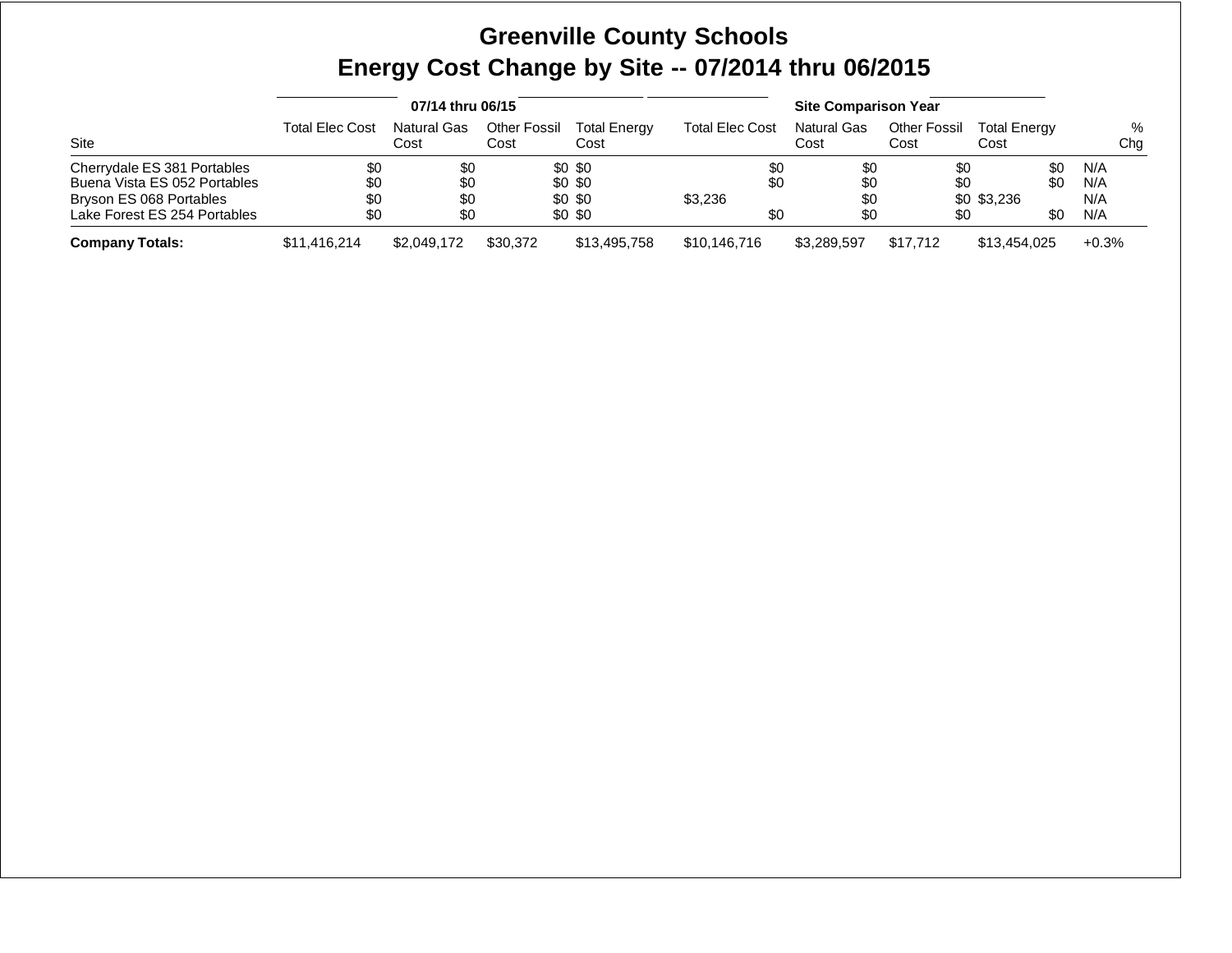**APPENDIX 2 FY 14-15 Facilities Ranking: Use per SF**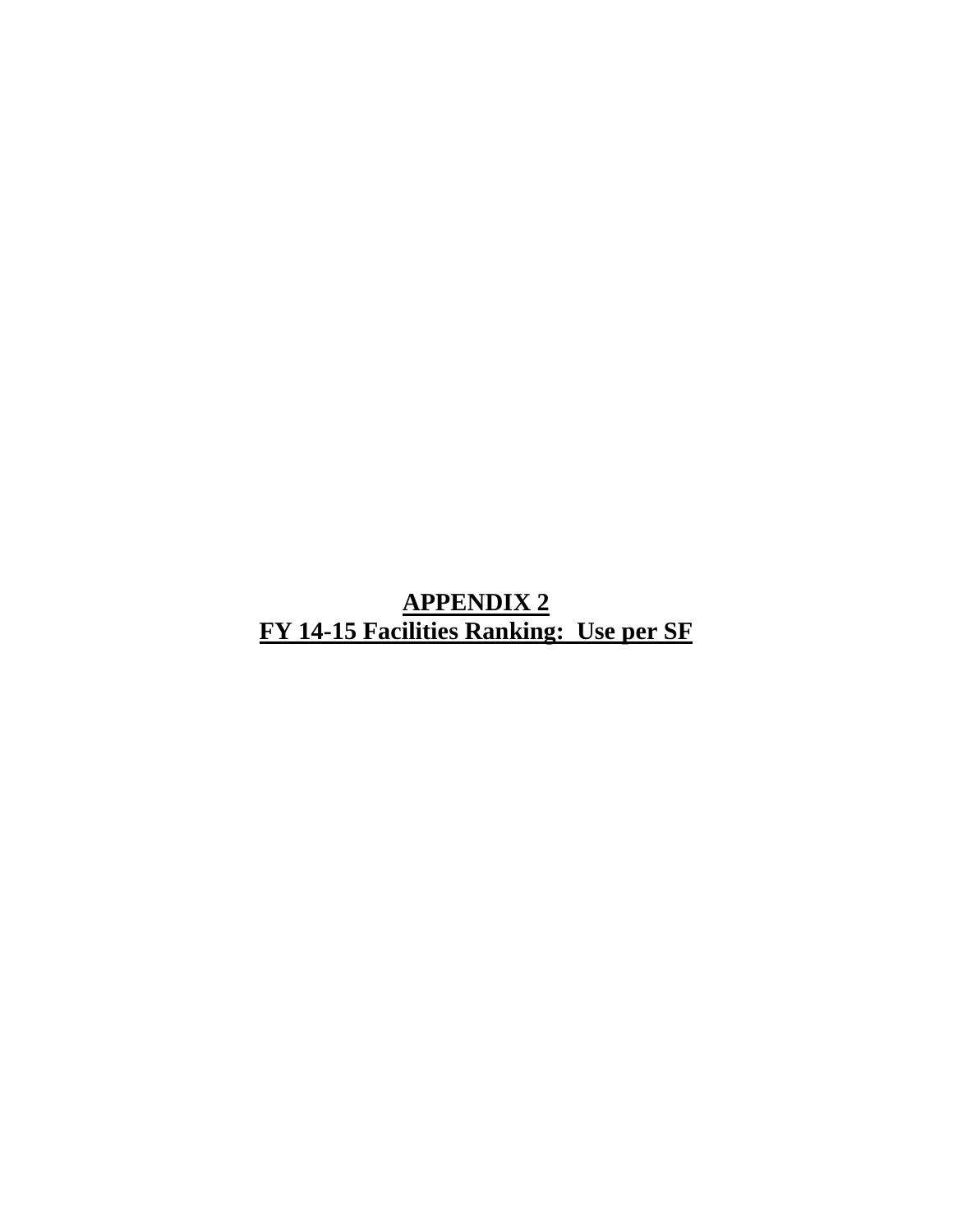## **Greenville County Schools Site Energy Use Comparison -- 07/2014 thru 06/2015**

|                        | Electricity | <b>Natural Gas</b> | <b>Other Fossil</b> |              | <b>Total Energy</b> | $\%$     |         |          |
|------------------------|-------------|--------------------|---------------------|--------------|---------------------|----------|---------|----------|
| Site                   | (kWh)       | (Therms)           | (kWh)               |              | (kWh)               | Chg      | SqFt    | kWh/SqFt |
| Mauldin HS 273         | 3,166,404   | 69,921             |                     | 0            | 5,215,788           | $-48.7%$ | 347,405 | 15       |
| Greenville HS 210      | 2,911,068   | 56,983             |                     | 0            | 4,581,240           | $-6.0%$  | 248,756 | 18       |
| Woodmont HS 509        | 2,887,928   | 54,221             |                     | 0            | 4,477,145           | $+3.1%$  | 291,424 | 15       |
| Riverside HS 349       | 2,238,914   | 61,910             |                     | $\Omega$     | 4,053,496           | $+7.9%$  | 286,332 | 14       |
| Hillcrest HS 232       | 2,547,016   | 50,927             |                     | 0            | 4,039,686           | $-31.9%$ | 319,983 | 13       |
| Travelers Rest HS 466  | 2,111,144   | 57,881             |                     | $\Omega$     | 3,807,636           | $-16.1%$ | 234,768 | 16       |
| Blue Ridge HS 080      | 1,788,480   | 55,705             | 32,184              |              | 3,453,378           | $-5.6%$  | 205,474 | 17       |
|                        |             |                    |                     |              |                     |          |         | 14       |
| Wade Hampton HS 476    | 2,283,802   | 35,000             |                     | 0            | 3,309,646           | $-25.2%$ | 244,946 |          |
| Eastside HS 161        | 1,980,472   | 44,291             |                     | $\Omega$     | 3,278,641           | $-18.8%$ | 236,987 | 14       |
| Southside HS 414       | 2,001,413   | 43,300             |                     | $\Omega$     | 3,270,536           | $-17.8%$ | 203,341 | 16       |
| JL Mann HS 269         | 2,075,100   | 39,335             |                     | $\Omega$     | 3,228,009           | $-0.4%$  | 302,133 | 11       |
| Greer HS 214           | 2,395,637   | 27,930             |                     | $\Omega$     | 3,214,265           | $-5.7%$  | 275,000 | 12       |
| Berea HS 066           | 1,912,918   | 40,227             |                     | 0            | 3,091,971           | $-8.7%$  | 218,084 | 14       |
| Carolina HS 107        | 1,752,507   | 41,569             |                     | 0            | 2,970,894           | $-13.7%$ | 188,298 | 16       |
| Woodmont MS 510        | 1,225,169   | 49,547             |                     | 0            | 2,677,392           | $-25.5%$ | 139,583 | 19       |
| Duncan Chapel ES 141   | 1,276,460   | 41,087             |                     | 0            | 2,480,720           | $+1.3%$  | 95,486  | 26       |
| Blue Ridge MS 082      | 1,244,144   | 35,610             |                     | $\mathbf 0$  | 2,287,873           | $-37.2%$ | 135,110 | 17       |
| Hillcrest MS 277       | 1,213,225   | 35,841             |                     | $\Omega$     | 2,263,725           | $+53.1%$ | 146,173 | 15       |
| Northwest MS 303       | 1,156,022   | 33,838             | 2,977               |              | 2,150,791           | +32.6%   | 109,362 | 20       |
| MT Anderson 415        | 2,100,972   | 1,630              |                     | 0            | 2,148,747           | $+34.7%$ | 136,535 | 16       |
| Hollis Academy ES 251  | 1,380,077   | 26,043             |                     | $\Omega$     | 2,143,397           | $-6.5%$  | 108,000 | 20       |
| Northwood MS 386       | 1,117,478   | 33,269             |                     | $\Omega$     | 2,092,592           | $-8.1%$  | 127,131 | 16       |
| League Academy MS 263  | 1,228,099   | 28,989             |                     | $\Omega$     | 2,077,767           | $-6.3%$  | 128,839 | 16       |
| Greenville MS 205      | 1,336,689   | 24,536             |                     | 0            | 2,055,839           | $-7.0%$  | 127,117 | 16       |
| Sara Collins ES 333    | 1,115,665   | 31,926             |                     | 0            | 2,051,428           | $-30.4%$ | 109,348 | 19       |
| Mauldin MS 274         | 1,173,120   | 29,334             |                     | 0            | 2,032,900           | $-10.6%$ | 138,000 | 15       |
| Ralph Chandler MS 403  | 1,088,480   | 31,508             |                     | $\Omega$     | 2,011,979           | $+8.4%$  | 109,754 | 18       |
|                        | 902,700     | 36,994             |                     |              | 1,986,994           | $-3.4%$  | 98,528  | 20       |
| Grove ES 308           |             |                    |                     | 0            |                     |          |         |          |
| Mauldin ES 279         | 1,154,333   | 27,842             |                     | 0            | 1,970,382           | $-9.6%$  | 111,609 | 18       |
| Hughes Academy MS 240  | 1,349,314   | 21,119             |                     | 0            | 1,968,312           | $-13.4%$ | 134,370 | 15       |
| Riverside MS 352       | 1,286,701   | 23,233             |                     | 0            | 1,967,660           | $-12.4%$ | 138,000 | 14       |
| Bryson MS 072          | 1,221,060   | 24,657             |                     | 0            | 1,943,757           | $-32.1%$ | 120,398 | 16       |
| Berea MS 062           | 1,211,609   | 21,764             |                     | $\Omega$     | 1,849,512           | $-36.4%$ | 119,572 | 15       |
| Greer MS 123           | 1,175,343   | 22,640             |                     | $\Omega$     | 1,838,921           | $-7.7%$  | 137,250 | 13       |
| Oakview ES 365         | 1,321,894   | 16,119             |                     | $\mathbf{0}$ | 1,794,342           | $+8.8%$  | 114,993 | 16       |
| Sterling School 054    | 1,278,000   | 17,347             |                     | 0            | 1,786,441           | $-7.9%$  | 132,430 | 13       |
| Plain ES 338           | 957,900     | 27,723             |                     | 0            | 1,770,461           | $-21.8%$ | 111,861 | 16       |
| Lakeview MS 385        | 1,073,363   | 22,972             |                     | 0            | 1,746,672           | $-9.2%$  | 131,282 | 13       |
| Thomas E. Kerns ES 203 | 1,026,059   | 24,070             |                     | 0            | 1,731,551           | $+6.7%$  | 97,259  | 18       |
| Beck MS 056            | 1,027,714   | 23,789             |                     | 0            | 1,724,970           | $-5.8%$  | 134,458 | 13       |
| Blythe Academy ES 086  | 958,502     | 25,851             |                     | 0            | 1,716,195           | $-1.3%$  | 117,000 | 15       |
| Buena Vista ES 052     | 1,043,119   | 22,749             |                     | $\Omega$     | 1,709,892           | $-15.3%$ | 101,133 | 17       |
| Bells Crossing ES 396  | 1,034,923   | 23,022             |                     | $\Omega$     | 1,709,698           | $-20.1%$ | 111,460 | 15       |
| Ellen Woodside ES 168  | 926,170     | 26,124             |                     | $\Omega$     | 1,691,864           | $+8.0%$  | 94,015  | 18       |
| Bryson ES 068          | 1,280,409   | 13,794             |                     | $\Omega$     | 1,684,702           | $+34.6%$ | 107,491 | 16       |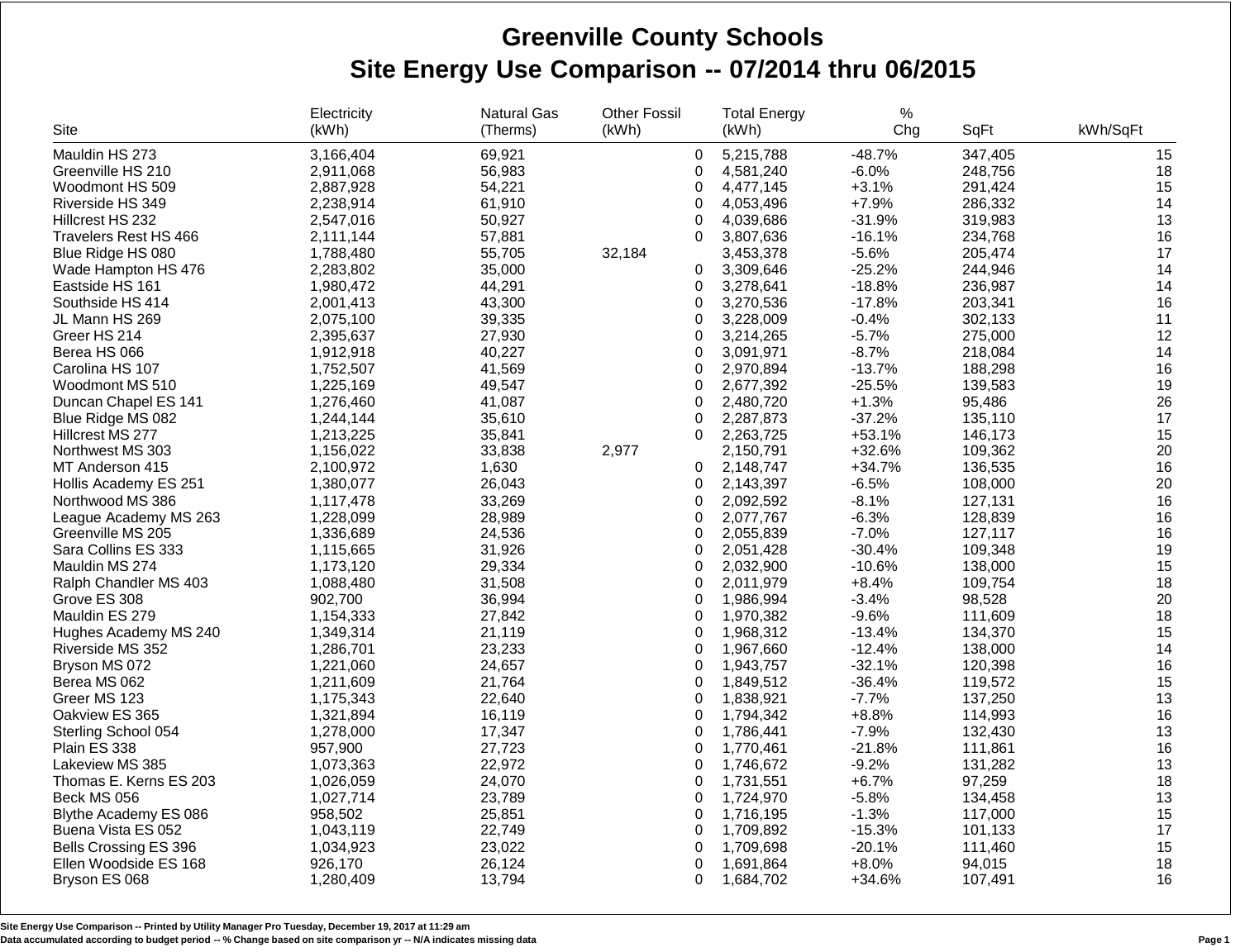## **Greenville County Schools Site Energy Use Comparison -- 07/2014 thru 06/2015**

|                                        | Electricity        | <b>Natural Gas</b> | <b>Other Fossil</b> |               | <b>Total Energy</b>    | $\%$     |         |                  |  |
|----------------------------------------|--------------------|--------------------|---------------------|---------------|------------------------|----------|---------|------------------|--|
| Site                                   | (kWh)              | (Therms)           | (kWh)               |               | (kWh)                  | Chg      | SqFt    | kWh/SqFt         |  |
| Dr. Phinnize J. Fisher MS 275          | 1,328,400          | 12,035             |                     | 0             | 1,681,146              | N/A      | 178,710 | 9                |  |
| East North Street ES 156               | 999,900            | 22,774             |                     | $\Omega$      | 1,667,406              | $-7.6%$  | 106,977 | 16               |  |
| Mitchell Road ES 280                   | 857,171            | 27,643             |                     | $\Omega$      | 1,667,387              | $-22.4%$ | 89,922  | 19               |  |
| Tanglewood MS 444                      | 1,040,980          | 21,223             |                     | 0             | 1,663,026              | $-9.9%$  | 114,689 | 15               |  |
| Fountain Inn ES 186                    | 972,860            | 23,174             |                     | $\Omega$      | 1,652,093              | $-9.6%$  | 112,712 | 15               |  |
| Woodland ES 506                        | 1,015,287          | 21,263             |                     | $\Omega$      | 1,638,506              | $-13.2%$ | 115,109 | 14               |  |
| Slater-Marietta ES 406                 | 883,895            | 25,728             |                     | $\Omega$      | 1,637,983              | $-1.3%$  | 88,286  | 19               |  |
| Greenbrier ES 200                      | 873,616            | 24,807             |                     | $\Omega$      | 1,600,709              | $-14.0%$ | 110,988 | 14               |  |
| Lake Forest ES 254                     | 945,835            | 22,323             |                     | $\Omega$      | 1,600,122              | $-29.3%$ | 98,165  | 16               |  |
| Gateway ES 188                         | 925,189            | 21,221             |                     | $\Omega$      | 1,547,176              | $-4.1%$  | 95,172  | 16               |  |
| Chandler Creek ES 121                  | 918,800            | 20,920             |                     | 0             | 1,531,965              | $-10.0%$ | 123,376 | 12               |  |
| Sevier MS 389                          | 904,973            | 20,177             |                     | 0             | 1,496,361              | $-26.5%$ | 111,272 | 13               |  |
| Rudolph Gordon ES 020                  | 796,085            | 22,609             |                     | $\Omega$      | 1,458,746              | $-14.3%$ | 95,377  | 15               |  |
| Cherrydale ES 381                      | 739,097            | 24,510             |                     | 0             | 1,457,485              | $-3.0%$  | 83,210  | 18               |  |
| Paris ES 316                           | 928,427            | 17,393             |                     | $\Omega$      | 1,438,216              | $-13.6%$ | 72,200  | 20               |  |
| Pelham Road ES 336                     | 698,236            | 25,058             |                     | $\Omega$      | 1,432,686              | $+7.4%$  | 98,200  | 15               |  |
| Brushy Creek ES 096                    | 783,157            | 21,853             |                     | 0             | 1,423,668              | $-26.5%$ | 97,300  | 15               |  |
| Distribution Center 730                | 703,165            | 20,022             | 69,839              |               | 1,359,849              | $-1.2%$  | 120,000 | 11               |  |
| Taylors ES 449                         | 689,405            | 21,637             |                     | 0             | 1,323,585              | $-30.0%$ | 99,583  | 13               |  |
|                                        | 690,094            | 20,675             |                     | 0             | 1,296,078              | $-21.3%$ | 82,208  | 16               |  |
| Armstrong ES 031<br>Brook Glenn ES 153 | 770,708            | 17,911             |                     | $\Omega$      | 1,295,679              | $-12.1%$ | 74,967  | 17               |  |
|                                        |                    |                    |                     | $\mathbf{0}$  | 1,294,324              | $-17.5%$ | 92,519  | 14               |  |
| Monaview ES 286                        | 732,774            | 19,159             |                     |               |                        | +10.9%   |         | 17               |  |
| Augusta Circle ES 045                  | 720,542<br>748,200 | 19,164<br>16,716   |                     | 0             | 1,282,239<br>1,238,146 | $-8.4%$  | 76,000  |                  |  |
| Sue Cleveland ES 431                   |                    |                    |                     | 0<br>$\Omega$ |                        |          | 88,268  | 14<br>19         |  |
| Westcliffe ES 479                      | 620,612            | 20,954             |                     |               | 1,234,774              | $+3.6%$  | 63,944  | 21               |  |
| Enoree CC 172                          | 526,724            | 23,875             |                     | 0             | 1,226,500              | $-19.7%$ | 58,450  | 14               |  |
| Crestview ES 115                       | 1,024,443          | 5,816              |                     | 0             | 1,194,910              | $-16.3%$ | 83,370  |                  |  |
| AJ Whittenburg ES 478                  | 779,100            | 14,024             |                     | $\Omega$      | 1,190,143              | N/A      | 89,490  | 13               |  |
| Robert E. Cashion ES 151               | 667,804            | 17,565             |                     | $\Omega$      | 1,182,634              | $+0.6%$  | 97,695  | 12               |  |
| Golden Strip CC 190                    | 587,680            | 19,472             | 5,203               |               | 1,163,607              | $-10.6%$ | 74,906  | 16               |  |
| Mountain View ES 296                   | 613,564            | 17,830             |                     | 0             | 1,136,161              | $-19.6%$ | 98,530  | 12               |  |
| Welcome ES 475                         | 781,083            | 12,067             |                     | $\mathbf{0}$  | 1,134,767              | $-24.0%$ | 93,050  | 12               |  |
| Berea ES 061                           | 973,952            | 5,354              |                     | 0             | 1,130,878              | +10.9%   | 84,661  | 13               |  |
| Simpsonville ES 292                    | 663,829            | 15,545             |                     | 0             | 1,119,453              | $-7.7%$  | 101,826 | 11               |  |
| Warehouse Annex 730                    | 411,780            | 23,848             |                     | $\Omega$      | 1,110,765              | N/A      | 60,000  | 19               |  |
| Stone Academy ES 425                   | 682,529            | 14,435             |                     | $\Omega$      | 1,105,619              | $-0.6%$  | 89,317  | 12               |  |
| Fork Shoals ES 181                     | 887,818            | 7,427              |                     | $\Omega$      | 1,105,503              | $-13.3%$ | 89,908  | 12               |  |
| Heritage ES 135                        | 737,867            | 12,332             |                     | 0             | 1,099,318              | $-42.9%$ | 85,310  | 13               |  |
| Washington Center 501                  | 600,772            | 16,406             |                     | 0             | 1,081,632              | $-54.0%$ | 62,596  | 17               |  |
| Summit Drive ES 441                    | 604,374            | 15,798             |                     | 0             | 1,067,413              | $-15.8%$ | 69,054  | 15               |  |
| Skyland ES 401                         | 833,951            | 7,829              |                     | 0             | 1,063,416              | $-16.2%$ | 90,570  | 12               |  |
| Fine Arts Center 178                   | 573,814            | 16,172             |                     | 0             | 1,047,821              | $-25.5%$ | 65,784  | 16               |  |
| Monarch ES 402                         | 703,200            | 11,735             |                     | 0             | 1,047,153              | N/A      | 110,850 | $\boldsymbol{9}$ |  |
| J. Harley Bonds CC 218                 | 761,763            | 9,588              |                     | $\Omega$      | 1,042,787              | $-0.7%$  | 131,790 | 8                |  |
| Bethel ES 276                          | 942,902            | 2,569              |                     | $\Omega$      | 1,018,199              | $-28.6%$ | 91,589  | 11               |  |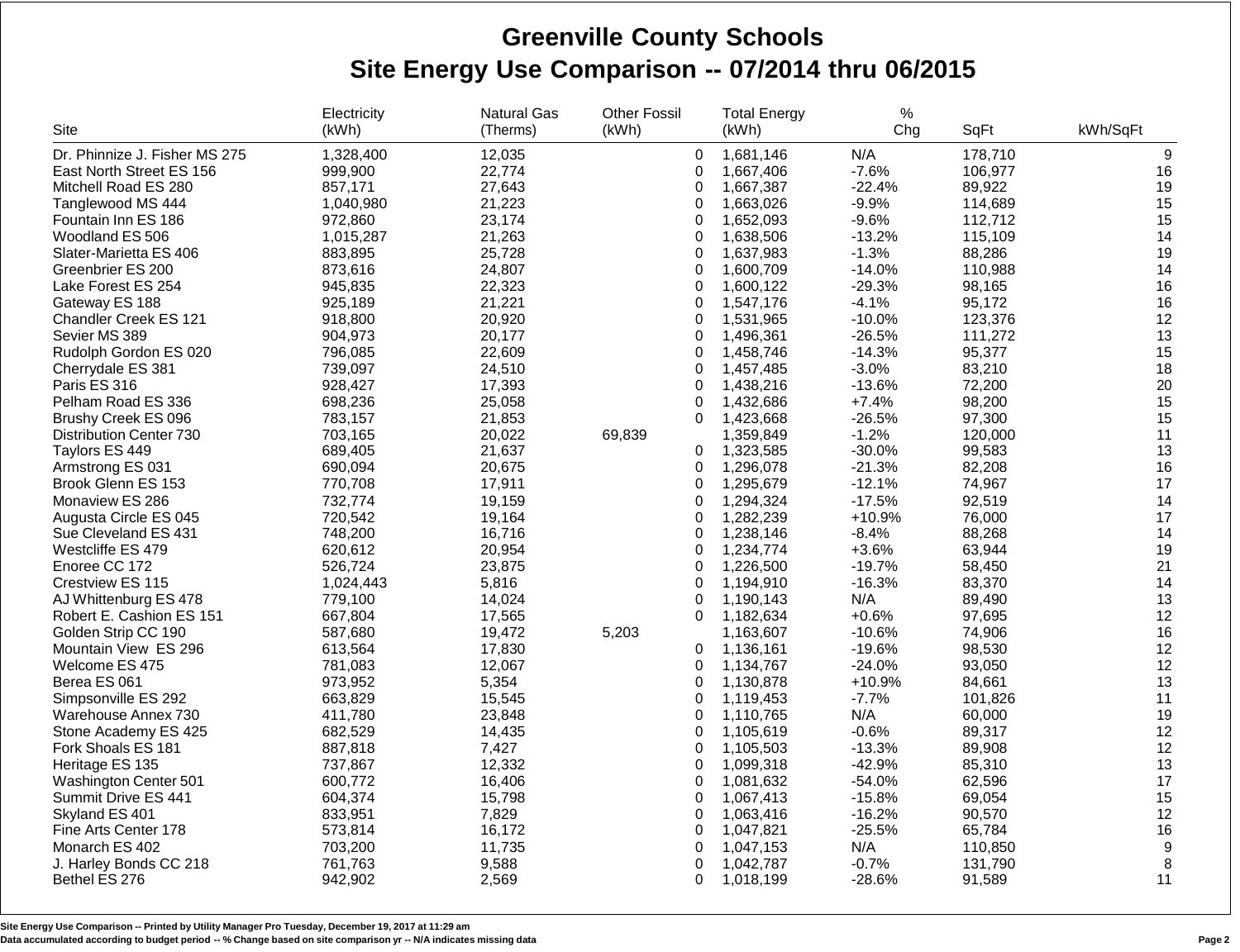## **Greenville County Schools Site Energy Use Comparison -- 07/2014 thru 06/2015**

|                                       | Electricity | <b>Natural Gas</b> |          | <b>Other Fossil</b> |              | <b>Total Energy</b> | %        |        |                |
|---------------------------------------|-------------|--------------------|----------|---------------------|--------------|---------------------|----------|--------|----------------|
| Site                                  | (kWh)       | (Therms)           |          | (kWh)               |              | (kWh)               | Chg      | SqFt   | kWh/SqFt       |
| Alexander ES 012                      | 624,560     | 12,133             |          |                     | 0            | 980.178             | $+3.2%$  | 71,474 | 14             |
| District Office 709                   | 899,344     | 2,583              |          |                     | 0            | 975,052             | $-7.5%$  | 48,000 | 20             |
| Donaldson CC 128                      | 480,383     | 12,843             |          |                     | 0            | 856,811             | $-19.2%$ | 68,627 | 12             |
| Tigerville ES 456                     | 460,266     | 13,333             |          |                     | $\Omega$     | 851,056             | $-16.4%$ | 64,660 | 13             |
| J. Harley Bonds CC 218 Detached       | 204,063     | 13,816             |          |                     | 0            | 609,010             | $+5.2%$  | 40,713 | 15             |
| West Greenville School 950            | 328,428     | 9,097              |          |                     | 0            | 595,061             | $-0.3%$  | 37,333 | 16             |
| Wade Hampton ES 471                   | 227,248     | 11,441             |          |                     | 0            | 562,584             | $-24.0%$ | 29,000 | 19             |
| Greenview CDC 202                     | 404,080     | 5,223              |          |                     | 0            | 557.166             | $-13.8%$ | 46,000 | 12             |
| Sullivan Center 435                   | 461,157     |                    | 0        |                     | 0            | 461,157             | +80.6%   | 46,970 | 10             |
| Golden Strip CDC 822                  | 243,106     | 6,991              |          |                     | 0            | 448,024             | $-16.2%$ | 23,325 | 19             |
| Roper Mtn Sci Ctr 355 Natural Science | 426,856     |                    | 0        |                     | 0            | 426,856             | $+25.5%$ | 20,992 | 20             |
| Northwest Crescent CDC 058            | 260,258     | 4,790              |          |                     | 0            | 400,653             | $-15.1%$ | 24,093 | 17             |
| Paul L. Dunbar CDC 464                | 280,680     | 3,232              |          |                     | $\mathbf{0}$ | 375,410             | $-18.7%$ | 27,187 | 14             |
| Riley CDC 462                         | 223,240     | 2,879              |          |                     | 0            | 307,623             | $+0.5%$  | 23,285 | 13             |
| Roper Mtn Sci Ctr 355 Hall of Sci     | 272,599     |                    | 0        |                     | 0            | 272,599             | $+22.6%$ | 28,800 | 9              |
| Hillcrest HS 232 Detached             | 190,082     | 2,359              |          |                     | $\Omega$     | 259,224             | $+72.1%$ | 18,854 | 14             |
| Roper Mtn Sci Ctr 355                 | 148,242     |                    | $\Omega$ | 99,368              |              | 247,610             | $-8.7%$  | 3,562  | 70             |
| Overbrook CDC 300                     | 197,363     | 1,654              |          |                     | 0            | 245,842             | $-27.9%$ | 20,713 | 12             |
| Berea HS 066 Detached                 | 161,724     | 1,977              |          |                     | $\Omega$     | 219,670             | +31.9%   | 6,568  | 33             |
| Blue Ridge HS 080 Detached            | 177,062     |                    | $\Omega$ |                     | $\mathbf{0}$ | 177,062             | $+8.6%$  | 12,818 | 14             |
| Donaldson Bus Office 453              | 142,449     | 992                |          |                     | 0            | 171,525             | N/A      | 4,390  | 39             |
| Wade Hampton HS 476 Detached          | 168,030     |                    | $\Omega$ |                     | $\Omega$     | 168.030             | $+10.8%$ | 4,308  | 39             |
| JL Mann HS 269 Detached               | 164,907     |                    | $\Omega$ |                     | 0            | 164,907             | $-26.1%$ | 9,378  | 18             |
| Roper Mtn Sci Ctr 355 Planetarium     | 160,802     |                    | $\Omega$ |                     | 0            | 160,802             | +66.0%   | 9,296  | 17             |
| Eastside HS 161 Detached              | 94,689      | 2,120              |          |                     | $\Omega$     | 156,826             | $+50.1%$ | 14,356 | 11             |
| Mauldin HS 273 Detached               | 149,619     |                    | 0        |                     | 0            | 149,619             | $-1.1%$  | 8,412  | 18             |
| Taylors Bus Center 446                | 87,890      | 1,908              |          |                     | $\mathbf{0}$ | 143,813             | $+23.2%$ | 4,357  | 33             |
|                                       |             |                    |          |                     | $\mathbf 0$  |                     | $+1.5%$  | 4,693  | 25             |
| Donaldson Bus Center 451              | 47,182      | 2,432              | $\Omega$ |                     | $\Omega$     | 118,464<br>115,963  | N/A      |        |                |
| J. Harley Bonds CC 218 Portables      | 115,963     |                    | $\Omega$ |                     |              |                     |          | 768    | 151            |
| Greenville HS 210 Detached            | 102,538     |                    |          |                     | 0            | 102,538             | $-45.5%$ | 3,544  | 29             |
| Greer HS 214 Detached                 | 101,320     |                    | $\Omega$ |                     | $\mathbf 0$  | 101,320             | +96.4%   | 12,498 | 8              |
| Southside HS 414 Detached             | 100,903     |                    | $\Omega$ |                     | $\Omega$     | 100,903             | +40.6%   | 680    | 148            |
| Enoree CC 172 Portables               | 89,695      |                    | $\Omega$ |                     | 0            | 89,695              | +4358.0% | 3,120  | 29             |
| Riverside HS 349 Detatched            | 83,846      |                    | $\Omega$ |                     | $\Omega$     | 83,846              | +79.9%   | 4,908  | 17             |
| Roper Mtn Sci Ctr 355 Conference Ctr  | 64,788      |                    | $\Omega$ |                     | 0            | 64,788              | $+1.7%$  | 10,800 | $\,6\,$        |
| Berea Bus Center 174                  | 60,213      |                    | $\Omega$ |                     | $\Omega$     | 60,213              | N/A      | 1,440  | 42             |
| Roper Mtn Sci Ctr 355 Portables       | 55,608      |                    | $\Omega$ |                     | 0            | 55,608              | $+19.2%$ | 3,611  | 15             |
| Oakview ES 365 Portables              | 55,341      |                    | $\Omega$ |                     | 0            | 55,341              | $+85.1%$ | 5,472  | $10$           |
| Golden Strip Support Office 904       | 48,347      |                    | $\Omega$ |                     | $\Omega$     | 48,347              | $+73.4%$ | 4,000  | 12             |
| Distribution Center 730 Detached      | 41,628      |                    | $\Omega$ |                     | 0            | 41,628              | $+20.4%$ | 1,144  | 36             |
| Golden Strip Bus Office 448           | 37,581      |                    | $\Omega$ |                     | $\Omega$     | 37,581              | $+2.1%$  | 1,880  | $20\,$         |
| Bryson MS 072 Portables               | 33,926      |                    | $\Omega$ |                     | 0            | 33,926              | $-57.6%$ | 7,920  | $\overline{4}$ |
| Roper Mtn Sci Ctr 355 Amphitheatre    | 33,382      |                    | $\Omega$ |                     | 0            | 33,382              | $+57.2%$ | 5,040  | $\overline{7}$ |
| Beck MS 056 Portables                 | 31,594      |                    | $\Omega$ |                     | 0            | 31,594              | N/A      | 6,192  | $\mathbf 5$    |
| Roper Mtn Sci Ctr 355 Detached        | 29,974      |                    | $\Omega$ |                     | 0            | 29,974              | $-52.3%$ | 2,056  | 15             |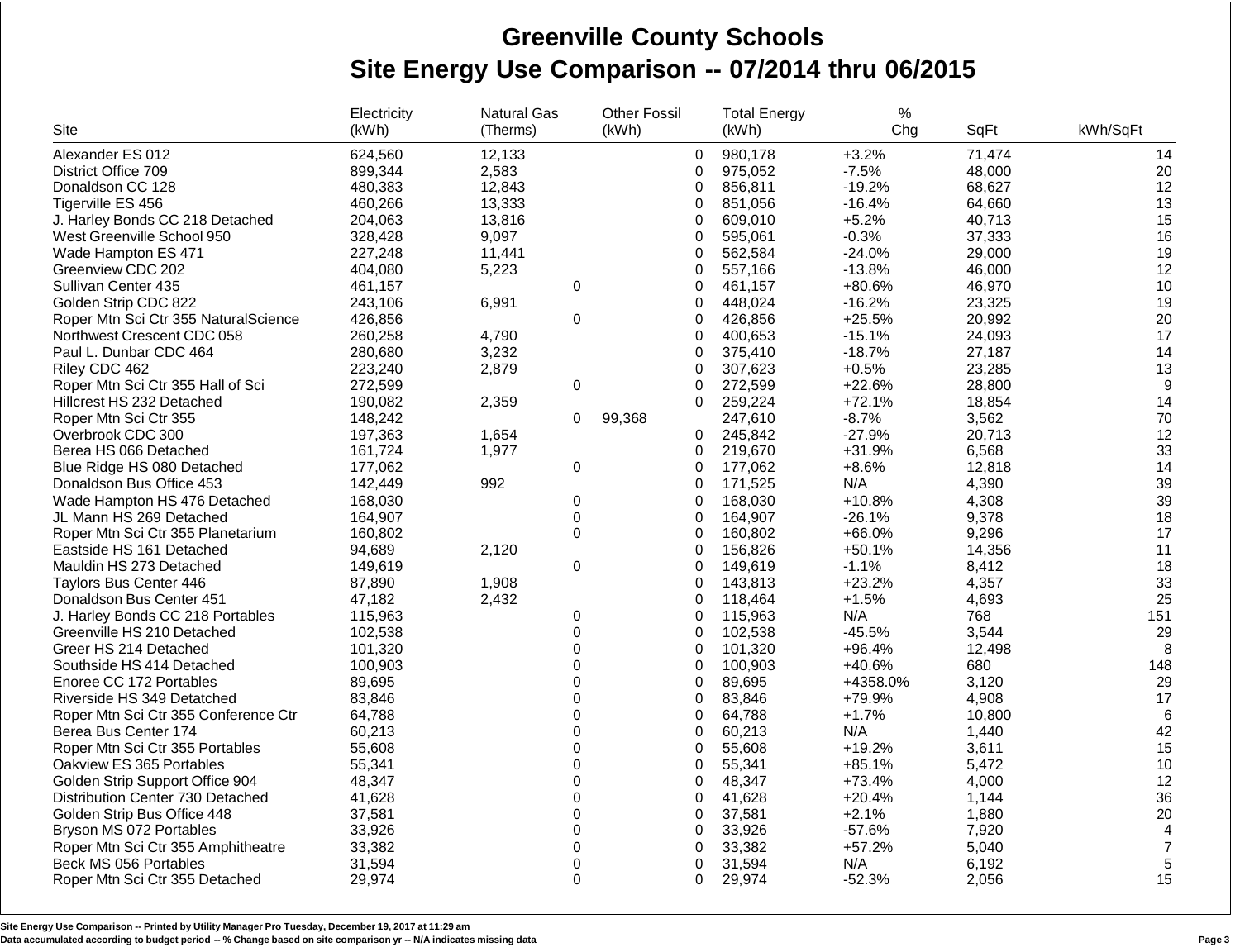# **Greenville County Schools Site Energy Use Comparison -- 07/2014 thru 06/2015**

| Site                                 | Electricity<br>(kWh) | <b>Natural Gas</b><br>(Therms) | <b>Other Fossil</b><br>(kWh) |          | <b>Total Energy</b><br>(kWh) | $\%$<br>Chg     | SqFt       | kWh/SqFt     |                  |
|--------------------------------------|----------------------|--------------------------------|------------------------------|----------|------------------------------|-----------------|------------|--------------|------------------|
| Welcome ES 475 Portables             | 29,586               |                                | 0                            | 0        | 29,586                       | N/A             | 768        |              | 39               |
| Bethel ES 276 Portables              | 29,277               |                                | 0                            | 0        | 29,277                       | $+311.4%$       | 2,448      |              | 12               |
| Fountain Inn ES 186 Portables        | 26,734               |                                | $\Omega$                     | 0        | 26,734                       | N/A             |            | 0            | N/A              |
| Golden Strip CC 190 Portables        | 19,274               |                                | 0                            | 0        | 19,274                       | N/A             |            | $\mathbf{0}$ | N/A              |
| Wade Hampton ES 471 Portables        | 16,674               |                                | $\Omega$                     | 0        | 16,674                       | $-76.0%$        | 3,264      |              | 5                |
| Augusta Circle ES 045 Portables      | 15,793               |                                | 0                            | 0        | 15,793                       | N/A             | 1,440      |              | 11               |
| Bells Crossing ES 396 Portables      | 15,194               |                                | O                            | $\Omega$ | 15,194                       | $-46.5%$        | 5,772      |              | 3                |
| Brook Glenn ES 153 Portables         | 10,848               |                                | O                            | 0        | 10,848                       | N/A             | 1,440      |              | 8                |
| Hillcrest HS 232 Portables           | 10,034               |                                | O                            | 0        | 10,034                       | $-59.0%$        | 2,400      |              | 4                |
| Mauldin MS 274 Portables             | 8,640                |                                | O                            | 0        | 8,640                        | $-48.1%$        | 1,632      |              | 5                |
| Donaldson CC 128 Portables           | 8,153                |                                | 0                            | 0        | 8,153                        | N/A             | 792        |              | 10               |
| Mauldin HS 273 Portables             | 8,031                |                                |                              | 0        | 8,031                        | $-16.5%$        | 768        |              | 10               |
| Blue Ridge MS 082 Detached           | 7,920                |                                |                              | 0        | 7,920                        | N/A             | 320        |              | 25               |
| Woodland ES 506 Detached             | 7,381                |                                | O                            | 0        | 7,381                        | N/A             | 240        |              | 31               |
| Distribution Center 730 Portables    | 7,230                |                                | 0                            | 0        | 7,230                        | $-51.4%$        | 2,736      |              | 3                |
| Golden Strip CC 190 Detached         | 3,510                |                                | O                            | 0        | 3,510                        | $-41.9%$        | 2,112      |              | $\boldsymbol{2}$ |
| Roper Mtn Sci Ctr 355 Observatory    | 2,745                |                                | 0                            | 0        | 2,745                        | $-53.7%$        | 1,256      |              | $\overline{c}$   |
| Fork Shoals ES 181 Detached          | 1,832                |                                | 0                            | 0        | 1,832                        | N/A             | 4,664      |              | 0                |
| Sullivan Center 435 Portables        | 1,227                |                                | $\Omega$                     | 0        | 1,227                        | $-95.4%$        | 5,424      |              | 0                |
| Berea ES 061 Portables               | 1,031                |                                | O                            | 0        | 1,031                        | +931.0%         | 768        |              | 1                |
| Buena Vista ES 052 Detached          | 706                  |                                | U                            | 0        | 706                          | $+17.9%$        | 484        |              |                  |
| Overbrook CDC 300 Portables          | 568                  |                                |                              | 0        | 568                          | $-85.0%$        | 768        |              |                  |
| Paul L. Dunbar CDC 464 Portables     | 391                  |                                |                              | 0        | 391                          | +1529.2%        | 768        |              |                  |
| Fork Shoals ES 181 Portables         | 196                  |                                |                              | 0        | 196                          | N/A             | 768        |              | 0                |
| Golden Strip CDC 822 Portables       | 107                  |                                |                              | 0        | 107                          | $-97.3%$        | 826        |              | $\mathbf 0$      |
| Mauldin ES 279 Portables             |                      | 8                              | 0                            | 0        |                              | $-99.9%$<br>8   | 1,536      |              | $\mathbf 0$      |
| Northwest Crescent CDC 058 Portables |                      |                                | $\Omega$                     | 0        |                              | $-99.9%$<br>4   | 768        |              | $\Omega$         |
| Lake Forest ES 254 Portables         |                      | $\Omega$                       | O                            | 0        |                              | N/A<br>$\Omega$ | 1,536      |              | N/A              |
| Slater-Marietta ES 406 Portables     |                      |                                | 0                            | 0        |                              | N/A<br>$\Omega$ | 1,536      |              | N/A              |
| Grove ES 308 Portables               |                      |                                | O                            | ŋ        |                              | N/A<br>$\Omega$ | 1,440      |              | N/A              |
| Greenville MS 205 Portables          |                      |                                | 0                            | 0        |                              | N/A<br>$\Omega$ | 2,592      |              | N/A              |
| <b>Hillcrest MS 277 Portables</b>    |                      |                                | O                            | 0        |                              | N/A<br>$\Omega$ | 1,584      |              | N/A              |
| Greenbrier ES 200 Portables          |                      |                                | O                            | 0        |                              | N/A<br>0        | 2,160      |              | N/A              |
| <b>Travelers Rest HS Detached</b>    |                      |                                | $\Omega$                     | $\Omega$ |                              | N/A<br>$\Omega$ | 6,919      |              | N/A              |
| Crestview ES 115 Portables           |                      |                                | O                            | O        |                              | N/A<br>0        |            | 0            | N/A              |
| Gateway ES 188 Portables             |                      |                                | 0                            |          |                              | N/A<br>0        | 1,536      |              | N/A              |
| Blue Ridge HS 080 Portables          |                      |                                | 0                            | 0        |                              | N/A<br>$\Omega$ | 460        |              | N/A              |
| Lakeview MS 385 Portables            |                      |                                | 0                            |          |                              | $\Omega$<br>N/A | 3,120      |              | N/A              |
| Woodland ES 506 Portables            |                      |                                | O                            | 0        |                              | N/A<br>0        | 4,944      |              | N/A              |
| Cherrydale ES 381 Portables          |                      | 0                              | $\Omega$                     | 0        |                              | N/A<br>0        |            | 0            | N/A              |
| Buena Vista ES 052 Portables         |                      | $\Omega$                       | $\Omega$                     | 0        |                              | $\Omega$<br>N/A | 1,536      |              | N/A              |
| Berea MS 062 Portables               |                      | $\mathbf 0$                    | 0                            | 0        |                              | N/A<br>$\Omega$ | 4,608      |              | N/A              |
| Bryson ES 068 Portables              |                      | $\Omega$                       | $\mathbf{0}$                 | 0        |                              | N/A<br>0        | 17,664     |              | N/A              |
| <b>Company Totals:</b>               | 113,589,923          | 2,416,606                      | 209,571                      |          | 184,630,221                  | $-10.6%$        | 12,437,412 |              | 15               |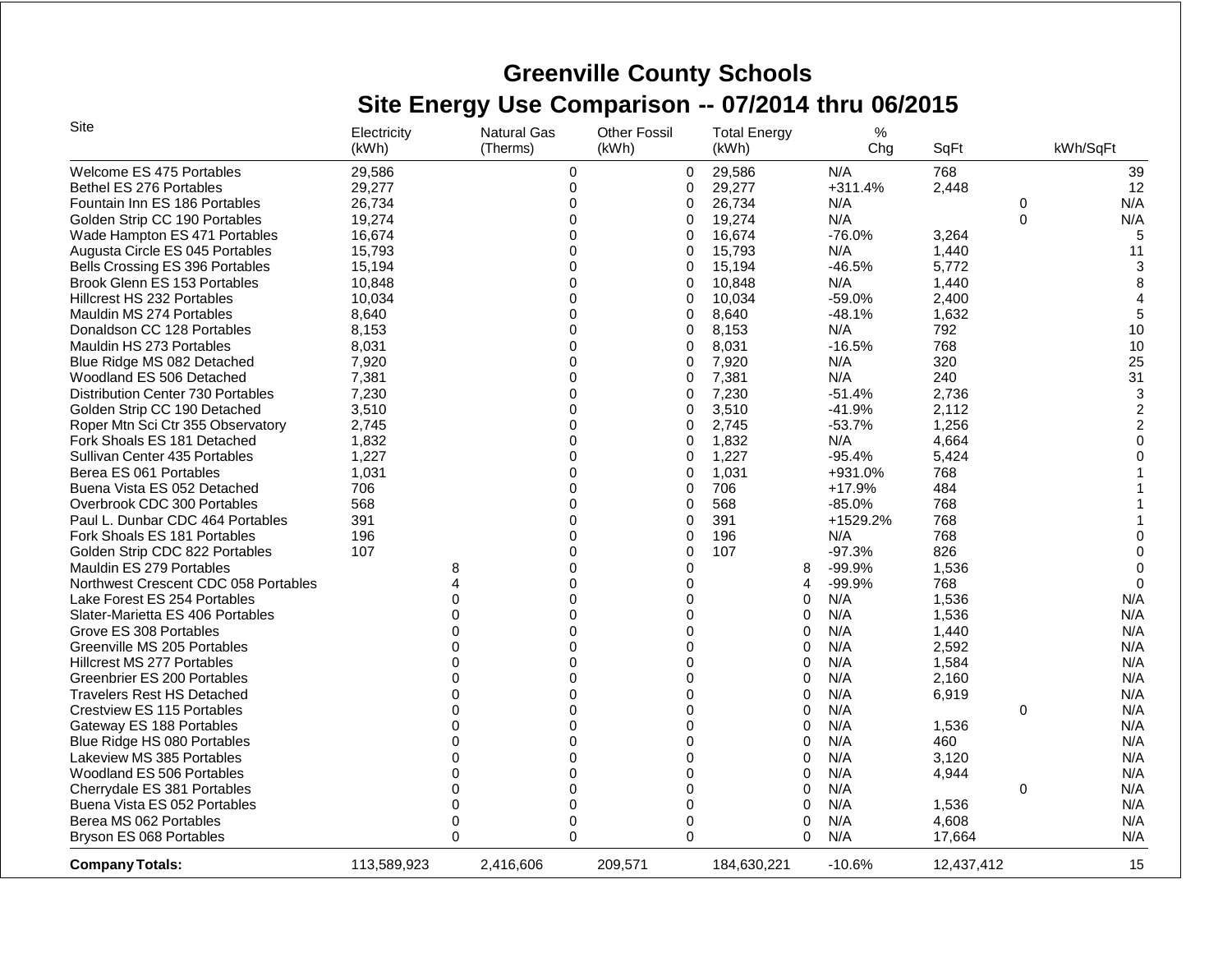# **FY 14-15 Facilities Ranking: Cost per SF**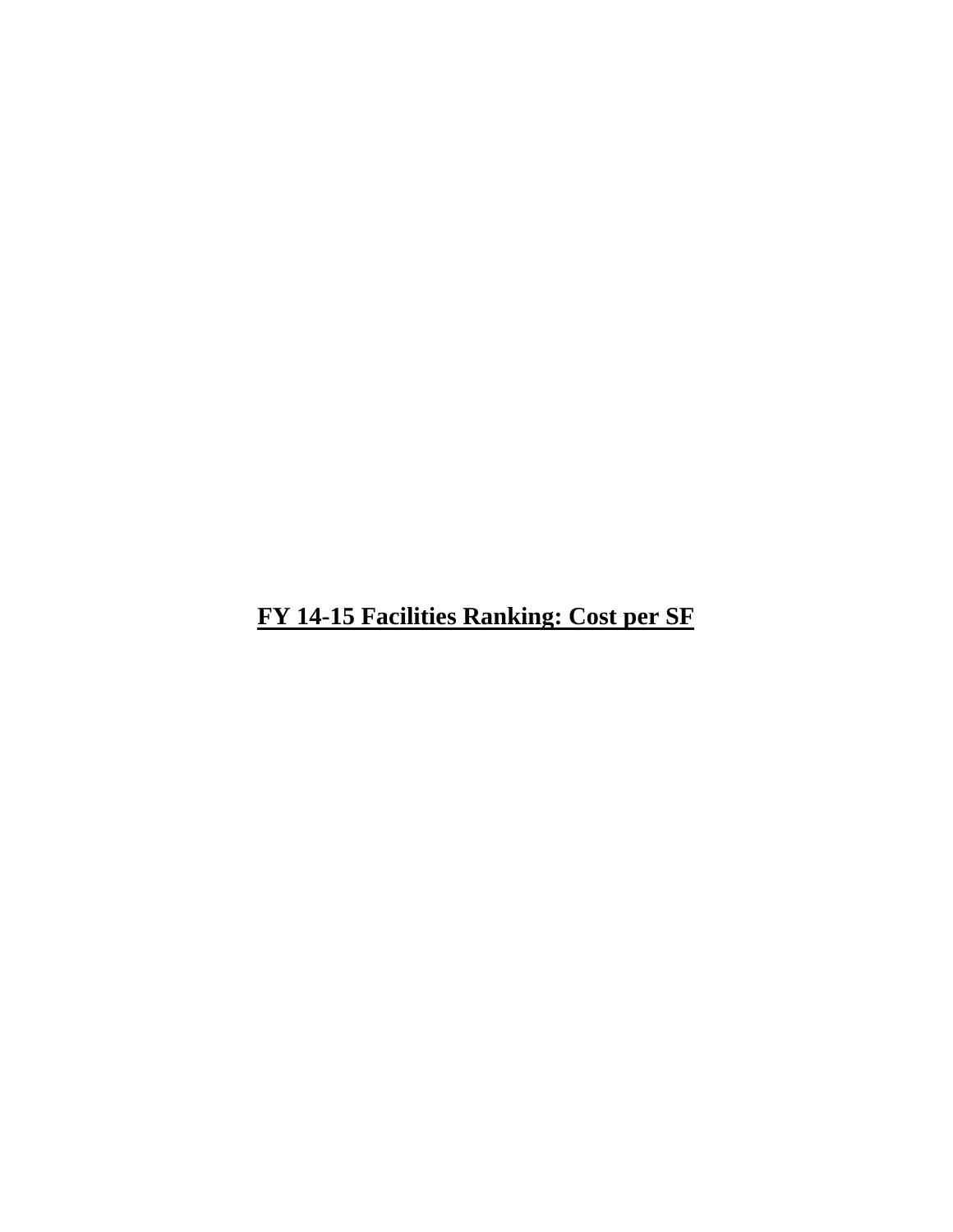| Cost<br>(Therms)<br>\$0 N/A<br>768<br>\$19,417<br>\$0.167<br>\$25.28<br>0<br>N/A<br>\$25.28<br>J. Harley Bonds CC 218 Portables<br>115,963<br>$\mathbf 0$<br>Southside HS 414 Detached<br>680<br>100,903<br>\$16,821<br>\$0.167<br>\$24.74<br>\$0<br>N/A<br>N/A<br>\$24.74<br>3,562<br>0<br>\$0<br>N/A<br>N/A<br>Roper Mtn Sci Ctr 355<br>148,242<br>\$16,266<br>\$0.110<br>\$4.57<br>\$8.39<br>4,308<br>0<br>\$0<br>N/A<br>168,030<br>\$30,298<br>\$0.180<br>\$7.03<br>N/A<br>\$7.03<br>Wade Hampton HS 476 Detached<br>320<br>7,920<br>\$2,217<br>\$0.280<br>\$6.93<br>0<br>\$0<br>N/A<br>N/A<br>\$6.93<br>Blue Ridge MS 082 Detached<br>\$0<br>N/A<br>Greenville HS 210 Detached<br>3,544<br>102,538<br>\$21,375<br>\$0.208<br>\$6.03<br>0<br>N/A<br>\$6.03<br>\$5.65<br>$\mathbf 0$<br>Welcome ES 475 Portables<br>768<br>29,586<br>\$4,338<br>\$0.147<br>\$0<br>N/A<br>N/A<br>\$5.65<br>7,381<br>\$0.161<br>0<br>\$0<br>N/A<br>Woodland ES 506 Detached<br>240<br>\$1,185<br>\$4.94<br>N/A<br>\$4.94<br>8,412<br>\$0.272<br>\$4.85<br>0<br>\$0<br>N/A<br>N/A<br>Mauldin HS 273 Detached<br>149,619<br>\$40,761<br>\$4.85<br>$\mathbf 0$<br>\$0<br>N/A<br>N/A<br>\$4.34<br>1,144<br>41,628<br>\$4,967<br>\$0.119<br>\$4.34<br>Distribution Center 730 Detached<br>\$0<br>N/A<br>Enoree CC 172 Portables<br>3,120<br>89,695<br>\$13,461<br>\$0.150<br>\$4.31<br>0<br>N/A<br>\$4.31<br>1,440<br>\$5,374<br>\$0.089<br>\$3.73<br>$\Omega$<br>\$0<br>N/A<br>N/A<br>\$3.73<br>Berea Bus Center 174<br>60,213<br>37,581<br>\$6,828<br>\$3.63<br>\$0<br>N/A<br>N/A<br>Golden Strip Bus Office 448<br>1,880<br>\$0.182<br>$\Omega$<br>\$3.63<br>6,568<br>\$0.135<br>\$3.32<br>\$1,816<br>\$0.918<br>\$0.28<br>\$3.60<br>Berea HS 066 Detached<br>161,724<br>\$21,808<br>1,977<br>0<br>4,908<br>83,846<br>\$0.194<br>\$3.32<br>\$0 N/A<br>N/A<br>\$3.32<br>Riverside HS 349 Detatched<br>\$16,270<br>4,390<br>142,449<br>\$12,578<br>\$0.088<br>\$2.87<br>992<br>\$1,097<br>\$1.106<br>\$0.25<br>\$3.12<br>Donaldson Bus Office 453<br>\$2.67<br>0<br>N/A<br>JL Mann HS 269 Detached<br>9,378<br>164,907<br>\$25,081<br>\$0.152<br>\$0 N/A<br>\$2.67<br>87,890<br>\$2,200<br>4,357<br>\$7,939<br>\$0.090<br>\$1.82<br>\$1.153<br>\$0.50<br>\$2.33<br>Taylors Bus Center 446<br>1,908<br>29,277<br>\$5,631<br>\$0.192<br>\$2.30<br>$\overline{0}$<br>\$0<br>N/A<br>N/A<br>\$2.30<br>Bethel ES 276 Portables<br>2,448<br>12,818<br>177,062<br>\$29,122<br>\$0.164<br>\$2.27<br>$\mathbf 0$<br>\$0<br>N/A<br>N/A<br>\$2.27<br>Blue Ridge HS 080 Detached<br>\$0.144<br>\$2.22<br>0<br>\$0<br>N/A<br>3,611<br>55,608<br>\$8,018<br>N/A<br>\$2.22<br>Roper Mtn Sci Ctr 355 Portables<br>\$2.20<br>$\mathbf 0$<br>\$0<br>N/A<br>\$2.20<br>2,056<br>29,974<br>\$4,531<br>\$0.151<br>N/A<br>Roper Mtn Sci Ctr 355 Detached<br>\$25,171<br>\$0.248<br>\$2.01<br>$\Omega$<br>\$0<br>N/A<br>N/A<br>\$2.01<br>Greer HS 214 Detached<br>12,498<br>101,320<br>$\Omega$<br>N/A<br>N/A<br>Roper Mtn Sci Ctr 355 NaturalScience<br>20,992<br>426,856<br>\$40,198<br>\$0.094<br>\$1.91<br>\$0<br>\$1.91<br>48,000<br>899,344<br>\$87,120<br>\$0.097<br>\$1.82<br>\$2,404<br>\$0.931<br>\$0.05<br>\$1.87<br>District Office 709<br>2,583<br>$\mathbf 0$<br>\$0<br>Mauldin HS 273 Portables<br>768<br>8,031<br>\$1,408<br>\$0.175<br>\$1.83<br>N/A<br>N/A<br>\$1.83<br>\$0.12<br>\$1.75<br>Hillcrest HS 232 Detached<br>18,854<br>190,082<br>\$30,684<br>\$0.161<br>\$1.63<br>2,359<br>\$2,230<br>\$0.945<br>Donaldson Bus Center 451<br>4,693<br>47,182<br>\$5,697<br>\$0.121<br>\$1.21<br>2,432<br>\$2,216<br>\$0.911<br>\$0.47<br>\$1.69<br>1,440<br>15,793<br>\$2,374<br>\$0.150<br>\$1.65<br>0<br>\$0<br>N/A<br>N/A<br>\$1.65<br>Augusta Circle ES 045 Portables<br>9,296<br>\$0.095<br>$\mathbf 0$<br>\$0<br>N/A<br>N/A<br>\$1.65<br>Roper Mtn Sci Ctr 355 Planetarium<br>160,802<br>\$15,303<br>\$1.65<br>Donaldson CC 128 Portables<br>792<br>8,153<br>\$1,293<br>\$0.159<br>\$1.63<br>$\mathbf 0$<br>\$0<br>N/A<br>N/A<br>\$1.63<br>N/A<br>Golden Strip Support Office 904<br>4,000<br>48,347<br>\$6,440<br>\$0.133<br>\$1.61<br>$\Omega$<br>\$0<br>N/A<br>\$1.61<br>\$0.091<br>\$1.21<br>\$0.795<br>\$1.55<br>Duncan Chapel ES 141<br>95,486<br>1,276,460<br>\$115,590<br>41,087<br>\$32,676<br>\$0.34<br>83,370<br>5,816<br>\$6,202<br>\$1.066<br>\$0.07<br>\$1.53<br>Crestview ES 115<br>1,024,443<br>\$120,990<br>\$0.118<br>\$1.45<br>Mauldin ES 279<br>111,609<br>1,154,333<br>\$139,855<br>\$0.121<br>\$1.25<br>27,842<br>\$22,505<br>\$0.808<br>\$0.20<br>\$1.45<br>114,993<br>1,321,894<br>\$0.113<br>\$1.30<br>\$0.829<br>\$0.12<br>\$1.42<br>Oakview ES 365<br>\$149,994<br>16,119<br>\$13,362<br>\$0.093<br>\$1.39<br>Paris ES 316<br>72,200<br>928,427<br>\$86,636<br>\$1.20<br>17,393<br>\$13,870<br>\$0.797<br>\$0.19<br>6,991<br>\$1.38<br>Golden Strip CDC 822<br>23,325<br>243,106<br>\$24,518<br>\$0.101<br>\$1.05<br>\$7,577<br>\$1.084<br>\$0.32<br>27,187<br>\$1.36<br>280,680<br>\$33,376<br>\$0.119<br>\$1.23<br>3,232<br>\$3,560<br>\$1.101<br>\$0.13<br>Paul L. Dunbar CDC 464<br>138,000<br>\$0.127<br>\$1.18<br>23,233<br>\$24,037<br>\$1.035<br>\$0.17<br>\$1.36<br>Riverside MS 352<br>1,286,701<br>\$163,185<br>\$1.32<br>108,000<br>\$0.088<br>\$1.13<br>26,043<br>\$20,442<br>\$0.785<br>\$0.19<br>Hollis Academy ES 251<br>1,380,077<br>\$122,039<br>74,906<br>587,680<br>\$80,736<br>\$0.137<br>\$1.08<br>\$15,540<br>\$0.798<br>\$0.21<br>\$1.30<br>Golden Strip CC 190<br>19,472<br>\$0.128<br>\$1.29<br>$\mathbf 0$<br>\$0 N/A<br>\$1.29<br>Oakview ES 365 Portables<br>5,472<br>55,341<br>\$7,073<br>N/A<br>\$0.130<br>\$1.10<br>\$0.17<br>\$1.27<br>Mauldin MS 274<br>138,000<br>1,173,120<br>\$152,233<br>29,334<br>\$23,671<br>\$0.807<br>\$0.100<br>31,926<br>\$1.26<br>Sara Collins ES 333<br>109,348<br>1,115,665<br>\$111,889<br>\$1.02<br>\$26,059<br>\$0.816<br>\$0.24<br>115,109<br>\$122,772<br>\$0.121<br>\$1.07<br>21,263<br>\$22,007<br>\$1.035<br>\$0.19<br>\$1.26<br>Woodland ES 506<br>1,015,287<br>260,258<br>\$26,097<br>\$0.100<br>4,790<br>\$0.843<br>\$1.25<br>Northwest Crescent CDC 058<br>24,093<br>\$1.08<br>\$4,037<br>\$0.17<br>Grove ES 308<br>98,528<br>902,700<br>\$92,102<br>\$0.102<br>\$0.93<br>36,994<br>\$30,421<br>\$0.822<br>\$0.31<br>\$1.24<br>\$0.124<br>\$23,444<br>\$1.23<br>Greer MS 123<br>137,250<br>1,175,343<br>\$145,202<br>\$1.06<br>22,640<br>\$1.035<br>\$0.17<br>\$0.089<br>\$1.22<br>Greenville HS 210<br>248,756<br>2,911,068<br>\$259,341<br>\$1.04<br>56,983<br>\$44,440<br>\$0.780<br>\$0.18 |      |      | Electricity | <b>Total Elec</b> |          | <b>Total Elec</b> | <b>Natural Gas</b> | Natural Gas |            | <b>Natural Gas</b> | <b>Total Energy</b> |
|-------------------------------------------------------------------------------------------------------------------------------------------------------------------------------------------------------------------------------------------------------------------------------------------------------------------------------------------------------------------------------------------------------------------------------------------------------------------------------------------------------------------------------------------------------------------------------------------------------------------------------------------------------------------------------------------------------------------------------------------------------------------------------------------------------------------------------------------------------------------------------------------------------------------------------------------------------------------------------------------------------------------------------------------------------------------------------------------------------------------------------------------------------------------------------------------------------------------------------------------------------------------------------------------------------------------------------------------------------------------------------------------------------------------------------------------------------------------------------------------------------------------------------------------------------------------------------------------------------------------------------------------------------------------------------------------------------------------------------------------------------------------------------------------------------------------------------------------------------------------------------------------------------------------------------------------------------------------------------------------------------------------------------------------------------------------------------------------------------------------------------------------------------------------------------------------------------------------------------------------------------------------------------------------------------------------------------------------------------------------------------------------------------------------------------------------------------------------------------------------------------------------------------------------------------------------------------------------------------------------------------------------------------------------------------------------------------------------------------------------------------------------------------------------------------------------------------------------------------------------------------------------------------------------------------------------------------------------------------------------------------------------------------------------------------------------------------------------------------------------------------------------------------------------------------------------------------------------------------------------------------------------------------------------------------------------------------------------------------------------------------------------------------------------------------------------------------------------------------------------------------------------------------------------------------------------------------------------------------------------------------------------------------------------------------------------------------------------------------------------------------------------------------------------------------------------------------------------------------------------------------------------------------------------------------------------------------------------------------------------------------------------------------------------------------------------------------------------------------------------------------------------------------------------------------------------------------------------------------------------------------------------------------------------------------------------------------------------------------------------------------------------------------------------------------------------------------------------------------------------------------------------------------------------------------------------------------------------------------------------------------------------------------------------------------------------------------------------------------------------------------------------------------------------------------------------------------------------------------------------------------------------------------------------------------------------------------------------------------------------------------------------------------------------------------------------------------------------------------------------------------------------------------------------------------------------------------------------------------------------------------------------------------------------------------------------------------------------------------------------------------------------------------------------------------------------------------------------------------------------------------------------------------------------------------------------------------------------------------------------------------------------------------------------------------------------------------------------------------------------------------------------------------------------------------------------------------------------------------------------------------------------------------------------------------------------------------------------------------------------------------------------------------------------------------------------------------------------------------------------------------------------------------------------------------------------------------------------------------------------------------------------------------------------------------------------------------------------------------------------------------------------------------------------------------------------------------------------------------------------------------------------------------------------------------------------------------|------|------|-------------|-------------------|----------|-------------------|--------------------|-------------|------------|--------------------|---------------------|
|                                                                                                                                                                                                                                                                                                                                                                                                                                                                                                                                                                                                                                                                                                                                                                                                                                                                                                                                                                                                                                                                                                                                                                                                                                                                                                                                                                                                                                                                                                                                                                                                                                                                                                                                                                                                                                                                                                                                                                                                                                                                                                                                                                                                                                                                                                                                                                                                                                                                                                                                                                                                                                                                                                                                                                                                                                                                                                                                                                                                                                                                                                                                                                                                                                                                                                                                                                                                                                                                                                                                                                                                                                                                                                                                                                                                                                                                                                                                                                                                                                                                                                                                                                                                                                                                                                                                                                                                                                                                                                                                                                                                                                                                                                                                                                                                                                                                                                                                                                                                                                                                                                                                                                                                                                                                                                                                                                                                                                                                                                                                                                                                                                                                                                                                                                                                                                                                                                                                                                                                                                                                                                                                                                                                                                                                                                                                                                                                                                                                                                                                                                               | Site | SqFt | (kWh)       | Cost              | Cost/kWh | Cost/SqFt         |                    |             | Cost/Therm | Cost/SqFt          | Cost/SqFt           |
|                                                                                                                                                                                                                                                                                                                                                                                                                                                                                                                                                                                                                                                                                                                                                                                                                                                                                                                                                                                                                                                                                                                                                                                                                                                                                                                                                                                                                                                                                                                                                                                                                                                                                                                                                                                                                                                                                                                                                                                                                                                                                                                                                                                                                                                                                                                                                                                                                                                                                                                                                                                                                                                                                                                                                                                                                                                                                                                                                                                                                                                                                                                                                                                                                                                                                                                                                                                                                                                                                                                                                                                                                                                                                                                                                                                                                                                                                                                                                                                                                                                                                                                                                                                                                                                                                                                                                                                                                                                                                                                                                                                                                                                                                                                                                                                                                                                                                                                                                                                                                                                                                                                                                                                                                                                                                                                                                                                                                                                                                                                                                                                                                                                                                                                                                                                                                                                                                                                                                                                                                                                                                                                                                                                                                                                                                                                                                                                                                                                                                                                                                                               |      |      |             |                   |          |                   |                    |             |            |                    |                     |
|                                                                                                                                                                                                                                                                                                                                                                                                                                                                                                                                                                                                                                                                                                                                                                                                                                                                                                                                                                                                                                                                                                                                                                                                                                                                                                                                                                                                                                                                                                                                                                                                                                                                                                                                                                                                                                                                                                                                                                                                                                                                                                                                                                                                                                                                                                                                                                                                                                                                                                                                                                                                                                                                                                                                                                                                                                                                                                                                                                                                                                                                                                                                                                                                                                                                                                                                                                                                                                                                                                                                                                                                                                                                                                                                                                                                                                                                                                                                                                                                                                                                                                                                                                                                                                                                                                                                                                                                                                                                                                                                                                                                                                                                                                                                                                                                                                                                                                                                                                                                                                                                                                                                                                                                                                                                                                                                                                                                                                                                                                                                                                                                                                                                                                                                                                                                                                                                                                                                                                                                                                                                                                                                                                                                                                                                                                                                                                                                                                                                                                                                                                               |      |      |             |                   |          |                   |                    |             |            |                    |                     |
|                                                                                                                                                                                                                                                                                                                                                                                                                                                                                                                                                                                                                                                                                                                                                                                                                                                                                                                                                                                                                                                                                                                                                                                                                                                                                                                                                                                                                                                                                                                                                                                                                                                                                                                                                                                                                                                                                                                                                                                                                                                                                                                                                                                                                                                                                                                                                                                                                                                                                                                                                                                                                                                                                                                                                                                                                                                                                                                                                                                                                                                                                                                                                                                                                                                                                                                                                                                                                                                                                                                                                                                                                                                                                                                                                                                                                                                                                                                                                                                                                                                                                                                                                                                                                                                                                                                                                                                                                                                                                                                                                                                                                                                                                                                                                                                                                                                                                                                                                                                                                                                                                                                                                                                                                                                                                                                                                                                                                                                                                                                                                                                                                                                                                                                                                                                                                                                                                                                                                                                                                                                                                                                                                                                                                                                                                                                                                                                                                                                                                                                                                                               |      |      |             |                   |          |                   |                    |             |            |                    |                     |
|                                                                                                                                                                                                                                                                                                                                                                                                                                                                                                                                                                                                                                                                                                                                                                                                                                                                                                                                                                                                                                                                                                                                                                                                                                                                                                                                                                                                                                                                                                                                                                                                                                                                                                                                                                                                                                                                                                                                                                                                                                                                                                                                                                                                                                                                                                                                                                                                                                                                                                                                                                                                                                                                                                                                                                                                                                                                                                                                                                                                                                                                                                                                                                                                                                                                                                                                                                                                                                                                                                                                                                                                                                                                                                                                                                                                                                                                                                                                                                                                                                                                                                                                                                                                                                                                                                                                                                                                                                                                                                                                                                                                                                                                                                                                                                                                                                                                                                                                                                                                                                                                                                                                                                                                                                                                                                                                                                                                                                                                                                                                                                                                                                                                                                                                                                                                                                                                                                                                                                                                                                                                                                                                                                                                                                                                                                                                                                                                                                                                                                                                                                               |      |      |             |                   |          |                   |                    |             |            |                    |                     |
|                                                                                                                                                                                                                                                                                                                                                                                                                                                                                                                                                                                                                                                                                                                                                                                                                                                                                                                                                                                                                                                                                                                                                                                                                                                                                                                                                                                                                                                                                                                                                                                                                                                                                                                                                                                                                                                                                                                                                                                                                                                                                                                                                                                                                                                                                                                                                                                                                                                                                                                                                                                                                                                                                                                                                                                                                                                                                                                                                                                                                                                                                                                                                                                                                                                                                                                                                                                                                                                                                                                                                                                                                                                                                                                                                                                                                                                                                                                                                                                                                                                                                                                                                                                                                                                                                                                                                                                                                                                                                                                                                                                                                                                                                                                                                                                                                                                                                                                                                                                                                                                                                                                                                                                                                                                                                                                                                                                                                                                                                                                                                                                                                                                                                                                                                                                                                                                                                                                                                                                                                                                                                                                                                                                                                                                                                                                                                                                                                                                                                                                                                                               |      |      |             |                   |          |                   |                    |             |            |                    |                     |
|                                                                                                                                                                                                                                                                                                                                                                                                                                                                                                                                                                                                                                                                                                                                                                                                                                                                                                                                                                                                                                                                                                                                                                                                                                                                                                                                                                                                                                                                                                                                                                                                                                                                                                                                                                                                                                                                                                                                                                                                                                                                                                                                                                                                                                                                                                                                                                                                                                                                                                                                                                                                                                                                                                                                                                                                                                                                                                                                                                                                                                                                                                                                                                                                                                                                                                                                                                                                                                                                                                                                                                                                                                                                                                                                                                                                                                                                                                                                                                                                                                                                                                                                                                                                                                                                                                                                                                                                                                                                                                                                                                                                                                                                                                                                                                                                                                                                                                                                                                                                                                                                                                                                                                                                                                                                                                                                                                                                                                                                                                                                                                                                                                                                                                                                                                                                                                                                                                                                                                                                                                                                                                                                                                                                                                                                                                                                                                                                                                                                                                                                                                               |      |      |             |                   |          |                   |                    |             |            |                    |                     |
|                                                                                                                                                                                                                                                                                                                                                                                                                                                                                                                                                                                                                                                                                                                                                                                                                                                                                                                                                                                                                                                                                                                                                                                                                                                                                                                                                                                                                                                                                                                                                                                                                                                                                                                                                                                                                                                                                                                                                                                                                                                                                                                                                                                                                                                                                                                                                                                                                                                                                                                                                                                                                                                                                                                                                                                                                                                                                                                                                                                                                                                                                                                                                                                                                                                                                                                                                                                                                                                                                                                                                                                                                                                                                                                                                                                                                                                                                                                                                                                                                                                                                                                                                                                                                                                                                                                                                                                                                                                                                                                                                                                                                                                                                                                                                                                                                                                                                                                                                                                                                                                                                                                                                                                                                                                                                                                                                                                                                                                                                                                                                                                                                                                                                                                                                                                                                                                                                                                                                                                                                                                                                                                                                                                                                                                                                                                                                                                                                                                                                                                                                                               |      |      |             |                   |          |                   |                    |             |            |                    |                     |
|                                                                                                                                                                                                                                                                                                                                                                                                                                                                                                                                                                                                                                                                                                                                                                                                                                                                                                                                                                                                                                                                                                                                                                                                                                                                                                                                                                                                                                                                                                                                                                                                                                                                                                                                                                                                                                                                                                                                                                                                                                                                                                                                                                                                                                                                                                                                                                                                                                                                                                                                                                                                                                                                                                                                                                                                                                                                                                                                                                                                                                                                                                                                                                                                                                                                                                                                                                                                                                                                                                                                                                                                                                                                                                                                                                                                                                                                                                                                                                                                                                                                                                                                                                                                                                                                                                                                                                                                                                                                                                                                                                                                                                                                                                                                                                                                                                                                                                                                                                                                                                                                                                                                                                                                                                                                                                                                                                                                                                                                                                                                                                                                                                                                                                                                                                                                                                                                                                                                                                                                                                                                                                                                                                                                                                                                                                                                                                                                                                                                                                                                                                               |      |      |             |                   |          |                   |                    |             |            |                    |                     |
|                                                                                                                                                                                                                                                                                                                                                                                                                                                                                                                                                                                                                                                                                                                                                                                                                                                                                                                                                                                                                                                                                                                                                                                                                                                                                                                                                                                                                                                                                                                                                                                                                                                                                                                                                                                                                                                                                                                                                                                                                                                                                                                                                                                                                                                                                                                                                                                                                                                                                                                                                                                                                                                                                                                                                                                                                                                                                                                                                                                                                                                                                                                                                                                                                                                                                                                                                                                                                                                                                                                                                                                                                                                                                                                                                                                                                                                                                                                                                                                                                                                                                                                                                                                                                                                                                                                                                                                                                                                                                                                                                                                                                                                                                                                                                                                                                                                                                                                                                                                                                                                                                                                                                                                                                                                                                                                                                                                                                                                                                                                                                                                                                                                                                                                                                                                                                                                                                                                                                                                                                                                                                                                                                                                                                                                                                                                                                                                                                                                                                                                                                                               |      |      |             |                   |          |                   |                    |             |            |                    |                     |
|                                                                                                                                                                                                                                                                                                                                                                                                                                                                                                                                                                                                                                                                                                                                                                                                                                                                                                                                                                                                                                                                                                                                                                                                                                                                                                                                                                                                                                                                                                                                                                                                                                                                                                                                                                                                                                                                                                                                                                                                                                                                                                                                                                                                                                                                                                                                                                                                                                                                                                                                                                                                                                                                                                                                                                                                                                                                                                                                                                                                                                                                                                                                                                                                                                                                                                                                                                                                                                                                                                                                                                                                                                                                                                                                                                                                                                                                                                                                                                                                                                                                                                                                                                                                                                                                                                                                                                                                                                                                                                                                                                                                                                                                                                                                                                                                                                                                                                                                                                                                                                                                                                                                                                                                                                                                                                                                                                                                                                                                                                                                                                                                                                                                                                                                                                                                                                                                                                                                                                                                                                                                                                                                                                                                                                                                                                                                                                                                                                                                                                                                                                               |      |      |             |                   |          |                   |                    |             |            |                    |                     |
|                                                                                                                                                                                                                                                                                                                                                                                                                                                                                                                                                                                                                                                                                                                                                                                                                                                                                                                                                                                                                                                                                                                                                                                                                                                                                                                                                                                                                                                                                                                                                                                                                                                                                                                                                                                                                                                                                                                                                                                                                                                                                                                                                                                                                                                                                                                                                                                                                                                                                                                                                                                                                                                                                                                                                                                                                                                                                                                                                                                                                                                                                                                                                                                                                                                                                                                                                                                                                                                                                                                                                                                                                                                                                                                                                                                                                                                                                                                                                                                                                                                                                                                                                                                                                                                                                                                                                                                                                                                                                                                                                                                                                                                                                                                                                                                                                                                                                                                                                                                                                                                                                                                                                                                                                                                                                                                                                                                                                                                                                                                                                                                                                                                                                                                                                                                                                                                                                                                                                                                                                                                                                                                                                                                                                                                                                                                                                                                                                                                                                                                                                                               |      |      |             |                   |          |                   |                    |             |            |                    |                     |
|                                                                                                                                                                                                                                                                                                                                                                                                                                                                                                                                                                                                                                                                                                                                                                                                                                                                                                                                                                                                                                                                                                                                                                                                                                                                                                                                                                                                                                                                                                                                                                                                                                                                                                                                                                                                                                                                                                                                                                                                                                                                                                                                                                                                                                                                                                                                                                                                                                                                                                                                                                                                                                                                                                                                                                                                                                                                                                                                                                                                                                                                                                                                                                                                                                                                                                                                                                                                                                                                                                                                                                                                                                                                                                                                                                                                                                                                                                                                                                                                                                                                                                                                                                                                                                                                                                                                                                                                                                                                                                                                                                                                                                                                                                                                                                                                                                                                                                                                                                                                                                                                                                                                                                                                                                                                                                                                                                                                                                                                                                                                                                                                                                                                                                                                                                                                                                                                                                                                                                                                                                                                                                                                                                                                                                                                                                                                                                                                                                                                                                                                                                               |      |      |             |                   |          |                   |                    |             |            |                    |                     |
|                                                                                                                                                                                                                                                                                                                                                                                                                                                                                                                                                                                                                                                                                                                                                                                                                                                                                                                                                                                                                                                                                                                                                                                                                                                                                                                                                                                                                                                                                                                                                                                                                                                                                                                                                                                                                                                                                                                                                                                                                                                                                                                                                                                                                                                                                                                                                                                                                                                                                                                                                                                                                                                                                                                                                                                                                                                                                                                                                                                                                                                                                                                                                                                                                                                                                                                                                                                                                                                                                                                                                                                                                                                                                                                                                                                                                                                                                                                                                                                                                                                                                                                                                                                                                                                                                                                                                                                                                                                                                                                                                                                                                                                                                                                                                                                                                                                                                                                                                                                                                                                                                                                                                                                                                                                                                                                                                                                                                                                                                                                                                                                                                                                                                                                                                                                                                                                                                                                                                                                                                                                                                                                                                                                                                                                                                                                                                                                                                                                                                                                                                                               |      |      |             |                   |          |                   |                    |             |            |                    |                     |
|                                                                                                                                                                                                                                                                                                                                                                                                                                                                                                                                                                                                                                                                                                                                                                                                                                                                                                                                                                                                                                                                                                                                                                                                                                                                                                                                                                                                                                                                                                                                                                                                                                                                                                                                                                                                                                                                                                                                                                                                                                                                                                                                                                                                                                                                                                                                                                                                                                                                                                                                                                                                                                                                                                                                                                                                                                                                                                                                                                                                                                                                                                                                                                                                                                                                                                                                                                                                                                                                                                                                                                                                                                                                                                                                                                                                                                                                                                                                                                                                                                                                                                                                                                                                                                                                                                                                                                                                                                                                                                                                                                                                                                                                                                                                                                                                                                                                                                                                                                                                                                                                                                                                                                                                                                                                                                                                                                                                                                                                                                                                                                                                                                                                                                                                                                                                                                                                                                                                                                                                                                                                                                                                                                                                                                                                                                                                                                                                                                                                                                                                                                               |      |      |             |                   |          |                   |                    |             |            |                    |                     |
|                                                                                                                                                                                                                                                                                                                                                                                                                                                                                                                                                                                                                                                                                                                                                                                                                                                                                                                                                                                                                                                                                                                                                                                                                                                                                                                                                                                                                                                                                                                                                                                                                                                                                                                                                                                                                                                                                                                                                                                                                                                                                                                                                                                                                                                                                                                                                                                                                                                                                                                                                                                                                                                                                                                                                                                                                                                                                                                                                                                                                                                                                                                                                                                                                                                                                                                                                                                                                                                                                                                                                                                                                                                                                                                                                                                                                                                                                                                                                                                                                                                                                                                                                                                                                                                                                                                                                                                                                                                                                                                                                                                                                                                                                                                                                                                                                                                                                                                                                                                                                                                                                                                                                                                                                                                                                                                                                                                                                                                                                                                                                                                                                                                                                                                                                                                                                                                                                                                                                                                                                                                                                                                                                                                                                                                                                                                                                                                                                                                                                                                                                                               |      |      |             |                   |          |                   |                    |             |            |                    |                     |
|                                                                                                                                                                                                                                                                                                                                                                                                                                                                                                                                                                                                                                                                                                                                                                                                                                                                                                                                                                                                                                                                                                                                                                                                                                                                                                                                                                                                                                                                                                                                                                                                                                                                                                                                                                                                                                                                                                                                                                                                                                                                                                                                                                                                                                                                                                                                                                                                                                                                                                                                                                                                                                                                                                                                                                                                                                                                                                                                                                                                                                                                                                                                                                                                                                                                                                                                                                                                                                                                                                                                                                                                                                                                                                                                                                                                                                                                                                                                                                                                                                                                                                                                                                                                                                                                                                                                                                                                                                                                                                                                                                                                                                                                                                                                                                                                                                                                                                                                                                                                                                                                                                                                                                                                                                                                                                                                                                                                                                                                                                                                                                                                                                                                                                                                                                                                                                                                                                                                                                                                                                                                                                                                                                                                                                                                                                                                                                                                                                                                                                                                                                               |      |      |             |                   |          |                   |                    |             |            |                    |                     |
|                                                                                                                                                                                                                                                                                                                                                                                                                                                                                                                                                                                                                                                                                                                                                                                                                                                                                                                                                                                                                                                                                                                                                                                                                                                                                                                                                                                                                                                                                                                                                                                                                                                                                                                                                                                                                                                                                                                                                                                                                                                                                                                                                                                                                                                                                                                                                                                                                                                                                                                                                                                                                                                                                                                                                                                                                                                                                                                                                                                                                                                                                                                                                                                                                                                                                                                                                                                                                                                                                                                                                                                                                                                                                                                                                                                                                                                                                                                                                                                                                                                                                                                                                                                                                                                                                                                                                                                                                                                                                                                                                                                                                                                                                                                                                                                                                                                                                                                                                                                                                                                                                                                                                                                                                                                                                                                                                                                                                                                                                                                                                                                                                                                                                                                                                                                                                                                                                                                                                                                                                                                                                                                                                                                                                                                                                                                                                                                                                                                                                                                                                                               |      |      |             |                   |          |                   |                    |             |            |                    |                     |
|                                                                                                                                                                                                                                                                                                                                                                                                                                                                                                                                                                                                                                                                                                                                                                                                                                                                                                                                                                                                                                                                                                                                                                                                                                                                                                                                                                                                                                                                                                                                                                                                                                                                                                                                                                                                                                                                                                                                                                                                                                                                                                                                                                                                                                                                                                                                                                                                                                                                                                                                                                                                                                                                                                                                                                                                                                                                                                                                                                                                                                                                                                                                                                                                                                                                                                                                                                                                                                                                                                                                                                                                                                                                                                                                                                                                                                                                                                                                                                                                                                                                                                                                                                                                                                                                                                                                                                                                                                                                                                                                                                                                                                                                                                                                                                                                                                                                                                                                                                                                                                                                                                                                                                                                                                                                                                                                                                                                                                                                                                                                                                                                                                                                                                                                                                                                                                                                                                                                                                                                                                                                                                                                                                                                                                                                                                                                                                                                                                                                                                                                                                               |      |      |             |                   |          |                   |                    |             |            |                    |                     |
|                                                                                                                                                                                                                                                                                                                                                                                                                                                                                                                                                                                                                                                                                                                                                                                                                                                                                                                                                                                                                                                                                                                                                                                                                                                                                                                                                                                                                                                                                                                                                                                                                                                                                                                                                                                                                                                                                                                                                                                                                                                                                                                                                                                                                                                                                                                                                                                                                                                                                                                                                                                                                                                                                                                                                                                                                                                                                                                                                                                                                                                                                                                                                                                                                                                                                                                                                                                                                                                                                                                                                                                                                                                                                                                                                                                                                                                                                                                                                                                                                                                                                                                                                                                                                                                                                                                                                                                                                                                                                                                                                                                                                                                                                                                                                                                                                                                                                                                                                                                                                                                                                                                                                                                                                                                                                                                                                                                                                                                                                                                                                                                                                                                                                                                                                                                                                                                                                                                                                                                                                                                                                                                                                                                                                                                                                                                                                                                                                                                                                                                                                                               |      |      |             |                   |          |                   |                    |             |            |                    |                     |
|                                                                                                                                                                                                                                                                                                                                                                                                                                                                                                                                                                                                                                                                                                                                                                                                                                                                                                                                                                                                                                                                                                                                                                                                                                                                                                                                                                                                                                                                                                                                                                                                                                                                                                                                                                                                                                                                                                                                                                                                                                                                                                                                                                                                                                                                                                                                                                                                                                                                                                                                                                                                                                                                                                                                                                                                                                                                                                                                                                                                                                                                                                                                                                                                                                                                                                                                                                                                                                                                                                                                                                                                                                                                                                                                                                                                                                                                                                                                                                                                                                                                                                                                                                                                                                                                                                                                                                                                                                                                                                                                                                                                                                                                                                                                                                                                                                                                                                                                                                                                                                                                                                                                                                                                                                                                                                                                                                                                                                                                                                                                                                                                                                                                                                                                                                                                                                                                                                                                                                                                                                                                                                                                                                                                                                                                                                                                                                                                                                                                                                                                                                               |      |      |             |                   |          |                   |                    |             |            |                    |                     |
|                                                                                                                                                                                                                                                                                                                                                                                                                                                                                                                                                                                                                                                                                                                                                                                                                                                                                                                                                                                                                                                                                                                                                                                                                                                                                                                                                                                                                                                                                                                                                                                                                                                                                                                                                                                                                                                                                                                                                                                                                                                                                                                                                                                                                                                                                                                                                                                                                                                                                                                                                                                                                                                                                                                                                                                                                                                                                                                                                                                                                                                                                                                                                                                                                                                                                                                                                                                                                                                                                                                                                                                                                                                                                                                                                                                                                                                                                                                                                                                                                                                                                                                                                                                                                                                                                                                                                                                                                                                                                                                                                                                                                                                                                                                                                                                                                                                                                                                                                                                                                                                                                                                                                                                                                                                                                                                                                                                                                                                                                                                                                                                                                                                                                                                                                                                                                                                                                                                                                                                                                                                                                                                                                                                                                                                                                                                                                                                                                                                                                                                                                                               |      |      |             |                   |          |                   |                    |             |            |                    |                     |
|                                                                                                                                                                                                                                                                                                                                                                                                                                                                                                                                                                                                                                                                                                                                                                                                                                                                                                                                                                                                                                                                                                                                                                                                                                                                                                                                                                                                                                                                                                                                                                                                                                                                                                                                                                                                                                                                                                                                                                                                                                                                                                                                                                                                                                                                                                                                                                                                                                                                                                                                                                                                                                                                                                                                                                                                                                                                                                                                                                                                                                                                                                                                                                                                                                                                                                                                                                                                                                                                                                                                                                                                                                                                                                                                                                                                                                                                                                                                                                                                                                                                                                                                                                                                                                                                                                                                                                                                                                                                                                                                                                                                                                                                                                                                                                                                                                                                                                                                                                                                                                                                                                                                                                                                                                                                                                                                                                                                                                                                                                                                                                                                                                                                                                                                                                                                                                                                                                                                                                                                                                                                                                                                                                                                                                                                                                                                                                                                                                                                                                                                                                               |      |      |             |                   |          |                   |                    |             |            |                    |                     |
|                                                                                                                                                                                                                                                                                                                                                                                                                                                                                                                                                                                                                                                                                                                                                                                                                                                                                                                                                                                                                                                                                                                                                                                                                                                                                                                                                                                                                                                                                                                                                                                                                                                                                                                                                                                                                                                                                                                                                                                                                                                                                                                                                                                                                                                                                                                                                                                                                                                                                                                                                                                                                                                                                                                                                                                                                                                                                                                                                                                                                                                                                                                                                                                                                                                                                                                                                                                                                                                                                                                                                                                                                                                                                                                                                                                                                                                                                                                                                                                                                                                                                                                                                                                                                                                                                                                                                                                                                                                                                                                                                                                                                                                                                                                                                                                                                                                                                                                                                                                                                                                                                                                                                                                                                                                                                                                                                                                                                                                                                                                                                                                                                                                                                                                                                                                                                                                                                                                                                                                                                                                                                                                                                                                                                                                                                                                                                                                                                                                                                                                                                                               |      |      |             |                   |          |                   |                    |             |            |                    |                     |
|                                                                                                                                                                                                                                                                                                                                                                                                                                                                                                                                                                                                                                                                                                                                                                                                                                                                                                                                                                                                                                                                                                                                                                                                                                                                                                                                                                                                                                                                                                                                                                                                                                                                                                                                                                                                                                                                                                                                                                                                                                                                                                                                                                                                                                                                                                                                                                                                                                                                                                                                                                                                                                                                                                                                                                                                                                                                                                                                                                                                                                                                                                                                                                                                                                                                                                                                                                                                                                                                                                                                                                                                                                                                                                                                                                                                                                                                                                                                                                                                                                                                                                                                                                                                                                                                                                                                                                                                                                                                                                                                                                                                                                                                                                                                                                                                                                                                                                                                                                                                                                                                                                                                                                                                                                                                                                                                                                                                                                                                                                                                                                                                                                                                                                                                                                                                                                                                                                                                                                                                                                                                                                                                                                                                                                                                                                                                                                                                                                                                                                                                                                               |      |      |             |                   |          |                   |                    |             |            |                    |                     |
|                                                                                                                                                                                                                                                                                                                                                                                                                                                                                                                                                                                                                                                                                                                                                                                                                                                                                                                                                                                                                                                                                                                                                                                                                                                                                                                                                                                                                                                                                                                                                                                                                                                                                                                                                                                                                                                                                                                                                                                                                                                                                                                                                                                                                                                                                                                                                                                                                                                                                                                                                                                                                                                                                                                                                                                                                                                                                                                                                                                                                                                                                                                                                                                                                                                                                                                                                                                                                                                                                                                                                                                                                                                                                                                                                                                                                                                                                                                                                                                                                                                                                                                                                                                                                                                                                                                                                                                                                                                                                                                                                                                                                                                                                                                                                                                                                                                                                                                                                                                                                                                                                                                                                                                                                                                                                                                                                                                                                                                                                                                                                                                                                                                                                                                                                                                                                                                                                                                                                                                                                                                                                                                                                                                                                                                                                                                                                                                                                                                                                                                                                                               |      |      |             |                   |          |                   |                    |             |            |                    |                     |
|                                                                                                                                                                                                                                                                                                                                                                                                                                                                                                                                                                                                                                                                                                                                                                                                                                                                                                                                                                                                                                                                                                                                                                                                                                                                                                                                                                                                                                                                                                                                                                                                                                                                                                                                                                                                                                                                                                                                                                                                                                                                                                                                                                                                                                                                                                                                                                                                                                                                                                                                                                                                                                                                                                                                                                                                                                                                                                                                                                                                                                                                                                                                                                                                                                                                                                                                                                                                                                                                                                                                                                                                                                                                                                                                                                                                                                                                                                                                                                                                                                                                                                                                                                                                                                                                                                                                                                                                                                                                                                                                                                                                                                                                                                                                                                                                                                                                                                                                                                                                                                                                                                                                                                                                                                                                                                                                                                                                                                                                                                                                                                                                                                                                                                                                                                                                                                                                                                                                                                                                                                                                                                                                                                                                                                                                                                                                                                                                                                                                                                                                                                               |      |      |             |                   |          |                   |                    |             |            |                    |                     |
|                                                                                                                                                                                                                                                                                                                                                                                                                                                                                                                                                                                                                                                                                                                                                                                                                                                                                                                                                                                                                                                                                                                                                                                                                                                                                                                                                                                                                                                                                                                                                                                                                                                                                                                                                                                                                                                                                                                                                                                                                                                                                                                                                                                                                                                                                                                                                                                                                                                                                                                                                                                                                                                                                                                                                                                                                                                                                                                                                                                                                                                                                                                                                                                                                                                                                                                                                                                                                                                                                                                                                                                                                                                                                                                                                                                                                                                                                                                                                                                                                                                                                                                                                                                                                                                                                                                                                                                                                                                                                                                                                                                                                                                                                                                                                                                                                                                                                                                                                                                                                                                                                                                                                                                                                                                                                                                                                                                                                                                                                                                                                                                                                                                                                                                                                                                                                                                                                                                                                                                                                                                                                                                                                                                                                                                                                                                                                                                                                                                                                                                                                                               |      |      |             |                   |          |                   |                    |             |            |                    |                     |
|                                                                                                                                                                                                                                                                                                                                                                                                                                                                                                                                                                                                                                                                                                                                                                                                                                                                                                                                                                                                                                                                                                                                                                                                                                                                                                                                                                                                                                                                                                                                                                                                                                                                                                                                                                                                                                                                                                                                                                                                                                                                                                                                                                                                                                                                                                                                                                                                                                                                                                                                                                                                                                                                                                                                                                                                                                                                                                                                                                                                                                                                                                                                                                                                                                                                                                                                                                                                                                                                                                                                                                                                                                                                                                                                                                                                                                                                                                                                                                                                                                                                                                                                                                                                                                                                                                                                                                                                                                                                                                                                                                                                                                                                                                                                                                                                                                                                                                                                                                                                                                                                                                                                                                                                                                                                                                                                                                                                                                                                                                                                                                                                                                                                                                                                                                                                                                                                                                                                                                                                                                                                                                                                                                                                                                                                                                                                                                                                                                                                                                                                                                               |      |      |             |                   |          |                   |                    |             |            |                    |                     |
|                                                                                                                                                                                                                                                                                                                                                                                                                                                                                                                                                                                                                                                                                                                                                                                                                                                                                                                                                                                                                                                                                                                                                                                                                                                                                                                                                                                                                                                                                                                                                                                                                                                                                                                                                                                                                                                                                                                                                                                                                                                                                                                                                                                                                                                                                                                                                                                                                                                                                                                                                                                                                                                                                                                                                                                                                                                                                                                                                                                                                                                                                                                                                                                                                                                                                                                                                                                                                                                                                                                                                                                                                                                                                                                                                                                                                                                                                                                                                                                                                                                                                                                                                                                                                                                                                                                                                                                                                                                                                                                                                                                                                                                                                                                                                                                                                                                                                                                                                                                                                                                                                                                                                                                                                                                                                                                                                                                                                                                                                                                                                                                                                                                                                                                                                                                                                                                                                                                                                                                                                                                                                                                                                                                                                                                                                                                                                                                                                                                                                                                                                                               |      |      |             |                   |          |                   |                    |             |            |                    |                     |
|                                                                                                                                                                                                                                                                                                                                                                                                                                                                                                                                                                                                                                                                                                                                                                                                                                                                                                                                                                                                                                                                                                                                                                                                                                                                                                                                                                                                                                                                                                                                                                                                                                                                                                                                                                                                                                                                                                                                                                                                                                                                                                                                                                                                                                                                                                                                                                                                                                                                                                                                                                                                                                                                                                                                                                                                                                                                                                                                                                                                                                                                                                                                                                                                                                                                                                                                                                                                                                                                                                                                                                                                                                                                                                                                                                                                                                                                                                                                                                                                                                                                                                                                                                                                                                                                                                                                                                                                                                                                                                                                                                                                                                                                                                                                                                                                                                                                                                                                                                                                                                                                                                                                                                                                                                                                                                                                                                                                                                                                                                                                                                                                                                                                                                                                                                                                                                                                                                                                                                                                                                                                                                                                                                                                                                                                                                                                                                                                                                                                                                                                                                               |      |      |             |                   |          |                   |                    |             |            |                    |                     |
|                                                                                                                                                                                                                                                                                                                                                                                                                                                                                                                                                                                                                                                                                                                                                                                                                                                                                                                                                                                                                                                                                                                                                                                                                                                                                                                                                                                                                                                                                                                                                                                                                                                                                                                                                                                                                                                                                                                                                                                                                                                                                                                                                                                                                                                                                                                                                                                                                                                                                                                                                                                                                                                                                                                                                                                                                                                                                                                                                                                                                                                                                                                                                                                                                                                                                                                                                                                                                                                                                                                                                                                                                                                                                                                                                                                                                                                                                                                                                                                                                                                                                                                                                                                                                                                                                                                                                                                                                                                                                                                                                                                                                                                                                                                                                                                                                                                                                                                                                                                                                                                                                                                                                                                                                                                                                                                                                                                                                                                                                                                                                                                                                                                                                                                                                                                                                                                                                                                                                                                                                                                                                                                                                                                                                                                                                                                                                                                                                                                                                                                                                                               |      |      |             |                   |          |                   |                    |             |            |                    |                     |
|                                                                                                                                                                                                                                                                                                                                                                                                                                                                                                                                                                                                                                                                                                                                                                                                                                                                                                                                                                                                                                                                                                                                                                                                                                                                                                                                                                                                                                                                                                                                                                                                                                                                                                                                                                                                                                                                                                                                                                                                                                                                                                                                                                                                                                                                                                                                                                                                                                                                                                                                                                                                                                                                                                                                                                                                                                                                                                                                                                                                                                                                                                                                                                                                                                                                                                                                                                                                                                                                                                                                                                                                                                                                                                                                                                                                                                                                                                                                                                                                                                                                                                                                                                                                                                                                                                                                                                                                                                                                                                                                                                                                                                                                                                                                                                                                                                                                                                                                                                                                                                                                                                                                                                                                                                                                                                                                                                                                                                                                                                                                                                                                                                                                                                                                                                                                                                                                                                                                                                                                                                                                                                                                                                                                                                                                                                                                                                                                                                                                                                                                                                               |      |      |             |                   |          |                   |                    |             |            |                    |                     |
|                                                                                                                                                                                                                                                                                                                                                                                                                                                                                                                                                                                                                                                                                                                                                                                                                                                                                                                                                                                                                                                                                                                                                                                                                                                                                                                                                                                                                                                                                                                                                                                                                                                                                                                                                                                                                                                                                                                                                                                                                                                                                                                                                                                                                                                                                                                                                                                                                                                                                                                                                                                                                                                                                                                                                                                                                                                                                                                                                                                                                                                                                                                                                                                                                                                                                                                                                                                                                                                                                                                                                                                                                                                                                                                                                                                                                                                                                                                                                                                                                                                                                                                                                                                                                                                                                                                                                                                                                                                                                                                                                                                                                                                                                                                                                                                                                                                                                                                                                                                                                                                                                                                                                                                                                                                                                                                                                                                                                                                                                                                                                                                                                                                                                                                                                                                                                                                                                                                                                                                                                                                                                                                                                                                                                                                                                                                                                                                                                                                                                                                                                                               |      |      |             |                   |          |                   |                    |             |            |                    |                     |
|                                                                                                                                                                                                                                                                                                                                                                                                                                                                                                                                                                                                                                                                                                                                                                                                                                                                                                                                                                                                                                                                                                                                                                                                                                                                                                                                                                                                                                                                                                                                                                                                                                                                                                                                                                                                                                                                                                                                                                                                                                                                                                                                                                                                                                                                                                                                                                                                                                                                                                                                                                                                                                                                                                                                                                                                                                                                                                                                                                                                                                                                                                                                                                                                                                                                                                                                                                                                                                                                                                                                                                                                                                                                                                                                                                                                                                                                                                                                                                                                                                                                                                                                                                                                                                                                                                                                                                                                                                                                                                                                                                                                                                                                                                                                                                                                                                                                                                                                                                                                                                                                                                                                                                                                                                                                                                                                                                                                                                                                                                                                                                                                                                                                                                                                                                                                                                                                                                                                                                                                                                                                                                                                                                                                                                                                                                                                                                                                                                                                                                                                                                               |      |      |             |                   |          |                   |                    |             |            |                    |                     |
|                                                                                                                                                                                                                                                                                                                                                                                                                                                                                                                                                                                                                                                                                                                                                                                                                                                                                                                                                                                                                                                                                                                                                                                                                                                                                                                                                                                                                                                                                                                                                                                                                                                                                                                                                                                                                                                                                                                                                                                                                                                                                                                                                                                                                                                                                                                                                                                                                                                                                                                                                                                                                                                                                                                                                                                                                                                                                                                                                                                                                                                                                                                                                                                                                                                                                                                                                                                                                                                                                                                                                                                                                                                                                                                                                                                                                                                                                                                                                                                                                                                                                                                                                                                                                                                                                                                                                                                                                                                                                                                                                                                                                                                                                                                                                                                                                                                                                                                                                                                                                                                                                                                                                                                                                                                                                                                                                                                                                                                                                                                                                                                                                                                                                                                                                                                                                                                                                                                                                                                                                                                                                                                                                                                                                                                                                                                                                                                                                                                                                                                                                                               |      |      |             |                   |          |                   |                    |             |            |                    |                     |
|                                                                                                                                                                                                                                                                                                                                                                                                                                                                                                                                                                                                                                                                                                                                                                                                                                                                                                                                                                                                                                                                                                                                                                                                                                                                                                                                                                                                                                                                                                                                                                                                                                                                                                                                                                                                                                                                                                                                                                                                                                                                                                                                                                                                                                                                                                                                                                                                                                                                                                                                                                                                                                                                                                                                                                                                                                                                                                                                                                                                                                                                                                                                                                                                                                                                                                                                                                                                                                                                                                                                                                                                                                                                                                                                                                                                                                                                                                                                                                                                                                                                                                                                                                                                                                                                                                                                                                                                                                                                                                                                                                                                                                                                                                                                                                                                                                                                                                                                                                                                                                                                                                                                                                                                                                                                                                                                                                                                                                                                                                                                                                                                                                                                                                                                                                                                                                                                                                                                                                                                                                                                                                                                                                                                                                                                                                                                                                                                                                                                                                                                                                               |      |      |             |                   |          |                   |                    |             |            |                    |                     |
|                                                                                                                                                                                                                                                                                                                                                                                                                                                                                                                                                                                                                                                                                                                                                                                                                                                                                                                                                                                                                                                                                                                                                                                                                                                                                                                                                                                                                                                                                                                                                                                                                                                                                                                                                                                                                                                                                                                                                                                                                                                                                                                                                                                                                                                                                                                                                                                                                                                                                                                                                                                                                                                                                                                                                                                                                                                                                                                                                                                                                                                                                                                                                                                                                                                                                                                                                                                                                                                                                                                                                                                                                                                                                                                                                                                                                                                                                                                                                                                                                                                                                                                                                                                                                                                                                                                                                                                                                                                                                                                                                                                                                                                                                                                                                                                                                                                                                                                                                                                                                                                                                                                                                                                                                                                                                                                                                                                                                                                                                                                                                                                                                                                                                                                                                                                                                                                                                                                                                                                                                                                                                                                                                                                                                                                                                                                                                                                                                                                                                                                                                                               |      |      |             |                   |          |                   |                    |             |            |                    |                     |
|                                                                                                                                                                                                                                                                                                                                                                                                                                                                                                                                                                                                                                                                                                                                                                                                                                                                                                                                                                                                                                                                                                                                                                                                                                                                                                                                                                                                                                                                                                                                                                                                                                                                                                                                                                                                                                                                                                                                                                                                                                                                                                                                                                                                                                                                                                                                                                                                                                                                                                                                                                                                                                                                                                                                                                                                                                                                                                                                                                                                                                                                                                                                                                                                                                                                                                                                                                                                                                                                                                                                                                                                                                                                                                                                                                                                                                                                                                                                                                                                                                                                                                                                                                                                                                                                                                                                                                                                                                                                                                                                                                                                                                                                                                                                                                                                                                                                                                                                                                                                                                                                                                                                                                                                                                                                                                                                                                                                                                                                                                                                                                                                                                                                                                                                                                                                                                                                                                                                                                                                                                                                                                                                                                                                                                                                                                                                                                                                                                                                                                                                                                               |      |      |             |                   |          |                   |                    |             |            |                    |                     |
|                                                                                                                                                                                                                                                                                                                                                                                                                                                                                                                                                                                                                                                                                                                                                                                                                                                                                                                                                                                                                                                                                                                                                                                                                                                                                                                                                                                                                                                                                                                                                                                                                                                                                                                                                                                                                                                                                                                                                                                                                                                                                                                                                                                                                                                                                                                                                                                                                                                                                                                                                                                                                                                                                                                                                                                                                                                                                                                                                                                                                                                                                                                                                                                                                                                                                                                                                                                                                                                                                                                                                                                                                                                                                                                                                                                                                                                                                                                                                                                                                                                                                                                                                                                                                                                                                                                                                                                                                                                                                                                                                                                                                                                                                                                                                                                                                                                                                                                                                                                                                                                                                                                                                                                                                                                                                                                                                                                                                                                                                                                                                                                                                                                                                                                                                                                                                                                                                                                                                                                                                                                                                                                                                                                                                                                                                                                                                                                                                                                                                                                                                                               |      |      |             |                   |          |                   |                    |             |            |                    |                     |
|                                                                                                                                                                                                                                                                                                                                                                                                                                                                                                                                                                                                                                                                                                                                                                                                                                                                                                                                                                                                                                                                                                                                                                                                                                                                                                                                                                                                                                                                                                                                                                                                                                                                                                                                                                                                                                                                                                                                                                                                                                                                                                                                                                                                                                                                                                                                                                                                                                                                                                                                                                                                                                                                                                                                                                                                                                                                                                                                                                                                                                                                                                                                                                                                                                                                                                                                                                                                                                                                                                                                                                                                                                                                                                                                                                                                                                                                                                                                                                                                                                                                                                                                                                                                                                                                                                                                                                                                                                                                                                                                                                                                                                                                                                                                                                                                                                                                                                                                                                                                                                                                                                                                                                                                                                                                                                                                                                                                                                                                                                                                                                                                                                                                                                                                                                                                                                                                                                                                                                                                                                                                                                                                                                                                                                                                                                                                                                                                                                                                                                                                                                               |      |      |             |                   |          |                   |                    |             |            |                    |                     |
|                                                                                                                                                                                                                                                                                                                                                                                                                                                                                                                                                                                                                                                                                                                                                                                                                                                                                                                                                                                                                                                                                                                                                                                                                                                                                                                                                                                                                                                                                                                                                                                                                                                                                                                                                                                                                                                                                                                                                                                                                                                                                                                                                                                                                                                                                                                                                                                                                                                                                                                                                                                                                                                                                                                                                                                                                                                                                                                                                                                                                                                                                                                                                                                                                                                                                                                                                                                                                                                                                                                                                                                                                                                                                                                                                                                                                                                                                                                                                                                                                                                                                                                                                                                                                                                                                                                                                                                                                                                                                                                                                                                                                                                                                                                                                                                                                                                                                                                                                                                                                                                                                                                                                                                                                                                                                                                                                                                                                                                                                                                                                                                                                                                                                                                                                                                                                                                                                                                                                                                                                                                                                                                                                                                                                                                                                                                                                                                                                                                                                                                                                                               |      |      |             |                   |          |                   |                    |             |            |                    |                     |
|                                                                                                                                                                                                                                                                                                                                                                                                                                                                                                                                                                                                                                                                                                                                                                                                                                                                                                                                                                                                                                                                                                                                                                                                                                                                                                                                                                                                                                                                                                                                                                                                                                                                                                                                                                                                                                                                                                                                                                                                                                                                                                                                                                                                                                                                                                                                                                                                                                                                                                                                                                                                                                                                                                                                                                                                                                                                                                                                                                                                                                                                                                                                                                                                                                                                                                                                                                                                                                                                                                                                                                                                                                                                                                                                                                                                                                                                                                                                                                                                                                                                                                                                                                                                                                                                                                                                                                                                                                                                                                                                                                                                                                                                                                                                                                                                                                                                                                                                                                                                                                                                                                                                                                                                                                                                                                                                                                                                                                                                                                                                                                                                                                                                                                                                                                                                                                                                                                                                                                                                                                                                                                                                                                                                                                                                                                                                                                                                                                                                                                                                                                               |      |      |             |                   |          |                   |                    |             |            |                    |                     |
|                                                                                                                                                                                                                                                                                                                                                                                                                                                                                                                                                                                                                                                                                                                                                                                                                                                                                                                                                                                                                                                                                                                                                                                                                                                                                                                                                                                                                                                                                                                                                                                                                                                                                                                                                                                                                                                                                                                                                                                                                                                                                                                                                                                                                                                                                                                                                                                                                                                                                                                                                                                                                                                                                                                                                                                                                                                                                                                                                                                                                                                                                                                                                                                                                                                                                                                                                                                                                                                                                                                                                                                                                                                                                                                                                                                                                                                                                                                                                                                                                                                                                                                                                                                                                                                                                                                                                                                                                                                                                                                                                                                                                                                                                                                                                                                                                                                                                                                                                                                                                                                                                                                                                                                                                                                                                                                                                                                                                                                                                                                                                                                                                                                                                                                                                                                                                                                                                                                                                                                                                                                                                                                                                                                                                                                                                                                                                                                                                                                                                                                                                                               |      |      |             |                   |          |                   |                    |             |            |                    |                     |
|                                                                                                                                                                                                                                                                                                                                                                                                                                                                                                                                                                                                                                                                                                                                                                                                                                                                                                                                                                                                                                                                                                                                                                                                                                                                                                                                                                                                                                                                                                                                                                                                                                                                                                                                                                                                                                                                                                                                                                                                                                                                                                                                                                                                                                                                                                                                                                                                                                                                                                                                                                                                                                                                                                                                                                                                                                                                                                                                                                                                                                                                                                                                                                                                                                                                                                                                                                                                                                                                                                                                                                                                                                                                                                                                                                                                                                                                                                                                                                                                                                                                                                                                                                                                                                                                                                                                                                                                                                                                                                                                                                                                                                                                                                                                                                                                                                                                                                                                                                                                                                                                                                                                                                                                                                                                                                                                                                                                                                                                                                                                                                                                                                                                                                                                                                                                                                                                                                                                                                                                                                                                                                                                                                                                                                                                                                                                                                                                                                                                                                                                                                               |      |      |             |                   |          |                   |                    |             |            |                    |                     |
|                                                                                                                                                                                                                                                                                                                                                                                                                                                                                                                                                                                                                                                                                                                                                                                                                                                                                                                                                                                                                                                                                                                                                                                                                                                                                                                                                                                                                                                                                                                                                                                                                                                                                                                                                                                                                                                                                                                                                                                                                                                                                                                                                                                                                                                                                                                                                                                                                                                                                                                                                                                                                                                                                                                                                                                                                                                                                                                                                                                                                                                                                                                                                                                                                                                                                                                                                                                                                                                                                                                                                                                                                                                                                                                                                                                                                                                                                                                                                                                                                                                                                                                                                                                                                                                                                                                                                                                                                                                                                                                                                                                                                                                                                                                                                                                                                                                                                                                                                                                                                                                                                                                                                                                                                                                                                                                                                                                                                                                                                                                                                                                                                                                                                                                                                                                                                                                                                                                                                                                                                                                                                                                                                                                                                                                                                                                                                                                                                                                                                                                                                                               |      |      |             |                   |          |                   |                    |             |            |                    |                     |
|                                                                                                                                                                                                                                                                                                                                                                                                                                                                                                                                                                                                                                                                                                                                                                                                                                                                                                                                                                                                                                                                                                                                                                                                                                                                                                                                                                                                                                                                                                                                                                                                                                                                                                                                                                                                                                                                                                                                                                                                                                                                                                                                                                                                                                                                                                                                                                                                                                                                                                                                                                                                                                                                                                                                                                                                                                                                                                                                                                                                                                                                                                                                                                                                                                                                                                                                                                                                                                                                                                                                                                                                                                                                                                                                                                                                                                                                                                                                                                                                                                                                                                                                                                                                                                                                                                                                                                                                                                                                                                                                                                                                                                                                                                                                                                                                                                                                                                                                                                                                                                                                                                                                                                                                                                                                                                                                                                                                                                                                                                                                                                                                                                                                                                                                                                                                                                                                                                                                                                                                                                                                                                                                                                                                                                                                                                                                                                                                                                                                                                                                                                               |      |      |             |                   |          |                   |                    |             |            |                    |                     |
|                                                                                                                                                                                                                                                                                                                                                                                                                                                                                                                                                                                                                                                                                                                                                                                                                                                                                                                                                                                                                                                                                                                                                                                                                                                                                                                                                                                                                                                                                                                                                                                                                                                                                                                                                                                                                                                                                                                                                                                                                                                                                                                                                                                                                                                                                                                                                                                                                                                                                                                                                                                                                                                                                                                                                                                                                                                                                                                                                                                                                                                                                                                                                                                                                                                                                                                                                                                                                                                                                                                                                                                                                                                                                                                                                                                                                                                                                                                                                                                                                                                                                                                                                                                                                                                                                                                                                                                                                                                                                                                                                                                                                                                                                                                                                                                                                                                                                                                                                                                                                                                                                                                                                                                                                                                                                                                                                                                                                                                                                                                                                                                                                                                                                                                                                                                                                                                                                                                                                                                                                                                                                                                                                                                                                                                                                                                                                                                                                                                                                                                                                                               |      |      |             |                   |          |                   |                    |             |            |                    |                     |
|                                                                                                                                                                                                                                                                                                                                                                                                                                                                                                                                                                                                                                                                                                                                                                                                                                                                                                                                                                                                                                                                                                                                                                                                                                                                                                                                                                                                                                                                                                                                                                                                                                                                                                                                                                                                                                                                                                                                                                                                                                                                                                                                                                                                                                                                                                                                                                                                                                                                                                                                                                                                                                                                                                                                                                                                                                                                                                                                                                                                                                                                                                                                                                                                                                                                                                                                                                                                                                                                                                                                                                                                                                                                                                                                                                                                                                                                                                                                                                                                                                                                                                                                                                                                                                                                                                                                                                                                                                                                                                                                                                                                                                                                                                                                                                                                                                                                                                                                                                                                                                                                                                                                                                                                                                                                                                                                                                                                                                                                                                                                                                                                                                                                                                                                                                                                                                                                                                                                                                                                                                                                                                                                                                                                                                                                                                                                                                                                                                                                                                                                                                               |      |      |             |                   |          |                   |                    |             |            |                    |                     |
|                                                                                                                                                                                                                                                                                                                                                                                                                                                                                                                                                                                                                                                                                                                                                                                                                                                                                                                                                                                                                                                                                                                                                                                                                                                                                                                                                                                                                                                                                                                                                                                                                                                                                                                                                                                                                                                                                                                                                                                                                                                                                                                                                                                                                                                                                                                                                                                                                                                                                                                                                                                                                                                                                                                                                                                                                                                                                                                                                                                                                                                                                                                                                                                                                                                                                                                                                                                                                                                                                                                                                                                                                                                                                                                                                                                                                                                                                                                                                                                                                                                                                                                                                                                                                                                                                                                                                                                                                                                                                                                                                                                                                                                                                                                                                                                                                                                                                                                                                                                                                                                                                                                                                                                                                                                                                                                                                                                                                                                                                                                                                                                                                                                                                                                                                                                                                                                                                                                                                                                                                                                                                                                                                                                                                                                                                                                                                                                                                                                                                                                                                                               |      |      |             |                   |          |                   |                    |             |            |                    |                     |
|                                                                                                                                                                                                                                                                                                                                                                                                                                                                                                                                                                                                                                                                                                                                                                                                                                                                                                                                                                                                                                                                                                                                                                                                                                                                                                                                                                                                                                                                                                                                                                                                                                                                                                                                                                                                                                                                                                                                                                                                                                                                                                                                                                                                                                                                                                                                                                                                                                                                                                                                                                                                                                                                                                                                                                                                                                                                                                                                                                                                                                                                                                                                                                                                                                                                                                                                                                                                                                                                                                                                                                                                                                                                                                                                                                                                                                                                                                                                                                                                                                                                                                                                                                                                                                                                                                                                                                                                                                                                                                                                                                                                                                                                                                                                                                                                                                                                                                                                                                                                                                                                                                                                                                                                                                                                                                                                                                                                                                                                                                                                                                                                                                                                                                                                                                                                                                                                                                                                                                                                                                                                                                                                                                                                                                                                                                                                                                                                                                                                                                                                                                               |      |      |             |                   |          |                   |                    |             |            |                    |                     |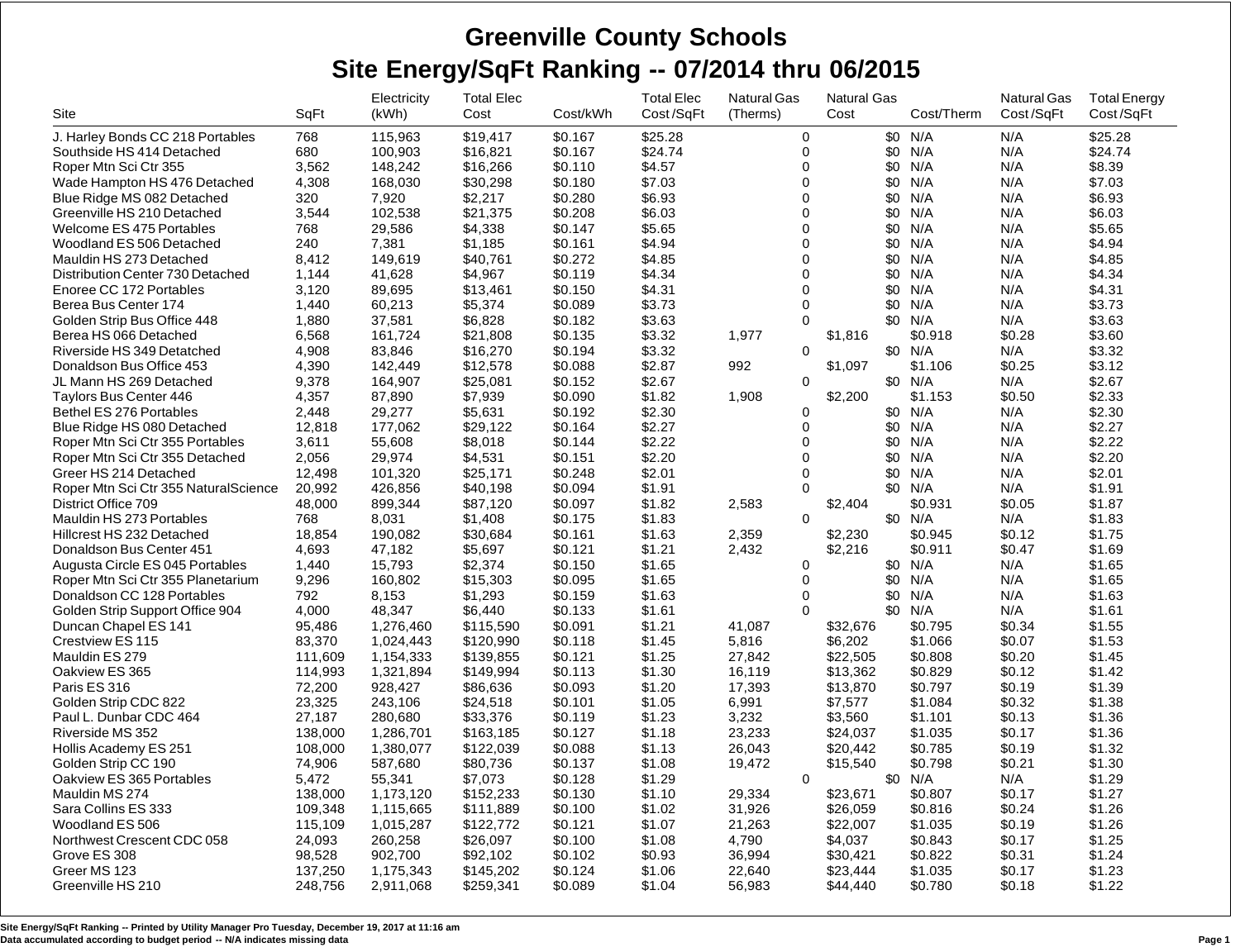|                              |         | Electricity | <b>Total Elec</b> |          | <b>Total Elec</b> | <b>Natural Gas</b> | <b>Natural Gas</b> |            | <b>Natural Gas</b> | <b>Total Energy</b> |
|------------------------------|---------|-------------|-------------------|----------|-------------------|--------------------|--------------------|------------|--------------------|---------------------|
| Site                         | SqFt    | (kWh)       | Cost              | Cost/kWh | Cost/SqFt         | (Therms)           | Cost               | Cost/Therm | Cost/SqFt          | Cost/SqFt           |
| Enoree CC 172                | 58,450  | 526,724     | \$50,550          | \$0.096  | \$0.86            | 23,875             | \$19,899           | \$0.833    | \$0.34             | \$1.21              |
| Northwest MS 303             | 109,362 | 1,156,022   | \$105,247         | \$0.091  | \$0.96            | 33,838             | \$25,065           | \$0.741    | \$0.23             | \$1.19              |
| Westcliffe ES 479            | 63,944  | 620,612     | \$58,627          | \$0.094  | \$0.92            | 20,954             | \$17,174           | \$0.820    | \$0.27             | \$1.19              |
| Mauldin HS 273               | 347,405 | 3,166,404   | \$354,636         | \$0.112  | \$1.02            | 69,921             | \$55,348           | \$0.792    | \$0.16             | \$1.18              |
| Gateway ES 188               | 95,172  | 925,189     | \$94,667          | \$0.102  | \$0.99            | 21,221             | \$17,361           | \$0.818    | \$0.18             | \$1.18              |
| Eastside HS 161 Detached     | 14,356  | 94,689      | \$14,846          | \$0.157  | \$1.03            | 2,120              | \$2,018            | \$0.952    | \$0.14             | \$1.17              |
| Mitchell Road ES 280         | 89,922  | 857,171     | \$83,116          | \$0.097  | \$0.92            | 27,643             | \$22,058           | \$0.798    | \$0.25             | \$1.17              |
| Augusta Circle ES 045        | 76,000  | 720,542     | \$72,877          | \$0.101  | \$0.96            | 19,164             | \$15,835           | \$0.826    | \$0.21             | \$1.17              |
| Brook Glenn ES 153           | 74,967  | 770,708     | \$72,982          | \$0.095  | \$0.97            | 17,911             | \$14,490           | \$0.809    | \$0.19             | \$1.17              |
| Slater-Marietta ES 406       | 88,286  | 883,895     | \$82,012          | \$0.093  | \$0.93            | 25,728             | \$20,923           | \$0.813    | \$0.24             | \$1.17              |
| Washington Center 501        | 62,596  | 600,772     | \$60,248          | \$0.100  | \$0.96            | 16,406             | \$12,517           | \$0.763    | \$0.20             | \$1.16              |
| Ellen Woodside ES 168        | 94,015  | 926,170     | \$87,319          | \$0.094  | \$0.93            | 26,124             | \$21,875           | \$0.837    | \$0.23             | \$1.16              |
| Bryson MS 072                | 120,398 | 1,221,060   | \$118,610         | \$0.097  | \$0.99            | 24,657             | \$21,166           | \$0.858    | \$0.18             | \$1.16              |
| Thomas E. Kerns ES 203       | 97,259  | 1,026,059   | \$94,640          | \$0.092  | \$0.97            | 24,070             | \$18,231           | \$0.757    | \$0.19             | \$1.16              |
| Buena Vista ES 052           | 101,133 | 1,043,119   | \$99,205          | \$0.095  | \$0.98            | 22,749             | \$17,954           | \$0.789    | \$0.18             | \$1.16              |
| Blue Ridge MS 082            | 135,110 | 1,244,144   | \$119,601         | \$0.096  | \$0.89            | 35,610             | \$36,728           | \$1.031    | \$0.27             | \$1.16              |
| League Academy MS 263        | 128,839 | 1,228,099   | \$123,705         | \$0.101  | \$0.96            | 28,989             | \$24,330           | \$0.839    | \$0.19             | \$1.15              |
| Ralph Chandler MS 403        | 109,754 | 1,088,480   | \$100,529         | \$0.092  | \$0.92            | 31,508             | \$25,080           | \$0.796    | \$0.23             | \$1.14              |
| Greenville MS 205            | 127,117 | 1,336,689   | \$124,744         | \$0.093  | \$0.98            | 24,536             | \$19,391           | \$0.790    | \$0.15             | \$1.13              |
| Blue Ridge HS 080            | 205,474 | 1,788,480   | \$169,673         | \$0.095  | \$0.83            | 55,705             | \$57,502           | \$1.032    | \$0.28             | \$1.13              |
| Bryson ES 068                | 107,491 | 1,280,409   | \$105,909         | \$0.083  | \$0.99            | 13,794             | \$14,992           | \$1.087    | \$0.14             | \$1.12              |
| MT Anderson 415              | 136,535 | 2,100,972   | \$151,691         | \$0.072  | \$1.11            | 1,630              | \$1,575            | \$0.966    | \$0.01             | \$1.12              |
| Riverside HS 349             | 286,332 | 2,238,914   | \$255,514         | \$0.114  | \$0.89            | 61,910             | \$63,623           | \$1.028    | \$0.22             | \$1.11              |
| Lake Forest ES 254           | 98,165  | 945,835     | \$91,477          | \$0.097  | \$0.93            | 22,323             | \$17,844           | \$0.799    | \$0.18             | \$1.11              |
| Chandler Creek ES 121        | 123,376 | 918,800     | \$115,594         | \$0.126  | \$0.94            | 20,920             | \$21,672           | \$1.036    | \$0.18             | \$1.11              |
| Wade Hampton ES 471          | 29,000  | 227,248     | \$22,375          | \$0.098  | \$0.77            | 11,441             | \$9,748            | \$0.852    | \$0.34             | \$1.11              |
| Berea ES 061                 | 84,661  | 973,952     | \$88,900          | \$0.091  | \$1.05            | 5,354              | \$4,515            | \$0.843    | \$0.05             | \$1.10              |
| Sterling School 054          | 132,430 | 1,278,000   | \$131,507         | \$0.103  | \$0.99            | 17,347             | \$14,204           | \$0.819    | \$0.11             | \$1.10              |
| Woodmont MS 510              | 139,583 | 1,225,169   | \$112,922         | \$0.092  | \$0.81            | 49,547             | \$39,941           | \$0.806    | \$0.29             | \$1.10              |
| Overbrook CDC 300            | 20,713  | 197,363     | \$21,084          | \$0.107  | \$1.02            | 1,654              | \$1,589            | \$0.960    | \$0.08             | \$1.09              |
| Brook Glenn ES 153 Portables | 1,440   | 10,848      | \$1,576           | \$0.145  | \$1.09            | $\mathbf 0$        | \$0                | N/A        | N/A                | \$1.09              |
| Summit Drive ES 441          | 69,054  | 604,374     | \$62,879          | \$0.104  | \$0.91            | 15,798             | \$12,557           | \$0.795    | \$0.18             | \$1.09              |
| East North Street ES 156     | 106,977 | 999,900     | \$98,991          | \$0.099  | \$0.93            | 22,774             | \$17,763           | \$0.780    | \$0.17             | \$1.09              |
| West Greenville School 950   | 37,333  | 328,428     | \$32,845          | \$0.100  | \$0.88            | 9,097              | \$7,717            | \$0.848    | \$0.21             | \$1.09              |
| Berea MS 062                 | 119,572 | 1,211,609   | \$111,376         | \$0.092  | \$0.93            | 21,764             | \$18,473           | \$0.849    | \$0.15             | \$1.09              |
| Hughes Academy MS 240        | 134,370 | 1,349,314   | \$128,013         | \$0.095  | \$0.95            | 21,119             | \$17,278           | \$0.818    | \$0.13             | \$1.08              |
| Rudolph Gordon ES 020        | 95,377  | 796,085     | \$78,409          | \$0.098  | \$0.82            | 22,609             | \$24,607           | \$1.088    | \$0.26             | \$1.08              |
| Fountain Inn ES 186          | 112,712 | 972,860     | \$96,594          | \$0.099  | \$0.86            | 23,174             | \$25,089           | \$1.083    | \$0.22             | \$1.08              |
| Cherrydale ES 381            | 83,210  | 739,097     | \$71,442          | \$0.097  | \$0.86            | 24,510             | \$18,372           | \$0.750    | \$0.22             | \$1.08              |
| Plain ES 338                 | 111,861 | 957,900     | \$96,918          | \$0.101  | \$0.87            | 27,723             | \$22,931           | \$0.827    | \$0.20             | \$1.07              |
| Travelers Rest HS 466        | 234,768 | 2,111,144   | \$203,805         | \$0.097  | \$0.87            | 57,881             | \$46,393           | \$0.802    | \$0.20             | \$1.07              |
| Bells Crossing ES 396        | 111,460 | 1,034,923   | \$97,864          | \$0.095  | \$0.88            | 23,022             | \$19,958           | \$0.867    | \$0.18             | \$1.06              |
| Sullivan Center 435          | 46,970  | 461,157     | \$49,546          | \$0.107  | \$1.05            | $\Omega$           | \$0                | N/A        | N/A                | \$1.05              |
| Southside HS 414             | 203,341 | 2,001,413   | \$180,420         | \$0.090  | \$0.89            | 43,300             | \$33,728           | \$0.779    | \$0.17             | \$1.05              |
| Northwood MS 386             | 127,131 | 1,117,478   | \$106,567         | \$0.095  | \$0.84            | 33,269             | \$26,473           | \$0.796    | \$0.21             | \$1.05              |
| Bethel ES 276                | 91,589  | 942,902     |                   | \$0.099  | \$1.02            | 2,569              | \$2,361            | \$0.919    | \$0.03             | \$1.04              |
|                              |         |             | \$93,235          |          |                   |                    |                    |            |                    |                     |
| Hillcrest MS 277             | 146,173 | 1,213,225   | \$122,562         | \$0.101  | \$0.84            | 35,841             | \$29,044           | \$0.810    | \$0.20             | \$1.04              |
| Fork Shoals ES 181           | 89,908  | 887,818     | \$87,550          | \$0.099  | \$0.97            | 7,427              | \$5,687            | \$0.766    | \$0.06             | \$1.04              |
| Greer HS 214                 | 275,000 | 2,395,637   | \$256,199         | \$0.107  | \$0.93            | 27,930             | \$28,839           | \$1.033    | \$0.10             | \$1.04              |
| Blythe Academy ES 086        | 117,000 | 958,502     | \$99,791          | \$0.104  | \$0.85            | 25,851             | \$21,383           | \$0.827    | \$0.18             | \$1.04              |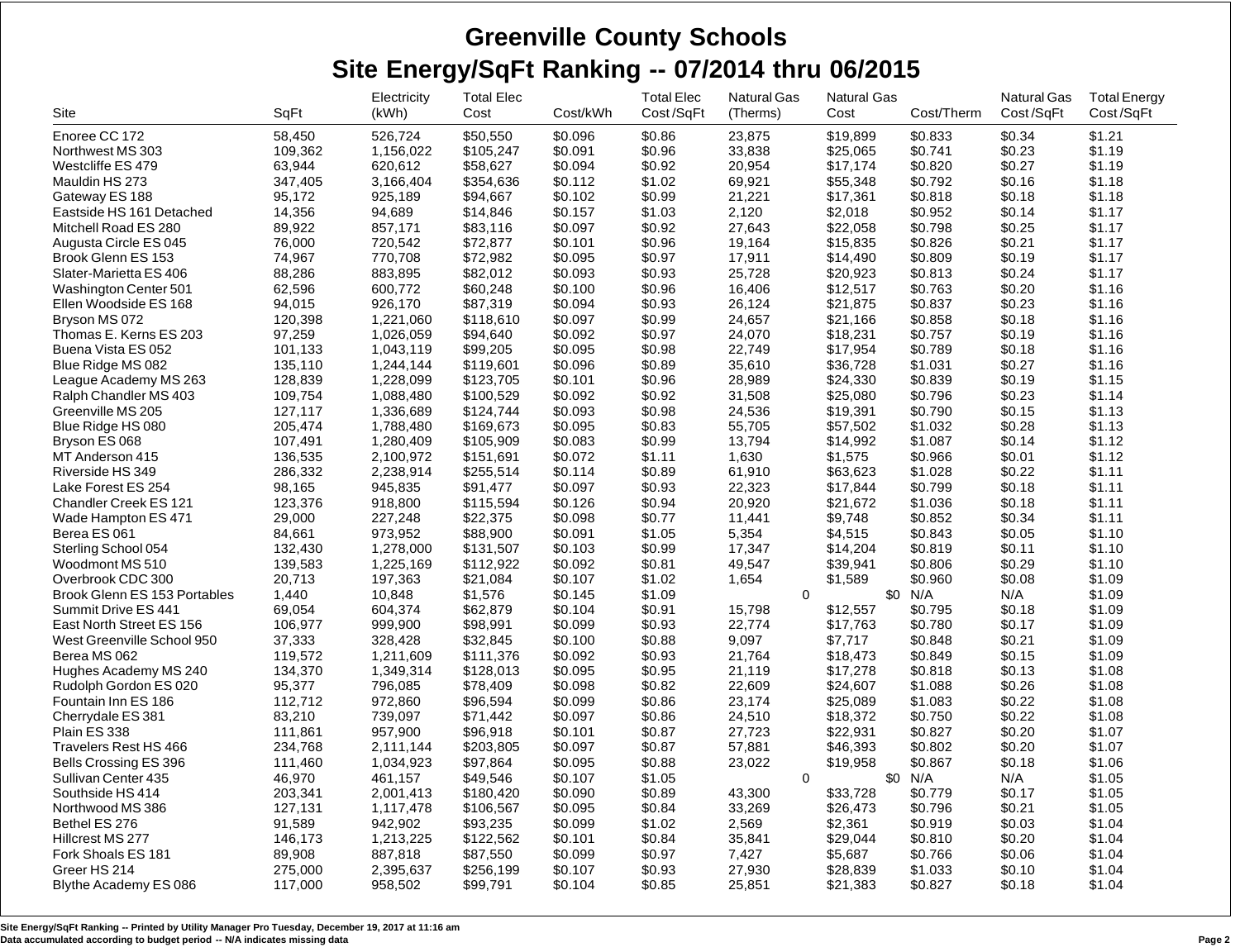|                                      |         | Electricity | <b>Total Elec</b> |          | <b>Total Elec</b> | <b>Natural Gas</b> | <b>Natural Gas</b> |            | <b>Natural Gas</b> | <b>Total Energy</b> |
|--------------------------------------|---------|-------------|-------------------|----------|-------------------|--------------------|--------------------|------------|--------------------|---------------------|
| Site                                 | SqFt    | (kWh)       | Cost              | Cost/kWh | Cost/SqFt         | (Therms)           | Cost               | Cost/Therm | Cost/SqFt          | Cost/SqFt           |
| Armstrong ES 031                     | 82,208  | 690.094     | \$67,661          | \$0.098  | \$0.82            | 20,675             | \$17,078           | \$0.826    | \$0.21             | \$1.03              |
| Tanglewood MS 444                    | 114,689 | 1,040,980   | \$101,438         | \$0.097  | \$0.88            | 21,223             | \$16,302           | \$0.768    | \$0.14             | \$1.03              |
| Woodmont HS 509                      | 291,424 | 2,887,928   | \$256,308         | \$0.089  | \$0.88            | 54,221             | \$42,466           | \$0.783    | \$0.15             | \$1.03              |
| Fine Arts Center 178                 | 65,784  | 573,814     | \$53,659          | \$0.094  | \$0.82            | 16,172             | \$13,487           | \$0.834    | \$0.21             | \$1.02              |
| AJ Whittenburg ES 478                | 89,490  | 779,100     | \$78,875          | \$0.101  | \$0.88            | 14,024             | \$11,692           | \$0.834    | \$0.13             | \$1.01              |
| Carolina HS 107                      | 188,298 | 1,752,507   | \$158,358         | \$0.090  | \$0.84            | 41,569             | \$31,963           | \$0.769    | \$0.17             | \$1.01              |
| Alexander ES 012                     | 71,474  | 624,560     | \$62,511          | \$0.100  | \$0.87            | 12,133             | \$9,649            | \$0.795    | \$0.14             | \$1.01              |
| Brushy Creek ES 096                  | 97,300  | 783,157     | \$77,495          | \$0.099  | \$0.80            | 21,853             | \$20,488           | \$0.938    | \$0.21             | \$1.01              |
| Sue Cleveland ES 431                 | 88,268  | 748,200     | \$75,070          | \$0.100  | \$0.85            | 16,716             | \$13,705           | \$0.820    | \$0.16             | \$1.01              |
| Riley CDC 462                        | 23,285  | 223,240     | \$20,906          | \$0.094  | \$0.90            | 2,879              | \$2,495            | \$0.867    | \$0.11             | \$1.00              |
| Greenview CDC 202                    | 46,000  | 404,080     | \$40,635          | \$0.101  | \$0.88            | 5,223              | \$4,392            | \$0.841    | \$0.10             | \$0.98              |
| Wade Hampton HS 476                  | 244,946 | 2,283,802   | \$210,553         | \$0.092  | \$0.86            | 35,000             | \$28,944           | \$0.827    | \$0.12             | \$0.98              |
| Heritage ES 135                      | 85,310  | 737,867     | \$73,006          | \$0.099  | \$0.86            | 12,332             | \$9,795            | \$0.794    | \$0.11             | \$0.97              |
| Monaview ES 286                      | 92,519  | 732,774     | \$73,716          | \$0.101  | \$0.80            | 19,159             | \$15,862           | \$0.828    | \$0.17             | \$0.97              |
| Roper Mtn Sci Ctr 355 Hall of Sci    | 28,800  | 272,599     | \$27,638          | \$0.101  | \$0.96            | $\mathbf 0$        |                    | \$0 N/A    | N/A                | \$0.96              |
| Skyland ES 401                       | 90,570  | 833,951     | \$81,115          | \$0.097  | \$0.90            | 7,829              | \$5,724            | \$0.731    | \$0.06             | \$0.96              |
| Greenbrier ES 200                    | 110,988 | 873,616     | \$86,125          | \$0.099  | \$0.78            | 24,807             | \$19,562           | \$0.789    | \$0.18             | \$0.95              |
| Berea HS 066                         | 218,084 | 1,912,918   | \$175,136         | \$0.092  | \$0.80            | 40,227             | \$32,295           | \$0.803    | \$0.15             | \$0.95              |
| J. Harley Bonds CC 218 Detached      | 40,713  | 204,063     | \$23,640          | \$0.116  | \$0.58            | 13,816             | \$14,647           | \$1.060    | \$0.36             | \$0.94              |
| Tigerville ES 456                    | 64,660  | 460,266     | \$46,523          | \$0.101  | \$0.72            | 13,333             | \$13,902           | \$1.043    | \$0.22             | \$0.93              |
| Monarch ES 402                       | 110,850 | 703,200     | \$92,332          | \$0.131  | \$0.83            | 11,735             | \$10,591           | \$0.902    | \$0.10             | \$0.93              |
| Beck MS 056                          | 134,458 | 1,027,714   | \$104,923         | \$0.102  | \$0.78            | 23,789             | \$19,737           | \$0.830    | \$0.15             | \$0.93              |
| Stone Academy ES 425                 | 89,317  | 682,529     | \$70,108          | \$0.103  | \$0.78            | 14,435             | \$11,968           | \$0.829    | \$0.13             | \$0.92              |
| Sevier MS 389                        | 111,272 | 904,973     | \$85,497          | \$0.094  | \$0.77            | 20,177             | \$16,699           | \$0.828    | \$0.15             | \$0.92              |
| Eastside HS 161                      | 236,987 | 1,980,472   | \$181,986         | \$0.092  | \$0.77            | 44,291             | \$35,295           | \$0.797    | \$0.15             | \$0.92              |
| Pelham Road ES 336                   | 98,200  | 698,236     | \$69,240          | \$0.099  | \$0.71            | 25,058             | \$20,175           | \$0.805    | \$0.21             | \$0.91              |
| Lakeview MS 385                      | 131,282 | 1,073,363   | \$100,519         | \$0.094  | \$0.77            | 22,972             | \$18,685           | \$0.813    | \$0.14             | \$0.91              |
| Welcome ES 475                       | 93,050  | 781,083     | \$74,904          | \$0.096  | \$0.80            | 12,067             | \$9,478            | \$0.785    | \$0.10             | \$0.91              |
| Hillcrest HS 232                     | 319,983 | 2,547,016   | \$238,224         | \$0.094  | \$0.74            | 50,927             | \$40,651           | \$0.798    | \$0.13             | \$0.87              |
| Taylors ES 449                       | 99,583  | 689,405     | \$68,180          | \$0.099  | \$0.68            | 21,637             | \$17,453           | \$0.807    | \$0.18             | \$0.86              |
| Roper Mtn Sci Ctr 355 Amphitheatre   | 5,040   | 33,382      | \$4,310           | \$0.129  | \$0.86            | $\mathbf 0$        | \$0                | N/A        | N/A                | \$0.86              |
| Warehouse Annex 730                  | 60,000  | 411,780     | \$30,220          | \$0.073  | \$0.50            | 23,848             | \$20,331           | \$0.853    | \$0.34             | \$0.84              |
| Robert E. Cashion ES 151             | 97,695  | 667,804     | \$67,122          | \$0.101  | \$0.69            | 17,565             | \$14,085           | \$0.802    | \$0.14             | \$0.83              |
| Donaldson CC 128                     | 68,627  | 480,383     | \$46,559          | \$0.097  | \$0.68            | 12,843             | \$10,319           | \$0.803    | \$0.15             | \$0.83              |
| Simpsonville ES 292                  | 101,826 | 663,829     | \$71,264          | \$0.107  | \$0.70            | 15,545             | \$12,976           | \$0.835    | \$0.13             | \$0.83              |
| Mountain View ES 296                 | 98,530  | 613,564     | \$62,582          | \$0.102  | \$0.64            | 17,830             | \$18,498           | \$1.037    | \$0.19             | \$0.82              |
| Mauldin MS 274 Portables             | 1,632   | 8,640       | \$1,313           | \$0.152  | \$0.80            | 0                  |                    | \$0 N/A    | N/A                | \$0.80              |
| Hillcrest HS 232 Portables           | 2,400   | 10,034      | \$1,918           | \$0.191  | \$0.80            | 0                  | \$0                | N/A        | N/A                | \$0.80              |
| Beck MS 056 Portables                | 6,192   | 31,594      | \$4,883           | \$0.155  | \$0.79            | $\Omega$           | \$0                | N/A        | N/A                | \$0.79              |
| Distribution Center 730              | 120,000 | 703,165     | \$67,202          | \$0.096  | \$0.56            | 20,022             | \$16,750           | \$0.837    | \$0.14             | \$0.79              |
| JL Mann HS 269                       | 302,133 | 2,075,100   | \$194,167         | \$0.094  | \$0.64            | 39,335             | \$32,223           | \$0.819    | \$0.11             | \$0.75              |
| Dr. Phinnize J. Fisher MS 275        | 178,710 | 1,328,400   | \$124,721         | \$0.094  | \$0.70            | 12,035             | \$9,173            | \$0.762    | \$0.05             | \$0.75              |
| Wade Hampton ES 471 Portables        | 3,264   | 16,674      | \$2,346           | \$0.141  | \$0.72            | 0                  | \$0                | N/A        | N/A                | \$0.72              |
| J. Harley Bonds CC 218               | 131,790 | 761,763     | \$81,724          | \$0.107  | \$0.62            | 9,588              | \$10,526           | \$1.098    | \$0.08             | \$0.70              |
| Roper Mtn Sci Ctr 355 Conference Ctr | 10,800  | 64,788      | \$7,412           | \$0.114  | \$0.69            | 0                  | \$0                | N/A        | N/A                | \$0.69              |
| Bryson MS 072 Portables              | 7,920   | 33,926      | \$5,046           | \$0.149  | \$0.64            | 0                  | \$0                | N/A        | N/A                | \$0.64              |
| Buena Vista ES 052 Detached          | 484     | 706         | \$223             | \$0.316  | \$0.46            | 0                  | \$0                | N/A        | N/A                | \$0.46              |
| Bells Crossing ES 396 Portables      | 5,772   | 15,194      | \$2,418           | \$0.159  | \$0.42            | 0                  | \$0                | N/A        | N/A                | \$0.42              |
| Roper Mtn Sci Ctr 355 Observatory    | 1,256   | 2,745       | \$521             | \$0.190  | \$0.41            | 0                  | \$0                | N/A        | N/A                | \$0.41              |
| Distribution Center 730 Portables    | 2,736   | 7,230       | \$1,087           | \$0.150  | \$0.40            | 0                  | \$0                | N/A        | N/A                | \$0.40              |